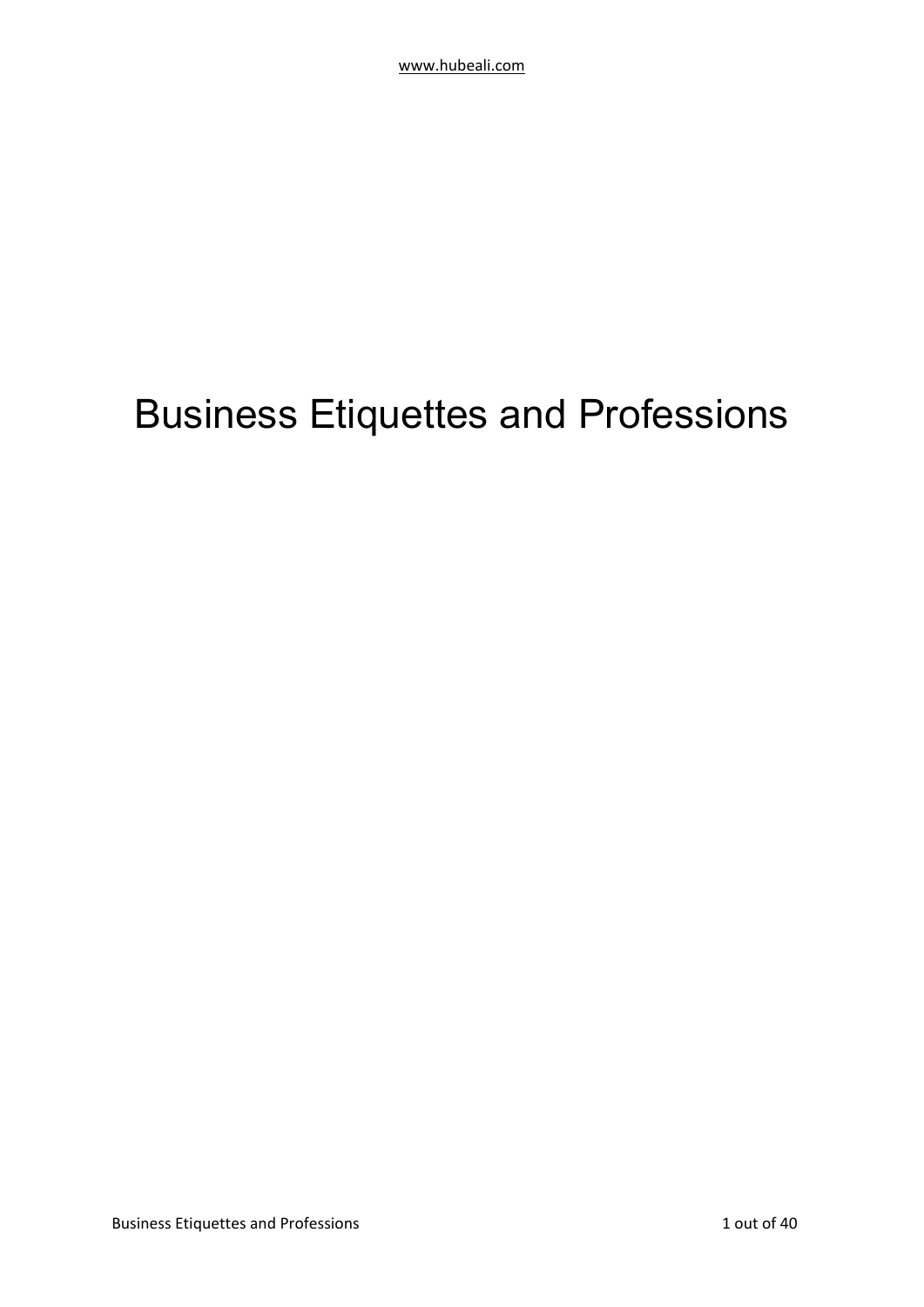

## **TABLE OF CONTENTS**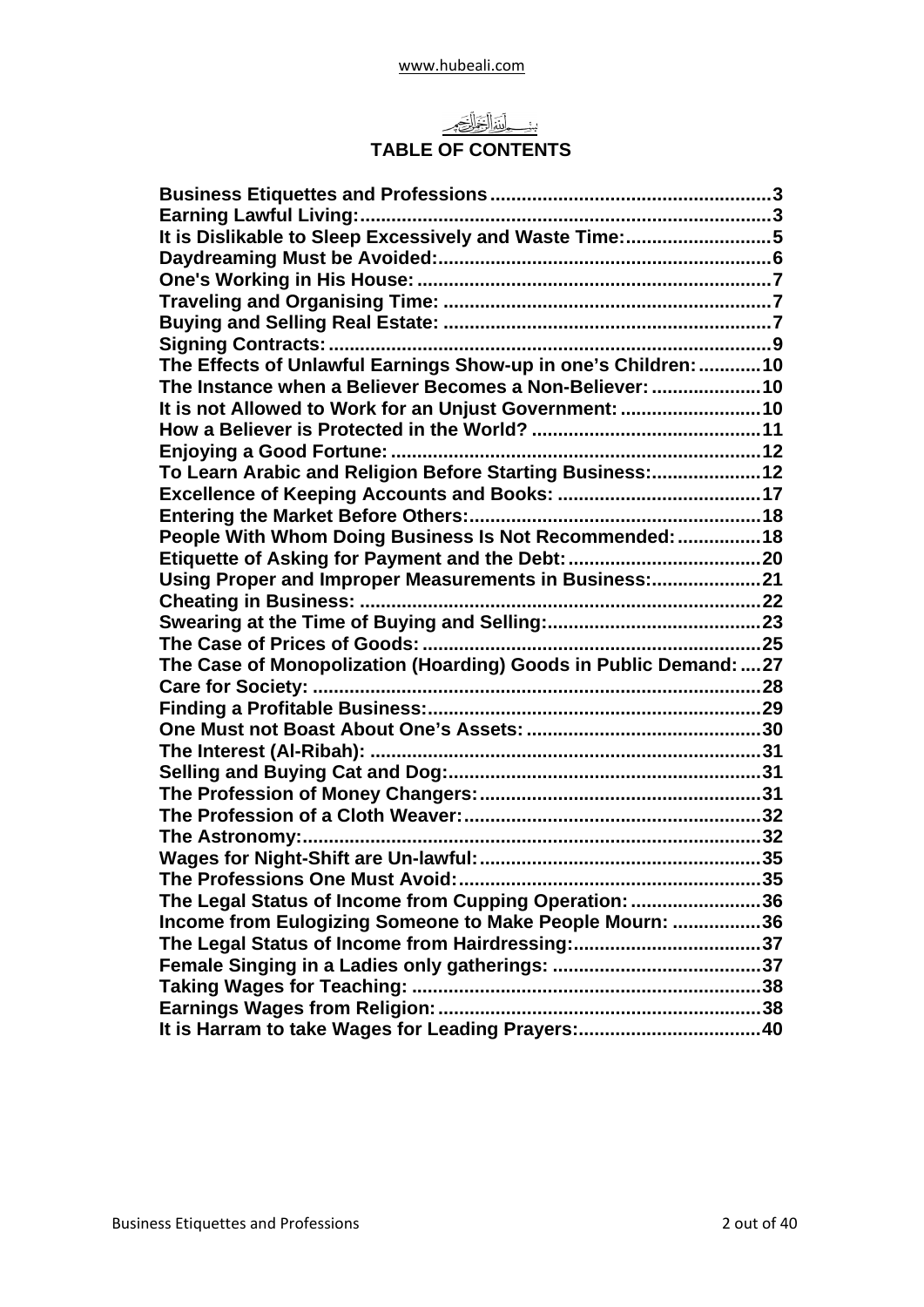## بش أنَنَأَ أَخَرَأَنَّكَمَ

## **Business Etiquettes and Professions**

## <span id="page-2-0"></span>**Earning Lawful Living:**

عِدَّةٌ مِنْ أَصْحَابِنَا عَنْ سَهْلِ بْنِ زِيَادٍ عَنِ ابْنِ مَحْبُوبٍ عَنْ أَبِي خَالِدٍ الْكُوفِيِّ رَفَعَهُ إِلَى أَبِي جَعْفَرٍ ع قَالَ قَالَ رَسُولُ اللَّهِ ص الْعِبَادَةُ سَبْعُونَ جُزْءاً أَفْضَلُهَا طَلَبُ الْحَلَالِ

A number of our people have narrated from Sahl ibn Ziyad from Ibn Mahbub from abu Khalid al-Kufiy in a marfu' manner from Abu Ja 'far who has said the following:

'Abu Jafar<sup>asws</sup> has said that the Messenger of Allah<sup>saww</sup> has said: 'Worship has seventy parts. The most significant one is to work in order to make lawful living'.<sup>[1](#page-2-1)</sup>

عَلِيُّ بْنُ إِبْرَاهِيمَ عَنْ أَبِيهِ عَنِ ابْنِ أَبِي عُمَيْرٍ عَنِ الْحَسَنِ بْنِ عَطِيَّةَ عَنْ عُمَرَ بْنِ يَزِيدَ قَالَ قَالَ أَبُو عَبْدِ اللَّهِ ع أَ رَأَيْتَ لَوْ أَنَّ حَقِيَّةٍ بَيْنَ بَيْتِهِمْ كَنْ بَيْتِهَا عَنْ بَيْتِهِ مِنْ بَيْتِهِمْ مَثْنَ بِيَنْ مِنْ السَّمَاءِ<br>رَجُلًا دَخَلَ بَيْتَهُ وَ أَعْلَقَ بَابَهُ أَ كَانَ يَسْقُطُ عَلَيْهِ شَيْءٌ مِنَ السَّمَاءِ

Ali ibn Ibrahim has narrated from his father from ibn abu 'Umayr from Hiaasen ibn 'Atiyah from 'Umar ibn Yazid who has said the following:

'Abu Abd Allah<sup>asws</sup> has said: 'Do you think the sustenance of a man who stavs in his home and closes his door, his sustenance will not fall from the sky?<sup>'[2](#page-2-2)</sup>

عِدَّةٌ مِنْ أَصْحَابِنَا عَنْ أَحْمَدَ بْنِ أَبِي عَبْدِ اللَّهِ عَنْ أَبِيهِ عَنْ أَبِي الْبَخْتَرِيِّ رَفَعَهُ قَالَ قَالَ رَسُولُ اللَّهِ ص بَارِكْ لَنَا فِي الْخُبْزِ وَ لَا تُفَرِّقْ بَيْنَنَا وَ بَيْنَهُ فَلَوْ لَا الْخُبْزُ مَا صَلَّيْنَا وَ لَا صُمْنَا وَ لَا أَدَّيْنَا فَرَائِضَ رَبِّنَا

A number of our people have narrated from Ahmad ibn Abu Abd Allah from his father from abu al-Bakhtariy in a marfu' manner who has said the following:

'The Messenger of Allah<sup>saww</sup> has said: 'O Allah<sup>azwj</sup>, Grant us blessings with our loaves of bread and do not take them away from us. Without bread we neither are able to perform Salat or fast, nor can we perform our obligations toward our Lord<sup>azwj, [3](#page-2-3)</sup>

عِدَّةٌ مِنْ أَصْحَابِنَا عَنْ أَحْمَدَ بْنِ مُحَمَّدِ بْنِ خَالِدٍ رَفَعَهُ قَالَ قَالَ أَبُو عَبْدِ اللَّهِ ع غِنًى يَحْجُزُكَ عَنِ الظُّلْمِ خَيْرٌ مِنْ فَقْرٍ يَحْمِلُكَ عَلَى الْإِثْمِ

A number of our people have narrated from Ahmad ibn Muhammad from ibn Khalid in a marfu' manner who has said the following:

'Abu Abd Allah<sup>asws</sup> once said: 'Wealth that keeps you away from injustice is better than poverty which leads you to commit sins'. $4$ 

الْحُسَيْنُ بْنُ مُحَمَّدٍ عَنْ جَعْفَرِ بْنِ مُحَمَّدٍ عَنِ الْقَاسِمِ بْنِ الرَّبِيعِ فِي وَصِيَّتِهِ لِلْمُفَضَّلِ بْنِ عُمَرَ قَالَ سَمِعْتُ أَبَا عَبْدِ اللَّهِ ع يَقُولُ اسْتَعِينُوا بِبَعْضِ هَذِهِ عَلَى هَذِهِ وَ لَا تَكُونُوا آُلُولًا عَلَى النَّاسِ

AI-Hussein ibn Muhammad has narrated from Ja'far ibn Muhammad from al-Qasim ibn al-Rabi' in his (Imam's) advice to al-Mufaddal ibn 'Umar who has said the following:

'I heard Abu Abd Allahasws saying: 'You should utilize a part of your resources to overcome financial issues and do not become a burden on people'.[5](#page-2-5)

<span id="page-2-1"></span><sup>1</sup> Al-Kafi, vol. 5, H. 8348, Ch. 5, h, 6

<span id="page-2-2"></span><sup>2</sup> Al-Kafi, vol. 5, H. 8344, Ch. 5, h, 2 78 : <sup>ص</sup> 5 : <sup>ج</sup> الكافي <sup>3</sup>

<span id="page-2-3"></span> $3$  Al-Kafi, vol. 5, H. 8324, Ch. 3, h, 13

<span id="page-2-4"></span><sup>4</sup> Al-Kafi, vol. 5, H. 8322, Ch. 3, h, 11

<span id="page-2-5"></span><sup>5</sup> Al-Kafi, vol. 5, H. 8317, Ch. 3, h, 6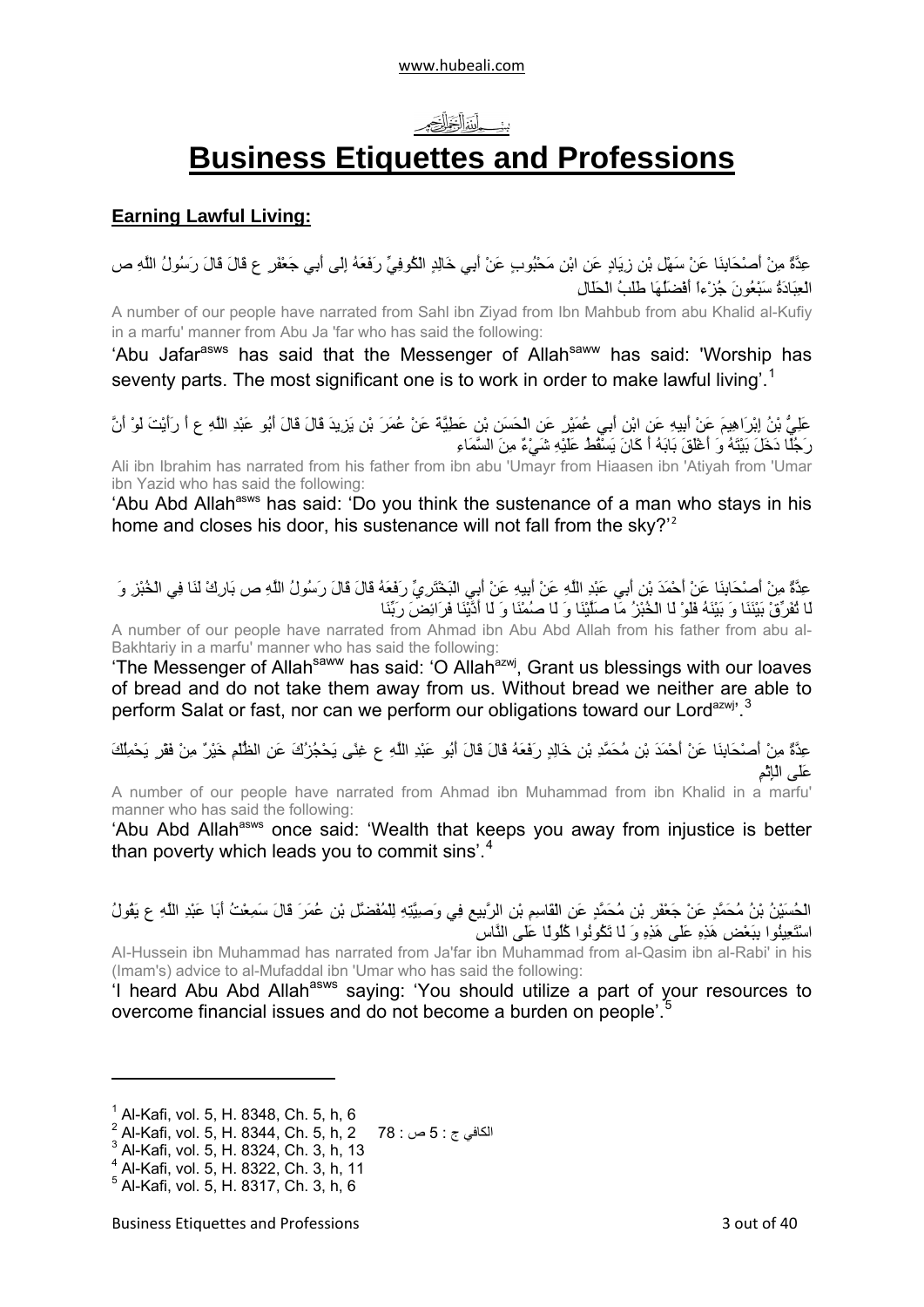عَلِيُّ بْنُ مُحَمَّدِ بْنِ بُنْدَارَ عَنْ أَحْمَدَ بْنِ أَبِي عَبْدِ اللَّهِ عَنْ أَبِي الْخَزْرَجِ الْأَنْصَارِيِّ عَنْ عَلِيِّ بْنِ غُرَابٍ عَنْ أَبِي عَبْدِ اللَّهِ ع قَالَ قَالَ رَسُولُ اللَّهِ ص مَلْعُونٌ مَنْ أَلْقَى آَلَّهُ عَلَى النَّاسِ

Ali ibn Muhammad ibn Bandar has narrated from Ahmad ibn 'Abd Allah from abu al-Kbazraj al-Ansariy from Ali ibn Ghurab who has said the following:

'Abu Abd Allah<sup>asws</sup> has said that the Messenger of Allah<sup>saww</sup> has said: 'Condemned is one who shifts his burden over onto other people'.[6](#page-3-0)

عَلِيُّ بْنُ إِبْرَاهِيمَ عَنْ أَبِيهِ عَنِ ابْنِ أَبِي عُمَيْرٍ عَنْ هِشَامِ بْنِ سَالِمٍ عَنْ عَبْدِ اللَّهِ بْنِ أَبِي يَعْفُورٍ قَالَ قَالَ رَجُلٌ لِأَبِي عَبْدِ اللَّهِ ع وَ اللَّهِ إِنَّا لَنَطْلُبُ الدُّنْيَا وَ نُحِبُّ أَنْ نُؤْتَاهَا فَقَالَ تُحِبُّ أَنْ تَصْنَعَ بِهَا مَا ذَا قَالَ أَعُودُ بِّهَا عَلَى نَفْسِي وَ عِيَالِي وَ أَصِلُ بِهَا وَ أَتَصَدَّقُ بِهَا وَ أَحُجُّ وَ أَعْتَمِرُ فَقَالَ ع لَيْسَ هَذَا طَلَبَ الدُّنْيَا هَذَا طَلَبُ الْآخِرَةِ

Ali ibn Ibrahim has narrated from his father from ibn abu 'Umayr from Hisham ibn Salim from 'Abd Allah ibn abu Ya'fur who has said the following:

'A man once said to Abu Abd Allah<sup>asws</sup>: 'We, by Allah<sup>azwj</sup>, ask for the worldly things and we love to receive worldly gains'. The Imam<sup>asws</sup> asked: 'What do you want to do with it?' He replied: 'I like to improve my own condition, the circumstances of my family, maintain good relations with others, to give charity, to perform Hajj and al- 'Umrah.' The Imam<sup>asws</sup> said: 'This is not asking for worldly things. It is asking for success in the hereafter<sup>'</sup>.<sup>[7](#page-3-1)</sup>

عَلِيُّ بْنُ إِبْرَاهِيمَ عَنْ صَالِحِ بْنِ السِّنْدِيِّ عَنْ جَعْفَرِ بْنِ بَشِيرٍ عَنْ عُمَرَ بْنِ أَبِي زِيَادٍ عَنْ إِسْحَاقَ بْنِ عَمَّارٍ عَنْ أَبِي عَبْدِ اللَّهِ ع قَالَ إِنَّ اللَّهَ عَزَّ وَ جَلَّ خَلَقَ الْخَلْقَ وَ خَلَقَ مَعَهُمْ أَرْزَاقَهُمْ حَلَالًا طَيِّباً فَمَنْ تَنَاوَلَ شَيْئاً مِنْهَا حَرَاماً قُصَّ بِهِ مِنْ ذَلِكَ الْحَلَالِ Ali ibn Ibrahim has narrated from Salih ibn al-Sindiy from Ja'far ibn Bashir from. Umar ibn abu Ziyad from Ishaq ibn 'Ammar who has said the following:

'Abu' Abd Allah<sup>asws</sup> has said that Allah<sup>azwj</sup> has Created the creatures and with them  $He^{azwj}$  has Created their sustenance of the lawful and beautiful kind. If anyone acquires a certain amount of unlawful sustenance, then the same (amount) is deducted from his lawful sustenance'.<sup>[8](#page-3-2)</sup>

عِدَّةٌ مِنْ أَصْحَابِنَا عَنْ أَحْمَدَ بْنِ أَبِي عَبْدِ اللَّهِ عَنْ عَلِيِّ بْنِ مُحَمَّدٍ الْقَاسَانِيِّ عَمَّنْ ذَآَرَهُ عَنْ عَبْدِ اللَّهِ بْنِ الْقَاسِمِ عَنْ أَبِي عَبْدِ اللَّهِ ع عَنْ أَبِيهِ عَنْ جَدِّهِ ع قَالَ قَالَ أَمِيرُ الْمُؤْمِنِينَ ع آُنْ لِمَا لَا تَرْجُو أَرْجَى مِنْكَ لِمَا تَرْجُو فَإِنَّ مُوسَى بْنَ عِمْرَانَ ع خَرَجَ يَقْتَبِسُ لِأَهْلِهِ نَاراً فَكَلَّمَهُ اللَّهُ عَزَّ وَ جَلَّ وَ رَجَعَ نَبِيّاً مُرْسَلًا وَ خَرَجَتْ مَلِكَةُ سَبَإٍ فَأَسْلَمَتْ مَعَ سُلَيْمَانَ ع وَ خَرَجَتْ سَحَرَةُ فِرْعَوْنَ يَطْلُبُونَ الْعِزَّ لِفِرْعَوْنَ فَرَجَعُوا مُؤْمِنِينَ

A number of our people have narrated from Ahmad ibn abu ' Abd Allah from Ali ibn Muhammad al-Qasaniy from the one whom he has mentioned from' Abd Allah ibn al-Qasim ibn Muhammad from Abu Abd Allah<sup>asws</sup> from his father, from his grandfather<sup>asws</sup> who has said the following:

'Abu Ja'farasws has said that Amir-ul-Momineenasws has said: 'Your hope for help from an unexpected source should be greater than an expected source. Musa<sup>as [9](#page-3-3)</sup>went to find fire for his family, Allah<sup>azwj</sup> Spoke to him<sup>as</sup> and he<sup>as</sup> came back as a Prophet. The Queen of Sheba'<sup>[10](#page-3-4)</sup> made an effort and became a Muslim with Sulayman<sup>[11](#page-3-5)</sup>. The magicians went out to defend Pharaoh's majesty but they returned as believing people'.[12](#page-3-6)

عِدَّةٌ مِنْ أَصْحَابِنَا عَنْ أَحْمَدَ بْنِ مُحَمَّدِ بْنِ خَالِدٍ عَنْ عَبْدِ الرَّحْمَنِ بْنِ حَمَّادٍ عَنْ زِيَادٍ الْقَنْدِيِّ عَنِ الْحُسَيْنِ الصَّحَّافِ عَنْ سَدِيرٍ قَالَ قُلْتُ لِأَبِي عَبْدِ اللَّهِ ع أَيُّ شَيْءٍ عَلَى الرَّجُلِ فِي طَلَبِ الرِّزْقِ فَقَالَ إِذَا فَتَحْتَ بَابَكَ وَ بَسَطْتَ بِسَاطَكَ فَقَدْ قَضَيْتَ مَا عَلَيْكَ

<span id="page-3-0"></span><sup>6</sup> Al-Kafi, vol. 5, H. 8318, Ch. 3, h, 7

<span id="page-3-1"></span><sup>7</sup> Al-Kafi, vol. 5, H. 8321, Ch. 3, h, 10

<span id="page-3-2"></span><sup>8</sup> Al-Kafi, vol. 5, H. 8360, Ch. 7, h, 5

<sup>&</sup>lt;sup>9</sup> Prophet Moses

<span id="page-3-5"></span>

<span id="page-3-4"></span><span id="page-3-3"></span> $10^{10}$  Saba<br> $11$  Prophet Solomon

<span id="page-3-6"></span> $^{12}$  Al-Kafi, vol. 5, H. 8369, Ch. 8, h, 3  $84:$  ص: 5  $\pm$  5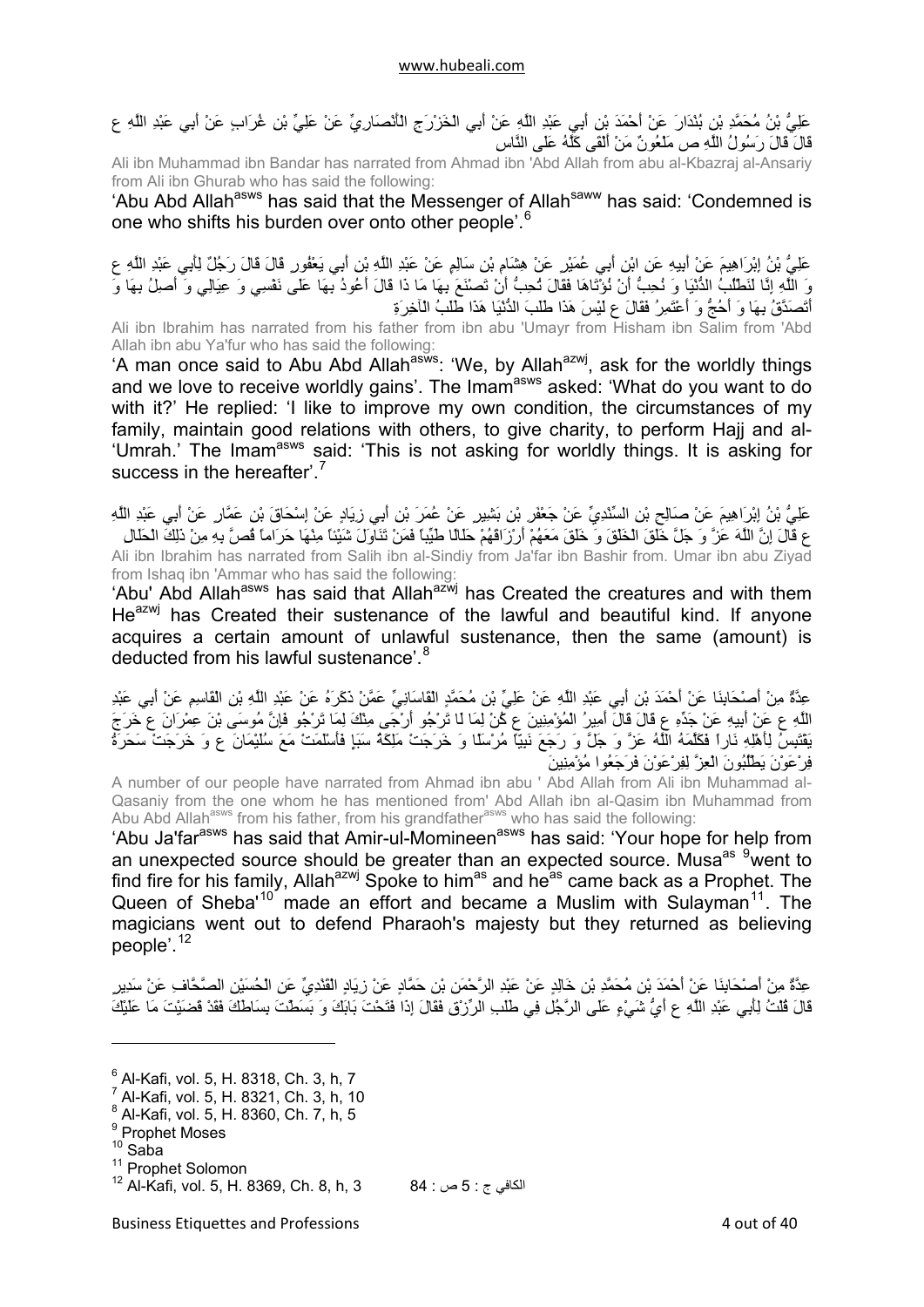<span id="page-4-0"></span>A number of our people have narrated from Ahmad ibn Muhammad ibn Khalid from 'Abd al-Rahman ibn Hammad from Ziyad al-Qandiy from Al-Hussein al-Sahhaf from Sadir who has said the following :

'This is concerning my question before Abu Abd Allahasws 'What should a man do for work to make a living'?

The Imam<sup>asws</sup> replied: 'If you open your door and spread your merchandise, you then have done what one should need to do'.<sup>[13](#page-4-1)</sup>:

## **It is Dislikable to Sleep Excessively and Waste Time:**

مُحَمَّدُ بْنُ يَحْيَى عَنْ أَحْمَدَ بْنِ مُحَمَّدٍ عَنِ ابْنِ فَضَّالٍ عَمَّنْ ذَآَرَهُ عَنْ بَشِيرٍ الدَّهَّانِ قَالَ سَمِعْتُ أَبَا الْحَسَنِ مُوسَى ع يَقُولُ إِنَّ اللَّهَ جَلَّ وَ عَزَّ يُبْغِضُ الْعَبْدَ النَّوَّامَ الْفَارِغَ

Mohammad ibn Yahya has narrated from Ahmad ibn Muhammad from ibn Faddal from the one whom he has mentioned (in his book) from Bashir al-Dahhan who has said the following:

'I heard Abu al-Hassan, Musa<sup>asws</sup> saying, 'Allah<sup>azwj</sup> Dislikes an excessively sleeping servant who passes his time without work'.<sup>[14](#page-4-2)</sup>

عِدَّةٌ مِنْ أَصْحَابِنَا عَنْ أَحْمَدَ بْنِ مُحَمَّدِ بْنِ خَالِدٍ عَنْ أَبِيهِ عَنِ ابْنِ سِنَانٍ عَنْ عَبْدِ اللَّهِ بْنِ مُسْكَانَ وَ صَالِحٍ النِّيلِيِّ عَنْ أَبِي بَصِيرٍ عَنْ أَبِي عَبْدِ اللَّهِ ع قَالَ إِنَّ اللَّهَ عَزَّ وَ جَلَّ يُبْغِضُ آَثْرَةَ النَّوْمِ وَ آَثْرَةَ الْفَرَاغِ

A number of our people have narrated from Ahmad ibn Muhammad ibn Khalid from his father from ibn Sinan from' Abd Allah ibn Muskan from Salih al-Niliy who has said the following:

'Abu Abd Allahasws has said: 'Allahasws Hates one's excessive sleeping and passing time without work'.<sup>[15](#page-4-3)</sup>

سَهْلُ بْنُ زِيَادٍ عَنِ ابْنِ مَحْبُوبٍ عَنْ سَعْدِ بْنِ أَبِي خَلَفٍ عَنْ أَبِي الْحَسَنِ مُوسَى ع قَالَ قَالَ أَبِي ع لِبَعْضِ وُلْدِهِ إِيَّاكَ وَ الْكَسَلَ وَ الضَّجَرَ فَإِنَّهُمَا يَمْنَعَانِكَ مِنْ حَظِّكَ مِنَ الدُّنْيَا وَ الْآخِرَةِ

Sahl ibn Ziyad has narrated from ibn Mahbub from Sa'd ibn abu Khalaf from abu al-Hassan, Musa<sup>asws</sup> who has said the following:

Abu al-Hassan, Musa<sup>asws</sup> has said: 'My father<sup>asws</sup> once said to one of his sons, 'Beware of laziness and impatience; these two can deprive you of your share in this world as well as in the hereafter<sup>' [16](#page-4-4)</sup>

عَلِيُّ بْنُ إِبْرَاهِيمَ عَنْ أَبِيهِ عَنِ ابْنِ أَبِي عُمَيْرٍ عَنْ عُمَرَ بْنِ أُدَيْنَةَ عَنْ زُرَارَةَ عَنْ أَبِي عَبْدِ اللَّهِ ع قَالَ مَنْ كَسِلَ عَنْ طَهُورِهِ وَ صَلَاتِهِ فَلَيْسَ فِيهِ خَيْرٌ لِأَمْرِ آخِرَتِهِ وَ مَنْ آَسِلَ عَمَّا يُصْلِحُ بِهِ أَمْرَ مَعِيشَتِهِ فَلَيْسَ فِيهِ خَيْرٌ لِأَمْرِ دُنْيَاهُ

Ali ibn Ibrahim has narrated from his father from ibn abu 'Umayr from 'Umar ibn 'Udhaynah from Zurarah who has said the following:

'Abu Abd Allah<sup>asws</sup> has said: 'If one feels lazy to cleanse himself and to perform wudu' for Salat, there is nothing good in him in regards to his affairs in the hereafter. One who feels lazy in organizing his living conditions, there is nothing good in him for his worldly life'.<sup>[17](#page-4-5)</sup>

مُحَمَّدُ بْنُ يَحْيَى عَنْ مُحَمَّدِ بْنِ الْحُسَيْنِ عَنْ صَفْوَانَ عَنِ الْعَلَاءِ عَنْ مُحَمَّدِ بْنِ مُسْلِمٍ عَنْ أَبِي جَعْفَرٍ ع قَالَ إِنِّي لَأُبْغِضُ الرَّجُلَ أَوْ أُبْغِضُ لِلرَّجُلِ أَنْ يَكُونَ كَسْلَاناً [كَسْلَانَ] عَنْ أَمْرِ دُنْيَاهُ وَ مَنْ كَسِلَ عَنْ أَمْرِ دُنْيَاهُ فَهُوَ عَنْ أَمْرِ آخِرَتِهِ أَكْسَلُ

Muhammad ibn Yahya has narrated from Muhammad ibn Al-Hussein from Safwan from 'Ala' from Muhammad ibn Muslim who has said the following:

<span id="page-4-1"></span><sup>&</sup>lt;sup>13</sup> Al-Kafi, vol. 5, H, 8354, Ch, 6, h, 1

<span id="page-4-2"></span><sup>&</sup>lt;sup>14</sup> Al-Kafi, vol. 5, H. 8373, Ch. 9, h, 2<br><sup>15</sup> Al-Kafi, vol. 5, H. 8374, Ch. 9, h, 3

<span id="page-4-3"></span> $^{15}$  Al-Kafi, vol. 5, H. 8374, Ch. 9, h, 3 85 : حص : 85  $\sim$  16 Al-Kafi. vol. 5. H. 8376, Ch. 10, h, 2

<span id="page-4-5"></span><span id="page-4-4"></span><sup>&</sup>lt;sup>17</sup> Al-Kafi, vol. 5, H. 8377, Ch. 10, h, 3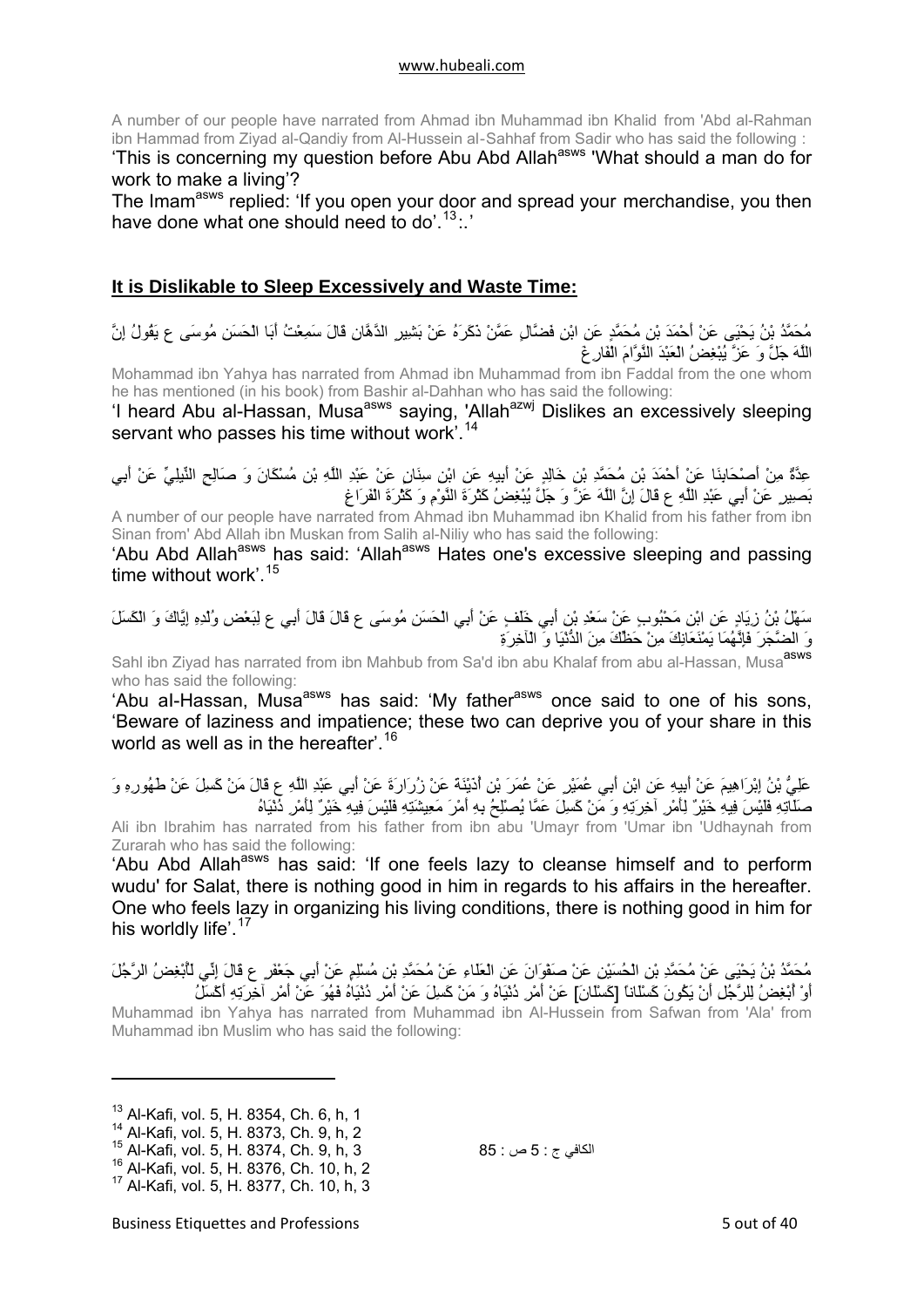<span id="page-5-0"></span>'Abu Ja'far<sup>asws</sup> has said: 'I dislike a man -or dislike for a man- who is lazy in his worldly affairs. One who is lazy in his worldly affairs is lazier in the affairs of his hereafter'.<sup>[18](#page-5-1)</sup>

عِدَّةٌ مِنْ أَصْحَابِنَا عَنْ أَحْمَدَ بْنِ مُحَمَّدٍ عَنِ ابْنِ فَضَّالٍ عَنْ سَمَاعَةَ بْنِ مِهْرَانَ عَنْ أَبِي الْحَسَنِ مُوسَى ع قَالَ إِيَّاكَ وَ الْكَسَلَ وَ الضَّجَرَ فَإِنَّكَ إِنْ آَسِلْتَ لَمْ تَعْمَلْ وَ إِنْ ضَجِرْتَ لَمْ تُعْطِ الْحَقَّ

A number of our people have narrated from Ahmad ibn Muhammad from ibn Faddal from Sama'ah ibn Mehran from abu al-Hassan, Musa<sup>asws</sup> who has said the following:

'Abu al-Hassan, Musa<sup>asws</sup> has said: 'Beware of laziness and impatience; with laziness you do not work and with impatience you do not yield to the truth'.<sup>[19](#page-5-2)</sup>

أَحْمَدُ بْنُ مُحَمَّدٍ عَنْ بَعْضِ أَصْحَابِنَا عَنْ صَالِحٍ بْنِ عُمَرَ عَنِ الْحَسَنِ بْنِ عَبْدِ اللَّهِ عَنْ أَبِي عَبْدِ اللَّهِ ع قَالَ لَا تَسْتَعِنْ بِكَسْلَانَ وَ لَا تَسْتَشِيرَنَّ عَاجِزاً

Ahmad ibn Muhammad from has narrated from certain persons of our people from Salih ibn 'Umar from al-Hassan ibn 'Abd Allah who has said the following:

'Abu Abd Allah<sup>asws</sup> has said: 'Do not seek help from a lazy person and you must not consult a helpless one'.<sup>[20](#page-5-3)</sup>

## **Daydreaming Must be Avoided:**

أَحْمَدُ بْنُ مُحَمَّدٍ عَنِ الْهَيْثَمِ النَّهْدِيِّ عَنْ عَبْدِ الْعَزِيزِ بْنِ عَمْرٍو الْوَاسِطِيِّ عَنْ أَحْمَدَ بْنِ عُمَرَ الْحَلَبِيِّ عَنْ زَيْدٍ الْقَتَّاتِ عَنْ أَبَانِ بْنِ تَغْلِبَ قَالَ سَمِعْتُ أَبَا عَبْدِ اللَّهِ عَ يَقُولُ تَجَنَّبُوا الْمُنَى فَإِنَّهَا تُذْهِبُ بَهْجَةً مَا خُوَّلْتُمْ وَ تَسْتَصْغِرُونَ بِهَا مَوَاهِبَ اللَّهِ تَعَالَى<br>بْنِ تَغْلِبَ قَالَ سَمِعْتُ أَبَا عَبْدِ عِنْدَآُمْ وَ تُعْقِبُكُمُ الْحَسَرَاتُ فِيمَا وَهَّمْتُمْ بِهِ أَنْفُسَكُمْ

Ahmad ibn Muhammad from has narrated from al-Haytham al-Nahdiy from 'Abd al-r Aziz ibn 'Amr al-Wasitiy from Ahmad ibn 'Umar al-Halabiy from Zayd al-Qattat from Aban ibn Taghlib who has said the following:

'I heard Abu Abd Allah<sup>asws</sup> saying: 'Avoid wishing (daydreaming); it destroys the beauty of Allah<sup>azwj</sup>'s favours to you and causes to suffer feeling of failure in your daydreaming and what you imagined'.<sup>[21](#page-5-4)</sup>

عَلِيُّ بْنُ مُحَمَّدٍ رَفَعَهُ قَالَ قَالَ أَمِيرُ الْمُؤْمِنِينَ ع إِنَّ الْأَشْيَاءَ لَمَّا ازْدَوَجَتْ ازْدَوَجَ الْكَسَلُ وَ الْعَجْزُ فَنُتِجَا بَيْنَهُمَا الْفَقْرَ Ali ibn Muhammad has narrated in a marfu manner the following:

Amir-ul-Momineen<sup>asws</sup> has said: 'When things (work) double, laziness and failure join hands, and these both bring about poverty'.<sup>[22](#page-5-5)</sup>

عَلِيُّ بْنُ إِبْرَاهِيمَ عَنْ هَارُونَ بْنِ مُسْلِمٍ عَنْ مَسْعَدَةَ بْنِ صَدَقَةَ قَالَ كَتَبَ أَبُو عَبْدِ اللَّهِ ع إِلَى رَجُلٍ مِنْ أَصْحَابِهِ أَمَّا بَعْدُ فَلَا تِ بَيْنِ الْعُلَمَاءَ وَ لَا تُمَارِ السُّفَهَاءَ فَيُبْغِضَكَ الْعُلَمَاءُ وَ يَشْتِمَكَ السُّفَهَاءُ وَ لَا تَكْسَلْ عَنْ مَعِيشَتِكَ فَتَكُونَ كَلَّا عَلَى غَيْرِكَ أَوْ قَالَ عَلَى أَهْلِكَ

Ali ibn Ibrahim has narrated from Harun ibn Muslim from Mas'adah ibn Saclaqah who has said the following:

'Abu Abd Allah<sup>asws</sup> once wrote to one of his companions the following: 'You must not excessively argue with the scholars, you must not verbally quarrel with the dimwitted ones; the scholars will hate you and the dimwitted ones will abuse you. You must not

<span id="page-5-1"></span><sup>&</sup>lt;sup>18</sup> Al-Kafi, vol. 5, H, 8378, Ch, 10, h, 4

<sup>19</sup> Al-Kafi, vol. 5, H. 8379, Ch. 10, h, 5

<span id="page-5-3"></span><span id="page-5-2"></span><sup>20</sup> Al-Kafi, vol. 5, H. 8380, Ch. 10, h, 6

<span id="page-5-4"></span><sup>21</sup> Al-Kafi, vol. 5, H. 8381, Ch.10, h, 7

<span id="page-5-5"></span><sup>22</sup> Al-Kafi, vol. 5, H. 8382, Ch.10, h, 8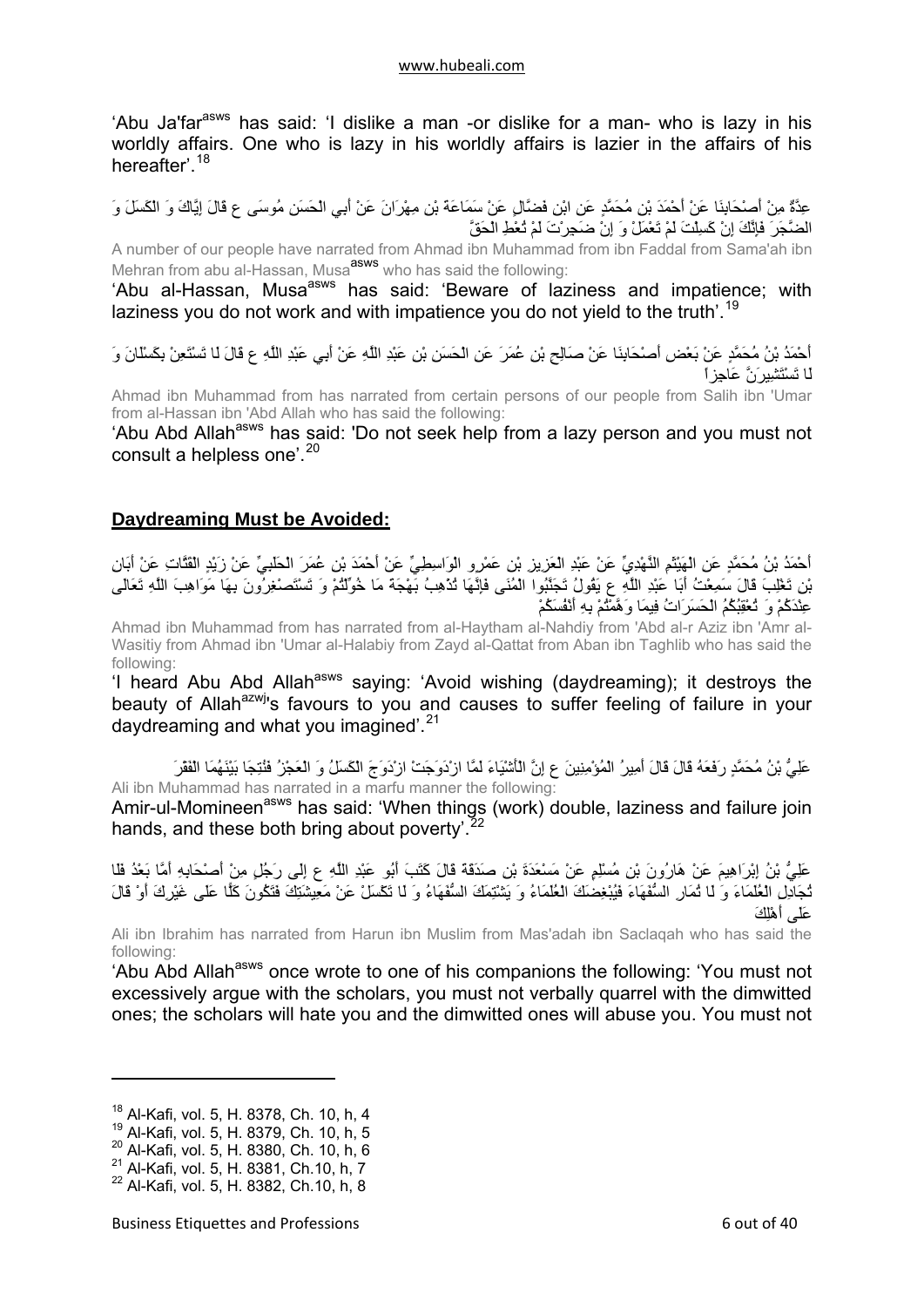<span id="page-6-0"></span>be lazy in the work for your sustenance; you will become a burden on the others' or a burden on your family'.<sup>[23](#page-6-1)</sup>

## **One's Working in His House:**

عَلِيُّ بْنُ إِبْرَاهِيمَ عَنْ أَبِيهِ عَنِ ابْنِ أَبِي عُمَيْرٍ عَنْ هِشَامِ بْنِ سَالِمٍ عَنْ أَبِي عَبْدِ اللَّهِ ع قَالَ كَانَ أَمِيرُ الْمُؤْمِنِينَ صَلَوَاتُ اللَّهِ عَلَيْهِ يَحْتَطِبُ وَ يَسْتَقِي وَ يَكْنُسُ وَ آَانَتْ فَاطِمَةُ سَلَامُ اللَّهِ عَلَيْهَا تَطْحَنُ وَ تَعْجِنُ وَ تَخْبِزُ Ali ibn Ibrabim has narrated from his father from ibn abu 'Umayr from Hisham ibn Salim, who has narrated the following from Abu Abd Allah<sup>asws</sup>:

'Amir-ul-Momineen<sup>asws</sup> would bring firewood, water and sweep the house, Fatimah al-Zahra $^{asws}$  would grind wheat, make dough and bake'.<sup>[24](#page-6-2)</sup>

أَحْمَدُ بْنُ عَبْدِ اللَّهِ عَنْ أَحْمَدَ بْنِ أَبِي عَبْدِ اللَّهِ عَنْ عَبْدَلِ بْنِ مَالِكٍ عَنْ هَارُونَ بْنِ الْجَهْمِ عَنِ الْكَاهِلِيِّ عَنْ مُعَاذٍ بَيَّاعِ الْأَآْسِيَةِ قَالَ قَالَ أَبُو عَبْدِ اللَّهِ ع آَانَ رَسُولُ اللَّهِ ص يَحْلُبُ عَنْزَ أَهْلِهِ

Ahmad ibn 'Abd Allah has narrated from Ahmad ibn Abu Abd Allah from 'Abdul ibn Malik from Harun ibn al-Jahm from al-Kahiliy from Mu'adh, Bayy al-Akyisah who has said the following:

'Abu' Abd Allahasws has said: 'The Messenger of Allahsaww would milk his family's aoat'. $25$ 

## **Traveling and Organising Time:**

عِدَّةٌ مِنْ أَصْحَابِنَا عَنْ أَحْمَدَ بْنِ مُحَمَّدٍ عَنْ عَلِيِّ بْنِ الْحَكَمِ عَنْ مُحَمَّدِ بْنِ سَمَاعَةَ عَنْ مُحَمَّدِ بْنِ مَرْوَانَ عَنْ أَبِي عَبْدِ اللَّهِ ع قَالَ إِنَّ فِي حِكْمَةِ آلِ دَاوُدَ يَنْبَغِي لِلْمُسْلِمِ الْعَاقِلِ أَنْ لَا يُرَى ظَاعِناً إِلَّا فِي ثَلَاثٍ مَرَمَّةٍ لِمَعَاشٍ أَوْ تَزَوُّدٍ لِمَعَادٍ أَوْ لَذَّةٍ فِي غَيْرِ ذَاتِ مُحَرَّمٍ وَ يَنْبَغِي لِلْمُسْلِمِ الْعَاقِلِ أَنْ يَكُونَ لَهُ سَاعَةٌ يُفْضِي بِهَا إِلَى عَمَلِهِ فِيمَا بَيْنَهُ وَ بَيْنَ اللَّهِ عَزَّ وَ جَلَّ وَ سَاعَةٌ يُلَاقِي إِخْوَانَهُ الَّذِينَ يُفَاوِضُهُمْ وَ يُفَاوِضُونَهُ فِي أَمْرِ آخِرَتِهِ وَ سَاعَةٌ يُخَلِّي بَيْنَ نَفْسِهِ وَ لَذَّاتِهَا فِي غَيْرِ مُحَرَّمٍ فَإِنَّهَا عَوْنٌ عَلَى تِلْكَ السَّاعَتَيْنِ

A number of our people have narrated from Ahmad ibn Muhammad from Ali ibn al-Hakam from Ali ibn al-Hakam from Muhammad ibn Sarah from Muhammad ibn Marwan who has said the following:

'Abu' Abd Allah<sup>asws</sup> has said: 'It is in the wisdom of Ale (family) Dawud that a reasonable Muslim should not travel unless it is for three kinds of tasks: amending one's means of living, supplies for the hereafter or enjoyment with lawful matters. A reasonable Muslim should assign certain hours of his time to work on the matters between him and Allah<sup>azwj</sup> certain hours to meet his brethren with whom he speaks and they speak with him about the issues of the hereafter, and certain hours for himself and matters of enjoyment with lawful matters which are helpful during these two hours'.<sup>[26](#page-6-4)</sup>

## **Buying and Selling Real Estate:**

مُحَمَّدُ بْنُ يَحْيَى عَنْ أَحْمَدَ بْنِ مُحَمَّدِ بْنِ عِيسَى عَنْ مُعَمَّرِ بْنِ خَلَّادٍ قَالَ سَمِعْتُ أَبَا الْحَسَنِ ع يَقُولُ إِنَّ رَجُلًا أَتَى جَعْفَراً ص شَبِيهاً بِالْمُسْتَنْصِحِ لَهُ فَقَالَ لَهُ يَا أَبَا عَبْدِ اللَّهِ آَيْفَ صِرْتَ اتَّخَذْتَ الْأَمْوَالَ قِطَعاً مُتَفَرِّقَةً وَ لَوْ آَانَتْ فِي مَوْضِعٍ [وَاحِدٍ] آَانَتْ أَيْسَرَ لِمَئُونَتِهَا وَ أَعْظَمَ لِمَنْفَعَتِهَا فَقَالَ أَبُو عَبْدِ اللَّهِ ع اتَّخَذْتُهَا مُتَفَرِّقَةً فَإِنْ أَصَابَ هَذَا الْمَالَ شَيْءٌ سَلِمَ هَذَا الْمَالُ وَ الصُّرَّةُ تُجْمَعُ بِهَذَا آُلِّهِ

Muhammad ibn Yahya has narrated from Ahmad ibn Muhammad ibn 'Isa from Mu'ammar ibn Khallad who has said the following:

<span id="page-6-1"></span><sup>23</sup> Al-Kafi, vol. 5, H. 8383, Ch.10, h, 9

<span id="page-6-2"></span><sup>24</sup> Al-Kafi, vol. 5, H. 8384, Ch. 11, h, 1

<span id="page-6-3"></span><sup>25</sup> Al-Kafi, vol. 5, H. 8385, Ch. 11, h, 2

<span id="page-6-4"></span><sup>26</sup> Al-Kafi, vol. 5, H. 8386, Ch. 12, h, 1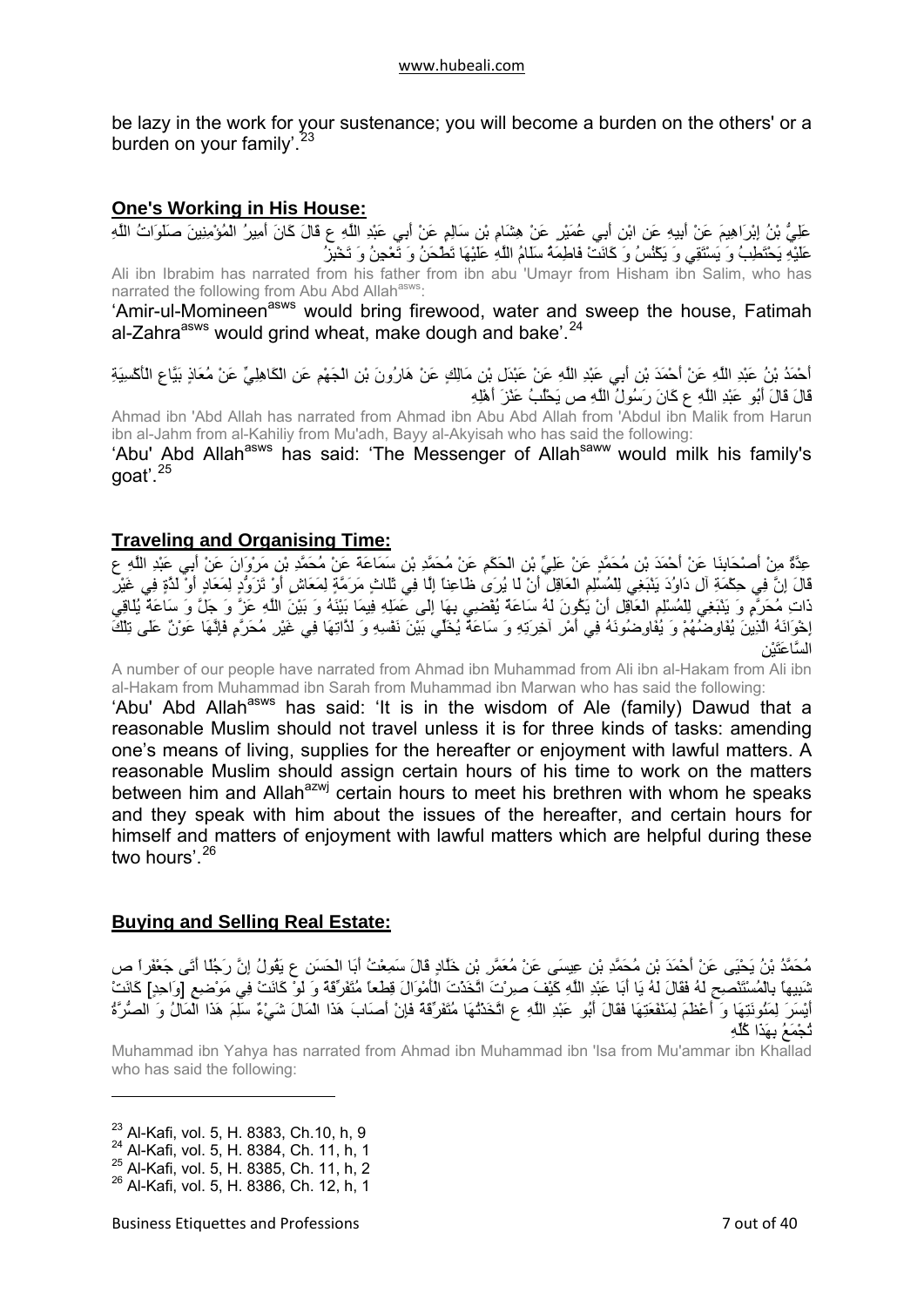'I heard Abu al-Hassan<sup>asws</sup> saying: 'Once a man came to Ja'far<sup>asws</sup> as if giving him good advice; he said: 'O Abu Abd Allah<sup>asws</sup> why have you made the properties in scattered pieces? Had they been in one piece, more profit with fewer expenses would incur'.' Abu Abd Allah<sup>asws</sup> replied: 'I have kept them scattered so that if losses affect one piece others, remain unaffected, but a bag keeps all of them together (vulnerable to losses)'.[27](#page-7-0)

عَلِيُّ بْنُ إِبْرَاهِيمَ عَنْ أَبِيهِ عَنِ ابْنِ أَبِي عُمَيْرٍ عَمَّنْ ذَكَرَهُ عَنْ زُرَارَةَ قَالَ سَمِعْتُ أَبَا عَبْدِ اللَّهِ ع يَقُولُ مَا يُخَلِّفُ الرَّجُلُ شَيْئاً أَشَدَّ عَلَيْهِ مِنَ الْمَالِ الصَّامِتِ آَيْفَ يَصْنَعُ بِهِ قَالَ يَجْعَلُهُ فِي الْحَائِطِ يَعْنِي فِي الْبُسْتَانِ أَوِ الدَّارِ

Ali ibn Ibrahim has narrated from his father from ibn abu 'Umayr from the one whom he has mentioned (in his book) from Zurarah who has said the following:

'I heard Abu Abd Allah<sup>asws</sup> saying: 'Most difficult to protect property is of the silent kind (gold and silver)'. I then asked, 'What should one do about it?' The Imam<sup>asws</sup> replied: 'One should keep them inside walls, a garden or a House'.<sup>[28](#page-7-1)</sup>

حُمَيْدُ بْنُ زِيَادٍ عَنِ الْحَسَنِ بْنِ مُحَمَّدِ بْنِ سَمَاعَةَ عَنْ غَيْرِ وَاحِدٍ عَنْ أَبَانِ بْنِ عُثْمَانَ قَالَ دَعَانِي جَعْفَرٌ ع فَقَالَ بَاعَ فُلَانٌ أَرْضَهُ فَقُلْتُ نَعَمْ قَالَ مَكْتُوبٌ فِي التَّوْرَاةِ أَنَّهُ مَنْ بَاعَ أَرْضاً أَوْ مَاءً وَ لَمْ يَضَعْهُ فِي أَرْضٍ أَوْ مَاءٍ ذَهَبَ ثَمَنُهُ مَحْقاً Humayd ibn Ziyad bas narrated from al-Hassan ibn Muhammad ibn Sama'ah from more than one person from Aban ibn 'Uthman who has said the following:

'Once Ja'far<sup>asws</sup> called me and asked: 'Has so and so sold his land?' I replied: 'Yes, he has done so'. The Imam<sup>asws</sup> said: 'It is written in the Torah that whoever sells a piece of land or water and does not replace it by another piece of land or water its price (money received) loses its blessings'.[29](#page-7-2)

عَلِيُّ بْنُ مُحَمَّدٍ عَنْ صَالِحِ بْنِ أَبِي حَمَّادٍ عَنِ الْحَسَنِ بْنِ عَلِيٍّ عَنْ وَهْبٍ الْحَرِيرِيِّ عَنْ أَبِي عَبْدِ اللَّهِ ع قَالَ مُشْتَرِي الْعُقْدَةِ مَرْزُوقٌ وَ بَائِعُهَا مَمْحُوقٌ

Ali ibn Muhammad ibn Ali has narrated from Salih ibn abu Hammad from al-Hassan ibn Ali from Wahab al-Haririy who has said the following:

'Abu Abd Allah<sup>asws</sup> has said: 'The buyer of real property receives sustenance and the seller thereof suffers a serious loss'.<sup>[30](#page-7-3)</sup>

الْحَسَنُ بْنُ مُحَمَّدٍ عَنْ مُحَمَّدِ بْنِ أَحْمَدَ النَّهْدِيِّ عَنْ يَعْقُوبَ بْنِ يَزِيدَ عَنْ مُحَمَّدِ بْنِ مُرَازِمٍ عَنْ أَبِيهِ قَالَ قَالَ أَبُو عَبْدِ اللَّهِ ع لِمُصَادِفٍ مَوْلَاهُ اتَّخِذْ عُقْدَةً أَوْ ضَيْعَةً فَإِنَّ الرَّجُلَ إِذَا نَزَلَتْ بِهِ النَّازِلَةُ أَوِ الْمُصِيبَةُ فَذَآَرَ أَنَّ وَرَاءَ ظَهْرِهِ مَا يُقِيمُ عِيَالَهُ آَانَ أَسْخَى لِنَفْسِهِ

Al-Hassan ibn Muhammad has narrated from Muhammad ibn Ahmad al-Nahdiy from Ya'qub ibn Yazid from Muhammad ibn Murazim from' his father who has said the following:

'Abu Abd Allah<sup>asws</sup> once said to his Mawla', Musadif, 'Find some real property or goods; when man faces hardship or misfortune, and then finds out that behind him there is something for support of his family, he feels more generous to allow his soul to depart (his body)'.  $31$ 

<span id="page-7-0"></span><sup>27</sup> Al-Kafi, vol. 5, H. 8405, Ch. 18, h, 1

<sup>28</sup> Al-Kafi, vol. 5, H. 8406, Ch. 18, h, 2

<span id="page-7-2"></span><span id="page-7-1"></span><sup>29</sup> Al-Kafi, vol. 5, H. 8407, Ch. 18, h, 3

<span id="page-7-3"></span><sup>30</sup> Al-Kafi, vol. 5, H. 8408, Ch. 18, h, 4

<span id="page-7-4"></span><sup>31</sup> Al-Kafi, vol. 5, H. 8409, Ch. 18, h, 5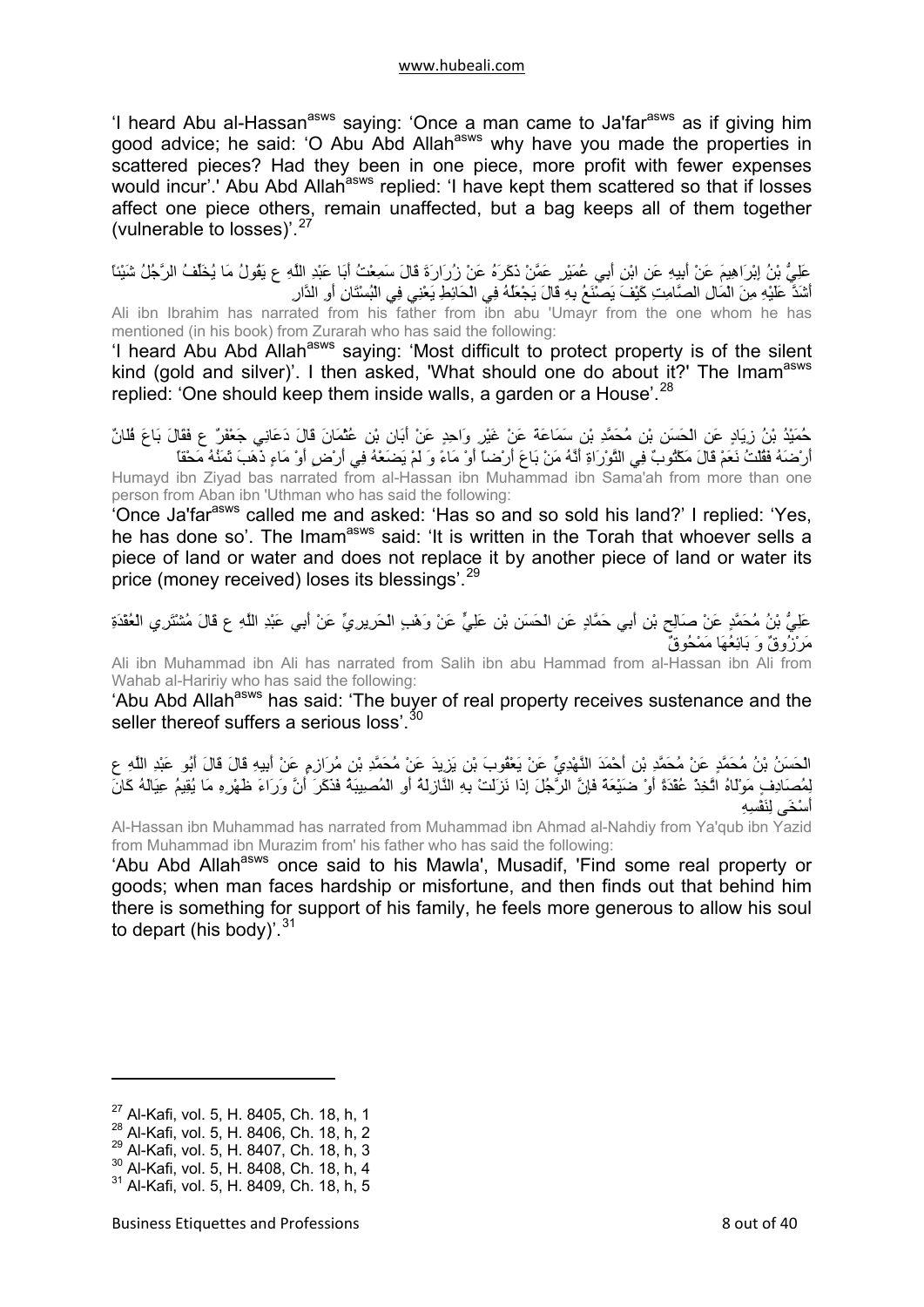<span id="page-8-0"></span>عَلِيُّ بْنُ مُحَمَّدِ بْنِ بُنْدَارَ عَنْ أَحْمَدَ بْنِ أَبِي عَبْدِ اللَّهِ عَنْ مُحَمَّدِ بْنِ عَلِيِّ بْنِ يُوسُفَ عَنْ عَبْدِ السَّلَامِ عَنْ هِشَامِ بْنِ أَحْمَرَ عَنْ أَبِي إِبْرَاهِيمَ ع قَالَ ثَمَنُ الْعَقَارِ مَمْحُوقٌ إِلَّا أَنْ يُجْعَلَ فِي عَقَارٍ مِثْلِهِ

Ali ibn Muhammad ibn Bandar has narrated from Ahmad ibn abu Abd Allah Muhammad ibn Ali ibn Yusuf from' Abd al-Salam from Hisham ibn Ahmar who has said the following:

'Abu Ibrahim<sup>asws</sup> has said that the price (money) received in exchange for real estate is a loss unless another piece of real estate is purchased therewith'. $3$ 

أَبُو عَلِيٍّ الْأَشْعَرِيُّ عَنْ مُحَمَّدِ بْنِ الْحَسَنِ بْنِ عَلِيٍّ الْكُوفِيِّ عَنْ عُبَيْسِ بْنِ هِشَامٍ عَنْ عَبْدِ الصَّمَدِ بْنِ بَشِيرٍ عَنْ مُعَاوِيَةَ بْنِ عَمَّارِ عَنْ أَبِي عَبْدِ اللَّهِ ع قَالَ لَمَّا دَخَلَ النَّبِيُّ ص الْمَدِينَةَ خَطَّ دَوْرَهَا بِرِجْلِهِ ثُمَّ قَالَ اللَّهُمَّ مَنْ بَاعَ رِبَاعَهُ فَلَا تُبَارِكَ لَهُ

Abu Ali al-Ashariy has narrated from Muhammad ibn al-Hassan ibn Ali al-Kufiy from 'Ubays ibn Hisham from 'Abd al-Sarnad ibn Bashir from Mu'awiyah ibn 'Ammar from who has said the following: 'Abu Abd Allah<sup>asws</sup> has said that when the Holy Prophet<sup>saww</sup> arrived in al-Madinah he drew a line around its houses and said: 'O Allah, do not make it a blessing for those who sell their houses'. [33](#page-8-2)

عِدَّةٌ مِنْ أَصْحَابِنَا عَنْ سَهْلِ بْنِ زِيَادٍ عَنْ مُحَمَّدِ بْنِ الْحَسَنِ بْنِ شَمُّونٍ عَنِ الْأَصَمِّ عَنْ مِسْمَعٍ قَالَ قُلْتُ لِأَبِي عَبْدِ اللَّهِ ع إِنَّ لِي أَرْضاً تُطْلَبُ مِنِّي وَ يُرَغِّبُونِّي فَقَالَ لِي يَا أَبَا سَيَّارٍ أَ مَا عَلِمْتَ أَنَّ مَنْ بَاعَ الْمَاءَ وَ الطِّينَ ذَهَبَ مَالُهُ هَبَاءً قُلْتُ جُعِلْتُ فِدَاكَ إِنِّي أَبِيعُ بِالثَّمَنِ الْكَثِيرِ وَ أَشْتَرِي مَا هُوَ أَوْسَعُ رُقْعَةً مِمَّا بِعْتُ قَالَ فَلَا بَأْسَ

A number of our people have narrated from Sahl ibn Ziyad from Muhammad ibn al-Hassan ibn Shammun from al-Asamm from Misma' who has said the following:

'Once I said to Abu Abd Allah<sup>asws</sup> 'I have a piece of land in which buyers are much interested to purchase.' The Imam<sup>asws</sup> said: 'O abu Sayyar, do you know that whoever sells land or water (like a fountain for irrigation and so on), his wealth goes away as a bad loss'. I then said: 'I pray to Allah to keep my soul in service for your cause, I will sell it for a high price and then I can buy a piece of land bigger than this one.' The Imam<sup>asws</sup> said: 'Then it is all right'.<sup>[34](#page-8-3)</sup>

## **Signing Contracts:**

عِدَّةٌ مِنْ أَصْحَابِنَا عَنْ أَحْمَدَ بْنِ مُحَمَّدٍ عَنِ ابْنِ فَضَّالٍ عَنْ ظَرِيفِ بْنِ نَاصِحٍ عَنْ أَبِي عَبْدِ اللَّهِ ع قَالَ لَا تُخَالِطُوا وَ لَا تُعَامِلُوا إِلَّا مَنْ نَشَأَ فِي الْخَيْرِ A number of our people have narrated from Ahmad ibn Muhammad from ibn Faddal from Zarif ibn

Nasih who has said the following :

'Abu Abd Allah<sup>asws</sup> has said: 'You must not form contracts with anyone other than those who are established in goodness<sup>[35](#page-8-4)</sup>.

عَلِيُّ بْنُ مُحَمَّدِ بْنِ بُنْدَارَ عَنْ أَحْمَدَ بْنِ أَبِي عَبْدِ اللَّهِ عَنْ أَبِيهِ عَنْ فَضْلٍ النَّوْفَلِيِّ عَنِ ابْنِ أَبِي يَحْيَى الرَّازِيِّ قَالَ قَالَ أَبُو عَبْدِ اللَّهِ ع لَا تُخَالِطُوا وَ لَا تُعَامِلُوا إِلَّا مَنْ نَشَأَ فِي الْخَيْرِ

Ali ibn Muhammad ibn Bandar has narrated from Ahmad ibn Muhammad from ibn Abu Abd Allah, from his father from Fadl al-Nawfaliy from ibn abu Yahya al-Raziy who has said the following: 'Abu Abd Allah<sup>asws</sup> has said: 'You must not intermingle or form contract with anyone

except those who are established in goodness'.<sup>[36](#page-8-5)</sup>

<span id="page-8-1"></span><sup>32</sup> Al-Kafi, vol. 5, H. 8410, Ch. 18, h, 6

<sup>33</sup> Al-Kafi, vol. 5, H. 8411, Ch. 18, h, 7

<span id="page-8-3"></span><span id="page-8-2"></span><sup>34</sup> Al-Kafi, vol. 5, H. 8412, Ch. 18, h, 8

<span id="page-8-4"></span><sup>35</sup> Al-Kafi, vol. 5, H. 8680, Ch. 58, h, 5

<span id="page-8-5"></span><sup>36</sup> Al-Kafi, vol. 5, H. 8683, Ch. 58, h, 8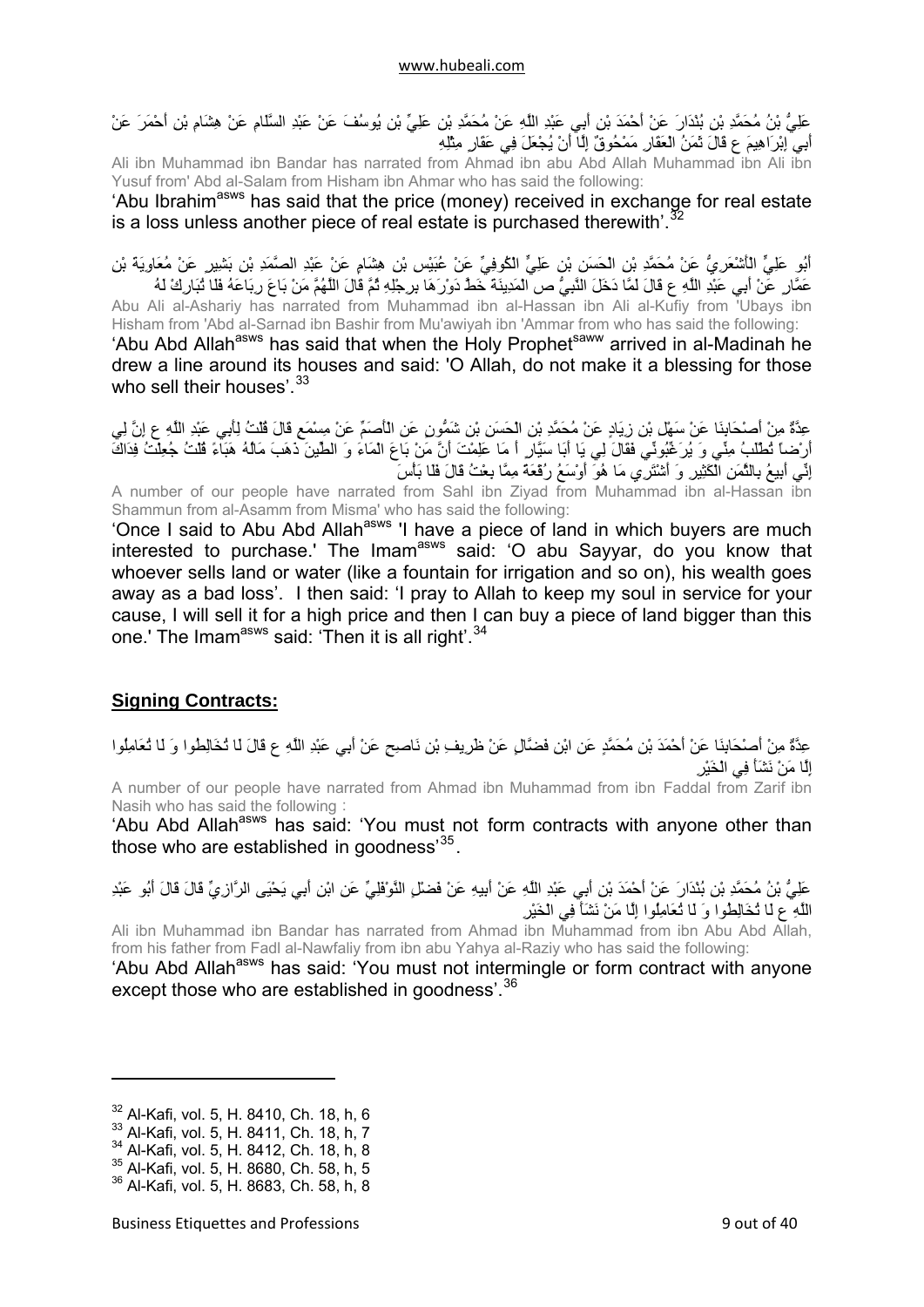## <span id="page-9-0"></span>**The Effects of Unlawful Earnings Show-up in one's Children:**

أَحْمَدُ عَنِ ابْنِ فَضَّالٍ عَنِ ابْنِ بُكَيْرٍ عَنْ عُبَيْدِ بْنِ زُرَارَةَ عَنْ أَبِي عَبْدِ اللَّهِ ع قَالَ آَسْبُ الْحَرَامِ يَبِينُ فِي الذُّرِّيَّةِ Ahmad has narrated from ibn Faddal from ibn Bukayr from 'Ubayd ibn Zurarah who has said the following:

'Abu Abd Allah<sup>asws</sup> has said: 'The (adverse) effects of unlawful earning show-up in one's offspring'.[37](#page-9-1)

## **The Day of Travel and Cupping:**

عَنْهُ عَنِ ابْنِ مَحْبُوبٍ عَنْ عَبْدِ الرَّحْمَنِ بْنِ الْحَجَّاجِ عَنْ أَبِي عَبْدِ اللَّهِ ع قَالَ اقْرَأْ آيَةَ الْكُرْسِيِّ وَ احْتَجِمْ أَيَّ يَوْمٍ شِئْتَ وَ تَصَدَّقْ وَ اخْرُجْ أَيَّ يَوْمٍ شِئْتَ

It is narrated from the narrator of the previous Hadith from ibn Mahbub from' Abd al-Rahman ibn al-Hajjaj who has narrated the following :

'Abu Abd Allah<sup>asws</sup> has said: 'Read verse two hundred fifty-five of chapter two; then apply cupping any day you like. Give charity and commence your journey any day you like'.<sup>[38](#page-9-2)</sup>

## **The Instance when a Believer Becomes a Non-Believer:**

مُحَمَّدُ بْنُ يَحْيَى عَنْ مُحَمَّدِ بْنِ الْحُسَيْنِ عَنْ مُحَمَّدِ بْنِ سِنَانٍ عَنْ أَبِي الْجَارُودِ قَالَ سَمِعْتُ أَبَا جَعْفَرٍ ع يَقُولُ قَالَ رَسُولُ اللَّهِ ص لَا يَزْنِي الزَّانِي حِينَ يَزْنِي وَ هُوَ مُؤْمِنٌ وَ لَا يَسْرِقُ السَّارِقُ حِينَ يَسْرِقُ وَ هُوَ مُؤْمِنٌ وَ لَا يَنْهَبُ نُهْبَةً ذَاتَ شَرَفٍ حِينَ يَنْهَبُهَا وَ هُوَ مُؤْمِنٌ قَالَ ابْنُ سِنَانٍ قُلْتُ لِأَبِي الْجَارُودِ وَ مَا نُهْبَةٌ ذَاتُ شَرَفٍ قَالَ نَحْوُ مَا صَنَعَ حَاتِمٌ حِينَ قَالَ مَنْ أَخَذَ شَيْئاً فَهُوَ لَهُ

Muhammad ibn Yahya has narrated from Muhammad ibn al-Hussein from Muhammad ibn Sinan from abu al-Jarud who has said the Following:

'I once heard Abu Ja'far<sup>asws</sup> saying: 'The Messenger of Allah<sup>saww</sup> has said: 'A fornicator does not fornicate while he is a believing person, a thief does not steal while he has a firm faith and an honourable person does not do Nahbah Dhata Sharaf (an honour-loot) while he stands upright in his beliefs'. Ibn Sinan has said that I then asked abu al-Jarud, 'What is a 'Nahbah Dhata Sharaf?' He replied, 'It is like what Hatim did when he said: 'Whoever takes something it is his'.<sup>[39](#page-9-3)</sup>

#### **It is not Allowed to Work for an Unjust Government:**

ابْنُ أَبِي عُمَيْرٍ عَنْ بَشِيرٍ عَنِ ابْنِ أَبِي يَعْفُورٍ قَالَ آُنْتُ عِنْدَ أَبِي عَبْدِ اللَّهِ ع إِذْ دَخَلَ عَلَيْهِ رَجُلٌ مِنْ أَصْحَابِنَا فَقَالَ لَهُ أَصْلَحَكَ اللَّهُ إِنَّهُ رُبَّمَا أَصَابَ الرَّجُلَ مِنَّا الضَّيْقُ أَوِ الشِّدَّةُ فَيُدْعَى إِلَى الْبِنَاءِ يَبْنِيهِ أَوِ النَّهَرِ يَكْرِيهِ أَوِ الْمُسَنَّاةِ يُصْلِحُهَا فَمَا تَقُولُ فِي .<br>ذَلِكَ فَقَالَ أَبُو عَبْدِ اللَّهِ عَ مَا أُحِبُّ أَنِّي عَقَدْتُ لَهُمْ عُقْدَةً أَوْ وَكَيْتُ لَهُمْ وِكَاءً وَ إِنَّ لِي مَا بَيْنَ لَابَتَيْهَا لَا وَ لَا مَدَّةً بِقَلَمٍ إِنَّ أَعْوَانَ الظَّلَمَةِ يَوْمَ الْقِيَامَةِ فِي سُرَادِقٍ مِنْ نَارٍ حَتَّى يَحْكُمَ اللَّهُ بَيْنَ الْعِبَادِ

Ibn abu Umayr has narrated from Bashir from ibn abu Ya 'fur who has said the following: 'Once I was in the presence of Abu Abd Allah<sup>asws</sup> when a certain man from the followers of the Ahl al-Bayt<sup>asws</sup> came and said: 'I pray to Allah<sup>azwj</sup> to keep you well, one of us may face hardship and straitened conditions and is called to construct a

<span id="page-9-1"></span><sup>37</sup> Al-Kafi, vol. 5, H. 8534, Ch. 40, h, 4

<span id="page-9-2"></span><sup>38</sup> Al-Kafi, vol. 8, h, 408

<span id="page-9-3"></span><sup>39</sup> Al-Kafi, vol. 5, H. 8524, Ch. 39, h, 4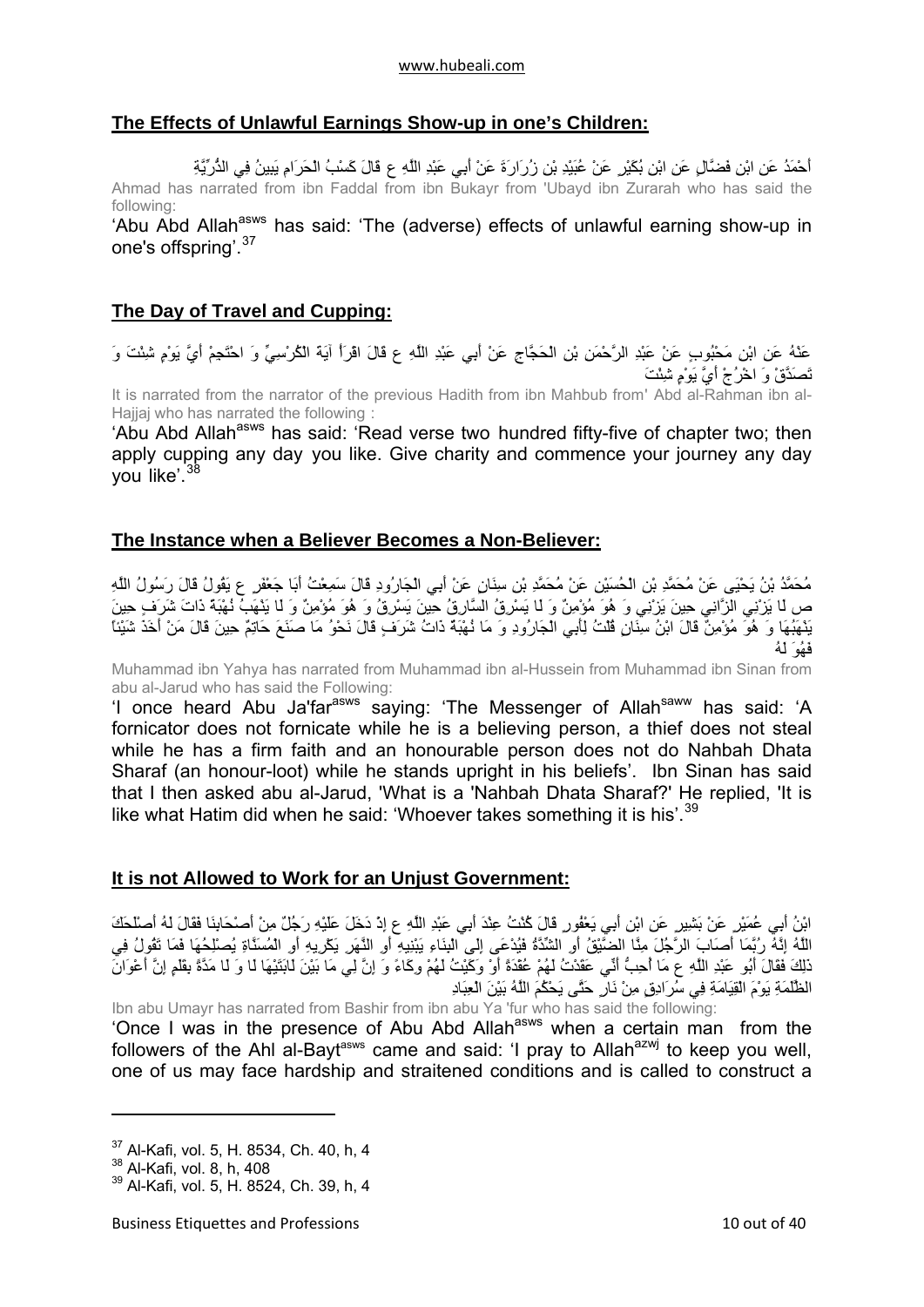<span id="page-10-0"></span>building, work to construct a canal or a dam. What is your decision in such case? The Imam<sup>asws</sup> replied: 'I do not like it (to work for an unjust ruler). I have knotted for them a 'knot' and tied down the opening end of the bag with 'no'[40](#page-10-1). It is no and not even the moving of a pen. The helpers of the unjust ones on the Day of Judgment will be kept in chambers of fire until Allah<sup>azwj</sup> will Judge all of His servants'.<sup>[41](#page-10-2)</sup>

عَلِيُّ بْنُ إِبْرَاهِيمَ عَنْ أَبِيهِ عَنِ ابْنِ أَبِي عُمَيْرٍ عَنْ دَاوُدَ بْنِ زُرْبِيٍّ قَالَ أَخْبَرَنِي مَوْلًى لِعَلِيِّ بْنِ الْحُسَيْنِ ع قَالَ آُنْتُ بِالْكُوفَةِ ُ حَمِي بَنْ بَيْنَ سَبَمَ کَ تَبَيْنَ عَبَدَتَ فَقَائِمَتُهُ فَقُلْتُ لَهُ جُعِلْتُ فِدَاكَ لَوْ کَلَّمْتَ دَاوُدَ بْنَ عَلِيٍّ أَوْ بَعْضَ هَوْلَاءِ فَأَدْخُلَ فِي بَعْضِ هَذِهِ الْوِلَايَاتِ فَقَالَ مَا آُنْتُ لِأَفْعَلَ قَالَ فَانْصَرَفْتُ إِلَى مَنْزِلِي فَتَفَكَّرْتُ فَقُلْتُ مَا أَحْسَبُهُ مَنَعَنِي إِلَّا مَخَافَةَ أَنْ أَظْلِمَ أَوْ أَجُورَ وَ اللَّهِ .<br>لأَتِيَنَّهُ وَ لَأَعْطِيَنَّهُ الطَّلَاقَ وَ الْعَتَاقَ وَ الْأَيْمَانَ الْمُغَلَّطَةَ أَلَّا أَظْلِمَ أَحَدا .<br>فَكَّرْتُ فِي إِبَائِكَ عَلَيَّ فَظَنَنْتُ أَنَّكَ إِنَّمَا مَنَعْتَنِي وَ كَرِهْتَ ذَلِكَ مَخَافَةَ أَنْ أَجُورَ أَوْ أَظْلِمَ وَ إِنَّ كُلَّ امْرِأَةٍ لِي طَالِقٌ وَ كُلَّ مَمْلُوكٍ لِي حُرٌّ عَلَيَّ وَ عَلَيَّ إِنْ ظَلَمْتُ أَحَداً أَوْ جُرُتُ عَلَيْهِ وَ إِنْ لَمْ أَعْدِلْ قَالَ <br>مَمْلُوكٍ لِي حُرٌّ عَلَيَّ وَ عَلَيَّ إِنْ ظَلَمْتُ أَحَداً أَوْ جُرُتُ عَلَيْهِ وَ إِنْ لَمْ أَعْدِلْ قَالَ رَأْسَهُ إِلَى السَّمَاءِ فَقَالَ تَنَاوُلُ السَّمَاءِ أَيْسَرُ عَلَيْكَ مِنْ ذَلِكَ

Ali ibn Ibrahim has narrated from his father from ibn abu 'Umayr from Dawud ibn Zurbiy who has said the following:

'A Mawla' (servant or friend) of Ali ibn al-Hussein<sup>asws</sup> told me: 'I was in al-Kufah when Abu Abd Allah<sup>asws</sup> came to al-Hirah and I went to see him. I said to the Imam<sup>asws</sup>, 'I pray to Allah<sup>azwj</sup> to keep my soul in service for your cause, can you speak to Dawud ibn Ali or others (in the same positions) to admit me in anyone of these states (government)?'. The Imam<sup>asws</sup> said: 'I will never do so'. I then returned home and thought about it and said to myself that the Imamasws did not refuse except for fear that I may do injustice and transgress, By Allah<sup>azwj</sup> I will go to him and provide all kinds of guarantees and swear seriously, like divorce, freeing slaves and so on, not to do injustice and transgression. I then went to him<sup>asws</sup> and said: 'I pray to Allah<sup>azwj</sup> to keep my soul in service for your cause, I thought about your<sup>asws</sup> refusal to speak for me and I thought you<sup>asws</sup> have refused and disliked it just because of your<sup>asws</sup> concern of my doing injustice and transgression against someone instead of acting with justice.' The Imam<sup>asws</sup> said: 'Why did you say that?' I then repeated my demand and swearing. The Imam<sup>asws</sup> raised his head to the sky and said: 'Your reaching the sky is easier than what you want me to do for you<sup>'.[42](#page-10-3)</sup>

## **How a Believer is Protected in the World?**

عَلِيُّ بْنُ إِبْرَاهِيمَ عَنْ أَبِيهِ عَنِ ابْنِ أَبِي عُمَيْرٍ عَنْ بَعْضِ أَصْحَابِنَا عَنْ عَلِيِّ بْنِ يَقْطِينٍ قَالَ قَالَ لِي أَبُو الْحَسَنِ ع إِنَّ لِلَّهِ عَزَّ وَ جَلَّ مَعَ السُّلْطَانِ أَوْلِيَاءَ يَدْفَعُ بِهِمْ عَنْ أَوْلِيَائِهِ

Ali ibn Ibrahim has narrated from his rather from ibn abu 'Umayr from certain persons or our people from Ali ibn Yaqtin who has said the following:

'Abu al-Hassan<sup>asws</sup> once said to me, Allah<sup>azwj</sup> has friends with the Sultan through whom He protects His friends'.<sup>[43](#page-10-4)</sup>

مُحَمَّدُ بْنُ يَحْيَى عَنْ مُحَمَّدِ بْنِ أَحْمَدَ عَنْ أَحْمَدَ بْنِ الْحُسَيْنِ عَنْ أَبِيهِ عَنْ عُثْمَانَ بْنِ عِيسَى عَنْ مِهْرَانَ بْنِ مُحَمَّدِ بْنِ أَبِي نَصْرٍ عَنْ أَبِي عَبْدِ اللَّهِ ع قَالَ سَمِعْتُهُ يَقُولُ مَا مِنْ جَبَّارٍ إِلَّا وَ مَعَهُ مُؤْمِنٌ يَدْفَعُ اللَّهُ بِهِ عَنِ الْمُؤْمِنِينَ وَ هُوَ أَقَلُّهُمْ حَظّاً فِي الْآخِرَةِ يَعْنِي أَقَلَّ الْمُؤْمِنِينَ حَظّاً لِصُحْبَةِ الْجَبَّارِ

Muhammad ibn Yahya has narrated from Ahmad ibn Muhammad from Ahmad ibn al-Hussein from his father from 'Uthman ibn 'Isa from Mehran ibn Muhammad ibn abu Nasr who has said the following:

<span id="page-10-1"></span><sup>&</sup>lt;sup>40</sup> That  $I^{asws}$  will never ever work for an unjust ruler.<br><sup>41</sup> Al-Kafi, vol. 5, H. 8547, Ch. 41, h, 7

<span id="page-10-3"></span><span id="page-10-2"></span><sup>42</sup> Al-Kafi, vol. 5, H. 8470, Ch. 29, h, 9

<span id="page-10-4"></span><sup>43</sup> Al-Kafi, vol. 5, H. 8483, Ch. 30, h, 7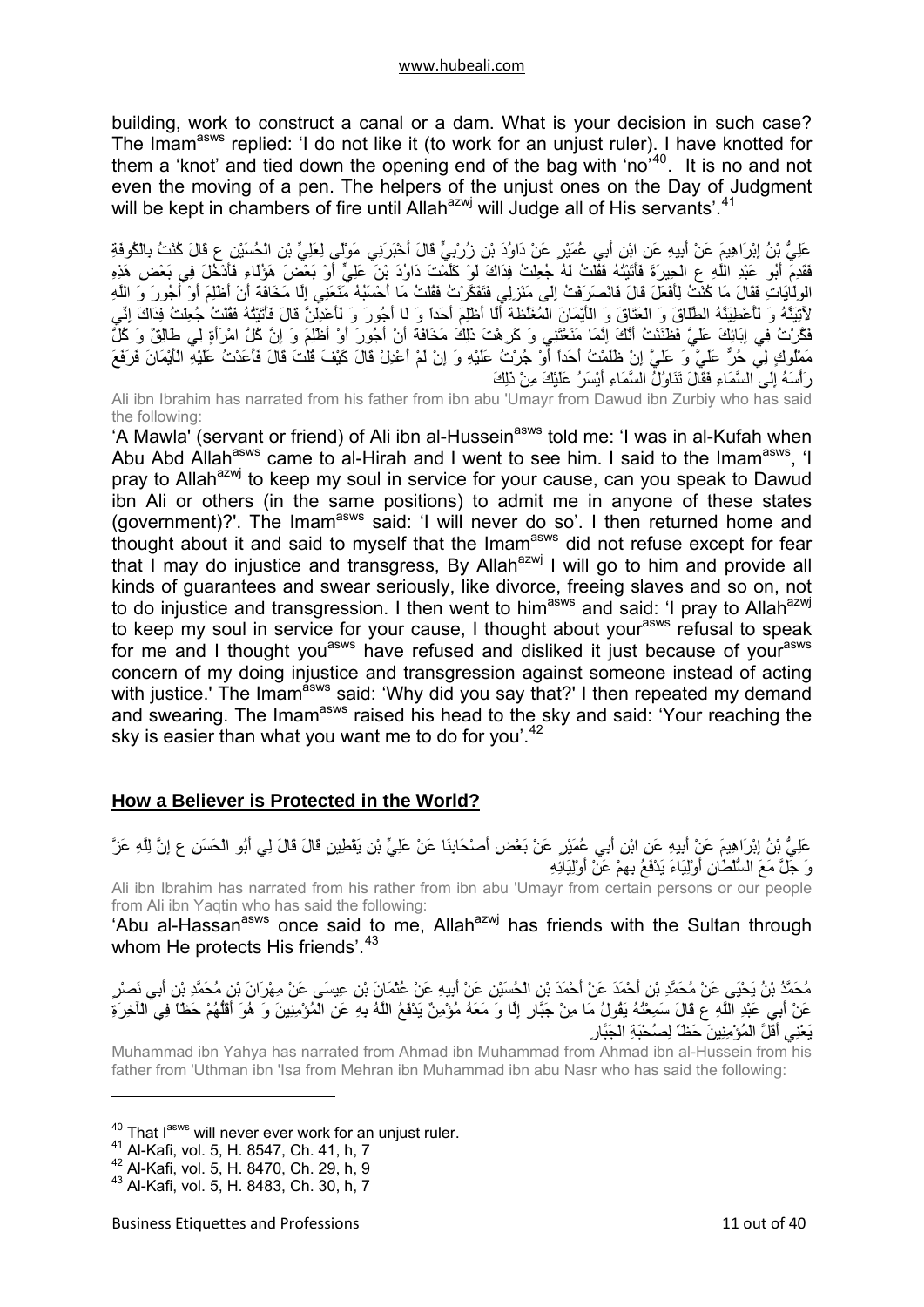<span id="page-11-0"></span>'I once heard Abu Abd Allah<sup>asws</sup> saying: 'With every tyrant there is a believing person with whom Allah<sup>azwj</sup> Defends the believing people, and he (such believing person) receives the least of rewards in the next life because of his association with the tyrant'.<sup>[44](#page-11-1)</sup>

## **Enjoying a Good Fortune:**

أَحْمَدُ بْنُ مُحَمَّدٍ عَنْ عَلِيِّ بْنِ الْحُسَيْنِ التَّيْمِيِّ عَنْ جَعْفَرِ بْنِ بَكْرٍ عَنْ عَبْدِ اللَّهِ بْنِ أَبِي سَهْلٍ عَنْ عَبْدِ اللَّهِ بْنِ عَبْدِ الْكَرِيمِ قَالَ قَالَ أَبُو عَبْدِ اللَّهِ ع ثَلَاثَةٌ مِنَ السَّعَادَةِ الزَّوْجَةُ الْمُؤَاتِيَةُ وَ الْأَوْلَادُ الْبَارُّونَ وَ الرَّجُلُ يُرْزَقُ مَعِيشَتَهُ بِبَلَدِهِ يَغْدُو إِلَى أَهْلِهِ وَ يَرُوحُ Ahmad ibn Muhammad has narrated from Ali ibn Al-Hussein al-Tamimiy from Ja'far ibn Bakr from

'Abel Allah ibn abu Sahl ibn 'Abd al-Karim who has said the following: 'Abu Abd Allah<sup>asws</sup> has said: 'Three factors help a man enjoy good fortune: having a cooperating wife; virtuous and kind children and securing his living where he lives so that he is present in his family every morning and evenings'.<sup>[45](#page-11-2)</sup>

## **To Learn Arabic and Religion Before Starting Business:**

وَ حَدِيثُ السُّلَمِيِّ عَنْ أَبِيهِ عَنْ أَبِي عَبْدِ اللَّهِ ع قَالَ تَعَلَّمُوا الْعَرَبِيَّةَ فَإِنَّهَا آَلَامُ اللَّهِ الَّذِي آَلَّمَ بِهِ خَلْقَهُ الْحَدِيثَ Salami narrates from his father who says that he has head the following from Imam Jafar-e-Sadqi<sup>asws</sup>: 'Learn Arabic language, it is the language which Allah $a^{2}$  has selected to Communicate with His creation'.[46](#page-11-3)

عِدَّةٌ مِنْ أَصْحَابِنَا عَنْ أَحْمَدَ بْنِ مُحَمَّدٍ عَنْ عُثْمَانَ بْنِ عِيسَى عَنْ أَبِي الْجَارُودِ عَنِ الْأَصْبَغِ بْنِ نُبَاتَةَ قَالَ سَمِعْتُ أَمِيرَ الْمُؤْمِنِينَ ع يَقُولُ عَلَى الْمِنْبَرِ يَا مَعْشَرَ التُّجَّارِ الْفِقْهَ ثُمَّ الْمَتَّجَرَ الْفِقْهَ ثُمَّ الْمَتْجَرَ الْفِقَهَ ثُمَّ الْمَتْجَرَ وَ اللَّهِ لَلرِّبَا فِي هَذِهِ الْأُمَّةِ .<br>أَخْفَى مِنْ دَبِيبِ النَّمْلِ عَلَى الصَّفَا شُوبُوا أَيْمَانَكُمْ بِالصِّدْقِ النَّاجِرُ فَاجِرٌ وَ الْفَاجِر A number of our people have narrated from Ahmad ibn Muhammad from ibn 'Uthman ibn 'Isa from abu al-Jarud from al-Asbagh Nubatah who has said the following:

'I heard Amir-ul-Momineen<sup>asws</sup> saying from the pulpit: 'O people who do business, you must learn (first) 'Fiqh', then go in business, you must learn fiqh then go in business, you must learn fiqh then go in business. I say it by Allah, 'Riba'<sup>[47](#page-11-4)</sup> creeps in this nation more quietly than an ant's moving on a hard and smooth rock. Blend your belief with truthfulness. A sinful business person is a criminal, and a criminal person is in the fire except those who take what is right and give out what is right'.<sup>[48](#page-11-5)</sup>

عَلِيُّ بْنُ إِبْرَاهِيمَ عَنْ أَبِيهِ عَنِ النَّوْفَلِيِّ عَنِ السَّكُونِيِّ عَنْ أَبِي عَبْدِ اللَّهِ ع قَالَ قَالَ رَسُولُ اللَّهِ ص مَنْ بَاعَ وَ اشْتَرَى فَلْيَحْفَظْ خَمْسَ خِصَالٍ وَ إِلَّا فَلَا يَشْتَرِيَنَّ وَ لَا يَبِيعَنَّ الرِّبَا وَ الْحَلْفَ وَ آِتْمَانَ الْعَيْبِ وَ الْحَمْدَ إِذَا بَاعَ وَ الذَّمَّ إِذَا اشْتَرَى

Ali ibn Ibrahim has narrated from his father from al-Nawfaliy from al-Sakuniy, who has said the following:

'Abu Abd Allah<sup>asws</sup> has said that the Messenger of Allah<sup>saww</sup> has said: 'One who buys and sells must not engage in five things; otherwise, one must not engage in business

<span id="page-11-1"></span><sup>44</sup> Al-Kafi, vol. 5, H. 8481, Ch. 30, h, 5

<span id="page-11-2"></span><sup>45</sup> Al-Kafi, vol. 5, H. 9125, Ch. 121, h, 2

<span id="page-11-3"></span><sup>46</sup> Wasail ul Shia, H. 22680

<span id="page-11-4"></span> $^{47}$  Unjust gains in business via exploitation (i.e., interest)<br> $^{48}$  Al-Kafi, vol. 5, H. 8644, Ch. 53, h, 1

<span id="page-11-5"></span>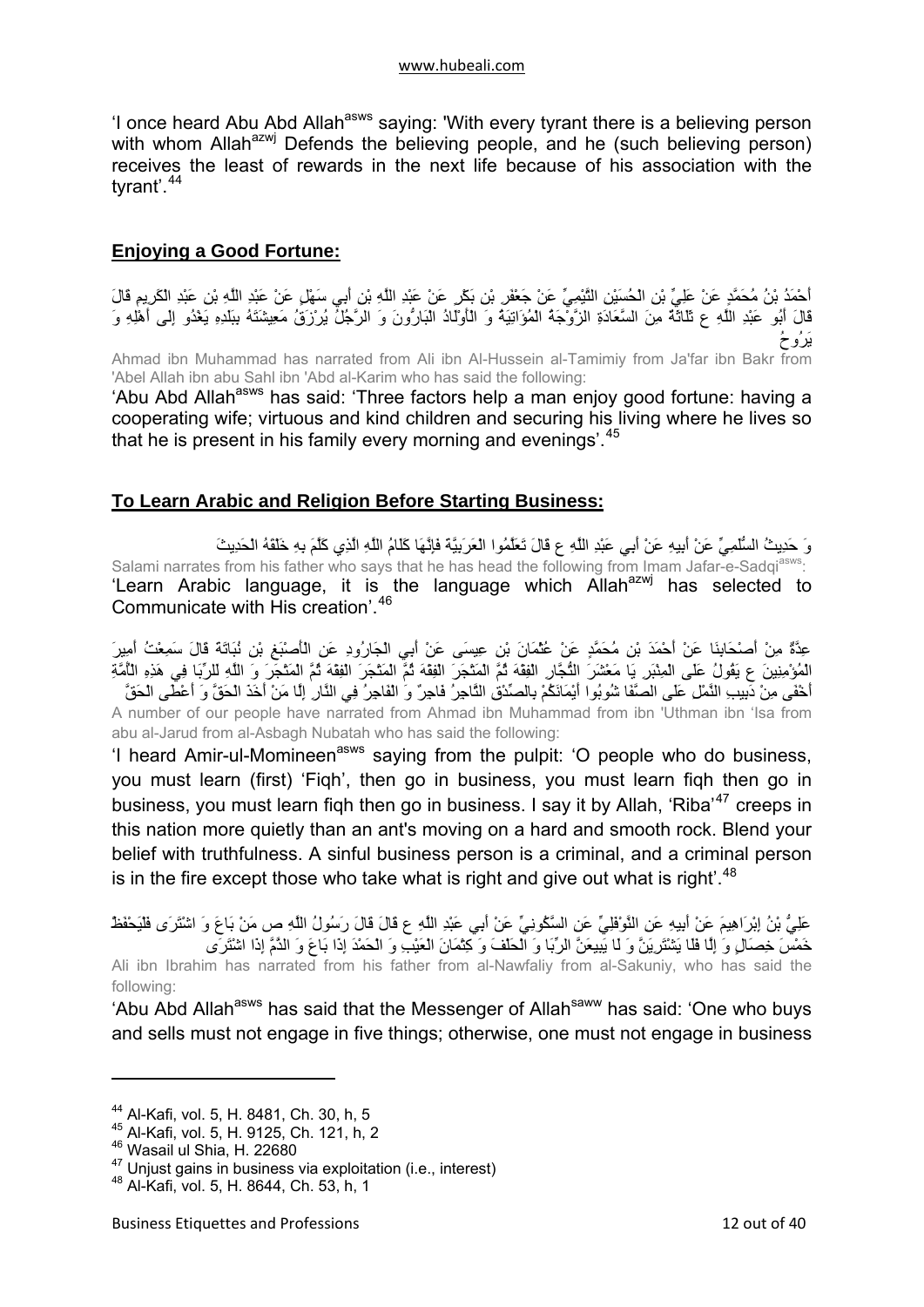of buying and selling: One must stay away from 'Riba', swearing, hiding defects in the merchandise, admiring the merchandise when selling and belittling it when buying'.[49](#page-12-0)

عِدَّةٌ مِنْ أَصْحَابِنَا عَنْ سَهْلِ بْنِ زِيَادٍ وَ أَحْمَدُ بْنُ مُحَمَّدٍ وَ عَلِيُّ بْنُ إِبْرَاهِيمَ عَنْ أَبِيهِ جَمِيعاً عَنِ ابْنِ مَحْبُوبٍ عَنْ عَمْرِو بْنِ أَبِي الْمِقْدَامِ عَنْ جَابِرٍ عَنْ أَبِي جَعْفَرٍ ع قَالَ كَانَ أَمِيرُ الْمُؤْمِنِينَ ع بِالْكُوفَةِ عِنْدَكْمْ يَغْتَدِي كُلَّ يَوْمٍ بُكْرَةً مِنَ الْقَصْرِ فَيَطُوفُ فِي أَسْوَاقِ الْكُوفَةِ سُوقاً سُوقاً وَ مَعَهُ الدِّرَّةُ عَلَى عَاتِقِهِ وَ آَانَ لَهَا طَرَفَانِ وَ آَانَتْ تُسَمَّى السَّبِيبَةَ فَيَقِفُ عَلَى أَهْلِ آُلِّ سُوقٍ فَيُنَادِي يَا مَعْشَرَ التُّجَّارِ اتَّقُوا اللَّهَ عَزَّ وَ جَلَّ فَإِذَا سَمِعُوا صَوْتَهُ ع أَلْقَوْا مَا بِأَيْدِيهِمْ وَ أَرْعَوْا إِلَيْهِ بِقُلُوبِهِمْ وَ سَمِعُوا بِآذَانِهِمْ فَيَقُولُ ع قَدِّمُوا الِاسْتِخَارَةَ وَ تَبَرَّآُوا بِالسُّهُولَةِ وَ اقْتَرِبُوا مِنَ الْمُبْتَاعِينَ وَ تَزَيَّنُوا بِالْحِلْمِ وَ تَنَاهَوْا عَنِ الْيَمِينِ وَ جَانِبُوا الْكَذِبَ وَ تَجَافَوْا عَنِ الظُّلْمِ وَ أَنْصِفُوا الْمَظْلُومِينَ وَ لَا تَقْرَبُوا الرِّبَا وَ أَوْفُوا الْكَيْلَ وَ الْمِيزَانَ وَ لا تَبْخَسُوا النَّاسَ أَشْياءَهُمْ وَ لا تَعْثَوْا فِي الْأَرْضِ مُفْسِدِينَ فَيَطُوفُ ع فِي جَمِيعِ أَسْوَاقِ الْكُوفَةِ ثُمَّ يَرْجِعُ فَيَقْعُدُ لِلنَّاسِ

A number of our people have narrated from Sahl ibn Ziyad and Ahmad ibn Muhammad from and Ali ibn Ibrahim has narrated from his father all from ibn Mahbub from 'Amr ibn abu al-Miqdam from Jabir, who has said the following:

'Abu Jafar<sup>asws</sup> has said that Amir-ul-Momineen<sup>asws</sup> lived among you in al-Kufah, He would have one loaf of bread everyday for his lunch and walk in market-places of al-Kufah one by one with a durrah (whip) on his shoulder. It had two strips and it was called al-Sababiyah. He addressed the people of every market-place and said: 'Those people who do business must maintain piety before Allah<sup>azwj</sup>'. People on hearing his voice dropped down whatever they had in their hands, their hearts repented and their ears listened. The Imam<sup>asws</sup> would say: 'You must seek goodness (from Allah<sup>azwj</sup>) and conclude a transaction with ease, stay close to buyers, dress up with forbearance, stay away from swearing, lying and injustice. Exercise fairness with the oppressed and do not become close to 'Riba'. Maintain proper measurement and balance. You must not reduce people's things and you must not spread corruption in the land'. Amir-ul-Momineen<sup>asws</sup> would walk around all of the market-places of al-Kufah and then return to meet people'.<sup>[50](#page-12-1)</sup>

عَلِيُّ بْنُ إِبْرَاهِيمَ عَنْ عَلِيِّ بْنِ مُحَمَّدٍ الْقَاسَانِيِّ عَنْ عَلِيِّ بْنِ أَسْبَاطٍ عَنْ عَبْدِ اللَّهِ بْنِ الْقَاسِمِ الْجَعْفَرِيِّ عَنْ بَعْضِ أَهْلِ بَيْتِهِ قَالَ إِنَّ رَسُولَ اللَّهِ ص لَمْ يَأْذَنْ لِحَكِيمِ بْنِ حِزَامٍ بِالتِّجَارَةِ حَتَّى ضَمِنَ لَهُ إِقَالَةَ النَّادِمِ وَ إِنْظَارَ الْمُعْسِرِ وَ أَخْذَ الْحَقِّ وَافِياً وَ غَيْرَ وَافٍ

Ali ibn Ibrahim has narrated from Ali ibn Muhammad al-Qasaniy from Ali ibn Asbat from 'Abd Allah ibn al-Qasim ibn Muhammad al-Ja'fariy from certain persons of his family who has said the following:

'The Imam<sup>asws</sup> has said that the Messenger of Allah<sup>saww</sup> did not give permission to Hakim ibn Hizam for business until the later promised to settle the price with a buyer who is regretful about the transaction, extend the time of payment for one who has difficulty to pay and receive the right complete or not as such<sup>'.[51](#page-12-2)</sup>

عِدَّةٌ مِنْ أَصْحَابِنَا عَنْ أَحْمَدَ بْنِ أَبِي عَبْدِ اللَّهِ عَنْ أَبِيهِ عَنْ خَلَفِ بْنِ حَمَّادٍ عَنِ الْحُسَيْنِ بْنِ زَيْدٍ الْهَاشِمِيِّ عَنْ أَبِي عَبْدِ اللَّهِ ع قَالَ جَاءَتْ زَيْنَبُ الْعَطَّارَةُ الْحَوْلَاءُ إِلَى نِسَاءِ النَّبِيِّ ص فَجَاءَ النَّبِيُّ ص فَإِذَا هِيَ عِنْدَهُمْ فَقَالَ النَّبِيُّ ص إِذَا أَتَيْتِنَا طَابَتْ بُيُوتُنَا فَقَالَتْ بُيُوتُكَ بِرِيحِكَ أَطْيَبُ يَا رَسُولَ اللَّهِ فَقَالَ لَهَا رَسُولُ اللَّهِ ص إِذَا بِعْتِ فَأَحْسِنِي وَ لَا تَغُشِّي فَإِنَّهُ أَتْقَى لِلَّهِ وَ أَبْقَى لِلْمَالِ A number of our people have narrated from Ahmad ibn Abu Abd Allah, from his father from Khalaf from Hammad from Al-Hussein ibn Zayd al-Hashimiy who has said the following:

<span id="page-12-0"></span><sup>&</sup>lt;sup>49</sup> Al-Kafi, vol. 5, H. 8645, Ch. 53, h, 2 <sup>49</sup> Al-Kafi, vol. 5, H. 8646, Ch. 53, h, 3 <sup>50</sup> Al-Kafi, vol. 5, H. 8646, Ch. 53, h, 3

<span id="page-12-2"></span><span id="page-12-1"></span><sup>51</sup> Al-Kafi, vol. 5, H. 8647, Ch. 53, h, 4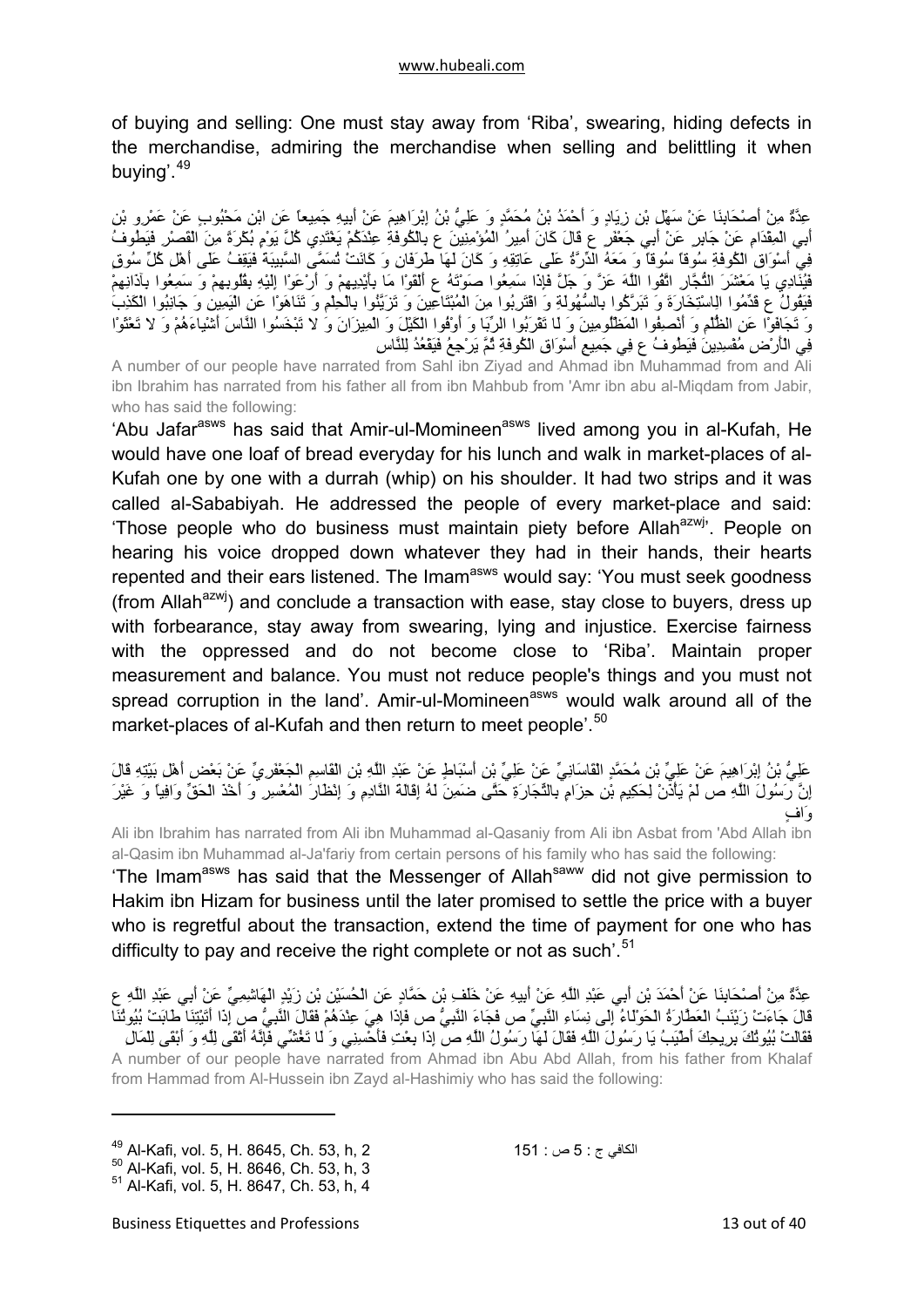'Abu Abd Allah<sup>asws</sup> has said: 'Once Zaynab al-'Attarah al-Hawla' visited wives of the Holy Prophet<sup>saww</sup>, and the Holy Prophet also came home when she was with his<sup>saww</sup> wives. The Holy Prophet<sup>saww</sup> said: 'When you visit our houses they become full of sweet smelling fragrance.' She then responded saying: 'Your houses with your and his family worthy of their services to Your cause, the Prophetsaww then said: 'When you sell perfumes, you must make certain it is not adulterated; maintaining a greater degree of piety before Allah is more protection for wealth'.<sup>[52](#page-13-0)</sup>

عَلِيُّ بْنُ إِبْرَاهِيمَ عَنْ أَبِيهِ وَ مُحَمَّدُ بْنُ إِسْمَاعِيلَ عَنِ الْفَضْلِ بْنِ شَاذَانَ جَمِيعاً عَنِ ابْنِ أَبِي عُمَيْرٍ عَنْ هِشَامِ بْنِ الْحَكَمِ عَنْ أَبِي عَبْدِ اللَّهِ ع قَالَ إِذَا قَالَ لَكَ الرَّجُلُ اشْتَرِ لِي فَلَا تُعْطِهِ مِنْ عِنْدِكَ وَ إِنْ آَانَ الَّذِي عِنْدَكَ خَيْراً مِنْهُ Ali ibn Ibrahim has narrated from his father from and Muhammad 'Isma'il from al-Fadl ibn Shadhan all from ibn abu 'Umayr from l-lashed ibn al-Hakam who has said the following:

'Abu Abd Allah<sup>asws</sup> once said to me: 'If someone asks you to buy for him a certain merchandise, you must not buy it for him from your own shop even if the merchandise from your shop is the best'.<sup>[53](#page-13-1)</sup>

عَلِيُّ بْنُ إِبْرَاهِيمَ عَنْ أَبِيهِ عَنِ النَّوْفَلِيِّ عَنِ السَّكُونِيِّ عَنْ أَبِي عَبْدِ اللَّهِ ع قَالَ قَالَ رَسُولُ اللَّهِ ص السَّمَاحَةُ مِنَ الرَّبَاحِ قَالَ ذَلِكَ لِرَجُلٍ يُوصِيهِ وَ مَعَهُ سِلْعَةٌ يَبِيعُهَا

Ali ibn Ibrahim has narrated from his father from al- Nawfaliy from al-Sakuniy, who has said the following:

'Abu' Abd Allah<sup>asws</sup> has said that the Messenger of Allah<sup>saww</sup> has said: 'Generosity is of profits'. The Messenger of Allah<sup>saww</sup> said it to a man who had asked for good advice and who had certain merchandise that he wanted to sell'.<sup>[54](#page-13-2)</sup>

وَ بِإِسْنَادِهِ قَالَ مَرَّ أَمِيرُ الْمُؤْمِنِينَ ع عَلَى جَارِيَةٍ قَدِ اشْتَرَتْ لَحْماً مِنْ قَصَّابٍ وَ هِيَ تَقُولُ زِدْنِي فَقَالَ لَهُ أَمِيرُ الْمُؤْمِنِينَ صَلَوَاتُ اللَّهِ عَلَيْهِ زِدْهَا فَإِنَّهُ أَعْظَمُ لِلْبَرَآَةِ

Through the same chain of narrators as the previous one is the following Hadith:

'Amir-ul-Momineen<sup>asws</sup> once said, when a slave-girl who had purchased meat from a butcher's shop and who was asking for more, 'You must give her more; it has greater blessings'.<sup>[55](#page-13-3)</sup>

مُحَمَّدُ بْنُ يَحْيَى عَنْ أَحْمَدَ بْنِ مُحَمَّدِ بْنِ عِيسَى عَنْ عَبْدِ الرَّحْمَنِ بْنِ أَبِي نَجْرَانَ عَنْ عَلِيِّ بْنِ عَبْدِ الرَّحِيمِ عَنْ رَجُلٍ عَنْ أَبِي عَبْدِ اللَّهِ ع قَالَ سَمِعْتُهُ يَقُولُ إِذَا قَالَ الرَّجُلُ لِلرَّجُلِ هَلُمَّ أَحْسِنْ بَيْعَكَ يَحْرُمُ عَلَيْهِ الرِّبْحُ

Muhammad ibn Yahya has narrated from Ahmad ibn Muhammad ibn 'Isa from 'Abd al-Rahman ibn abu Najran from Ali ibn 'Abd aI-Rahim from a man who has said the following:

'l once heard Abu Abd Allah<sup>asws</sup> saying, 'If a man says to another man, 'Come with me, I will offer you a good deal,' it becomes unlawful for him to make any profit in that deal'.<sup>[56](#page-13-4)</sup>

عَلِيُّ بْنُ إِبْرَاهِيمَ عَنْ أَبِيهِ عَنِ النَّوْفَلِيِّ عَنِ السَّكُونِيِّ عَنْ أَبِي عَبْدِ اللَّهِ ع قَالَ قَالَ رَسُولُ اللَّهِ ص صَاحِبُ السِّلْعَةِ أَحَقُّ بِالسَّوْمِ

<span id="page-13-0"></span><sup>52</sup> Al-Kafi, vol. 5, H. 8648, Ch. 53, h, 5

<span id="page-13-1"></span><sup>53</sup> Al-Kafi, vol. 5, H. 8649, Ch. 53, h, 6

<span id="page-13-2"></span><sup>54</sup> Al-Kafi, vol. 5, H. 8650, Ch. 53, h, 7

<sup>55</sup> Al-Kafi, vol. 5, H. 8651, Ch. 53, h, 8

<span id="page-13-4"></span><span id="page-13-3"></span><sup>56</sup> Al-Kafi, vol. 5, H. 8652, Ch. 53, h, 9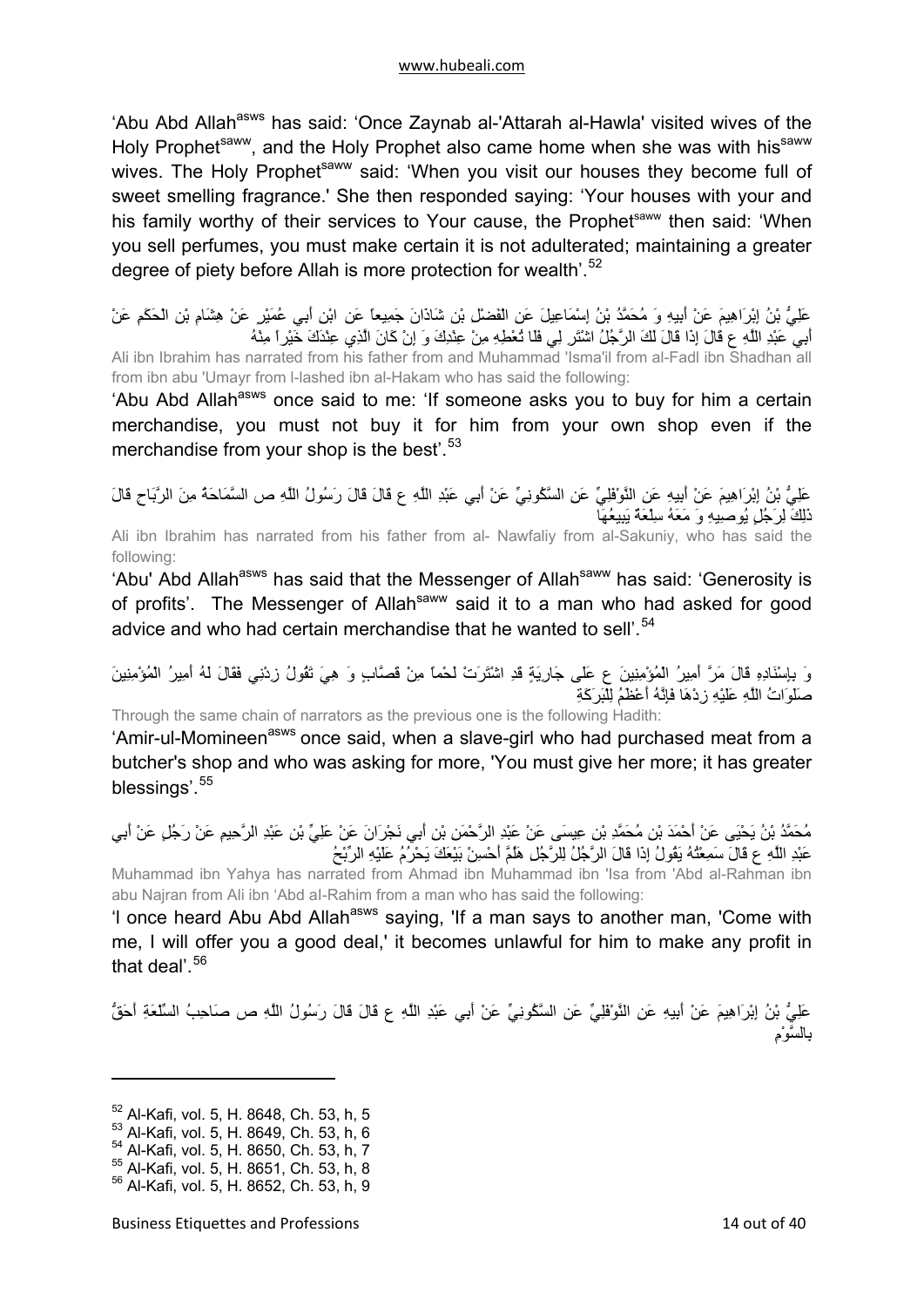Ali ibn Ibrahim has narrated from his father from al-Nawfaliy from al-Sakuniy, who has said the following:

'Abu Abd Allah<sup>asws</sup> has said that the Messenger of Allah<sup>saww</sup> has said: 'The owner of merchandise is more rightful to set up the price for his merchandise'.<sup>[57](#page-14-0)</sup>

عِدَّةٌ مِنْ أَصْحَابِنَا عَنْ أَحْمَدَ بْنِ مُحَمَّدِ بْنِ خَالِدٍ عَنْ عَلِيِّ بْنِ أَسْبَاطٍ رَفَعَهُ قَالَ نَهَى رَسُولُ اللَّهِ ص عَنِ السَّوْمِ مَا بَيْنَ طُلُوعِ الْفَجْرِ إِلَى طُلُوعِ الشَّمْسِ

A number of our people have narrated from Ahmad ibn Muhammad ibn Khalid from Ali ibn Asbat in a marfu manner' has the following:

'The Imam<sup>asws</sup> has said that the Messenger of Allah<sup>saww</sup> prohibited bargaining between dawn and sunrise<sup>'.[58](#page-14-1)</sup>

أَحْمَدُ بْنُ مُحَمَّدٍ عَنْ عَبْدِ الرَّحْمَنِ بْنِ حَمَّادٍ عَنْ مُحَمَّدِ بْنِ سِنَانٍ قَالَ نُبِّئْتُ عَنْ أَبِي جَعْفَرٍ ع أَنَّهُ آَرِهَ بَيْعَيْنِ اطْرَحْ وَ خُذْ عَلَى غَيْرِ تَقْلِيبٍ وَ شِرَاءَ مَا لَمْ يُرَ

Ahmad ibn Muhammad from has narrated from 'Abd al-Rahman ibn Hammad from Muhammad ibn Sinan who has said the following:

'Abu Ja'far<sup>asws</sup> has said: 'I dislike two kinds of transactions: To say: 'Drop the merchandise and receive payment', and buying something without seeing it'.<sup>[59](#page-14-2)</sup>

أَحْمَدُ عَنْ مُحَمَّدِ بْنِ عَلِيٍّ عَنْ أَبِي جَمِيلَةَ عَنْ إِسْحَاقَ بْنِ عَمَّارٍ عَنْ أَبِي عَبْدِ اللَّهِ ع قَالَ غَبْنُ الْمُسْتَرْسِلِ سُحْتٌ Ahmad ibn Muhammad ibn Ali has narrated from abu Jamilah from Ishaq ibn 'Ammar who has said the following:

'Abu Abd Allah<sup>asws</sup> has said: 'Selling above a fair price to one who has left it (pricing) to the seller is Suht (unlawful and filthy)<sup>'.[60](#page-14-3)</sup>

عَنْهُ عَنْ عُثْمَانَ بْنِ عِيسَى عَنْ مُيَسِّرٍ عَنْ أَبِي عَبْدِ اللَّهِ ع قَالَ غَبْنُ الْمُؤْمِنِ حَرَامٌ

It is narrated from the narrator of previous Hadith from 'Uthman ibn 'Isa from Muyassir who has said the following:

'Abu Abd Allah<sup>asws</sup> has said, 'Selling above fair piece to a believing person is unlawful' $61$ 

أَحْمَدُ عَنْ مُحَمَّدِ بْنِ عَلِيٍّ عَنْ يَزِيدَ بْنِ إِسْحَاقَ عَنْ هَارُونَ بْنِ حَمْزَةَ عَنْ أَبِي حَمْزَةَ عَنْ أَبِي عَبْدِ اللَّهِ ع قَالَ أَيُّمَا عَبْدٍ أَقَالَ مُسْلِماً فِي بَيْعٍ أَقَالَهُ اللَّهُ تَعَالَى عَثْرَتَهُ يَوْمَ الْقِيَامَةِ

Ahmad ibn Muhammad has narrated from Ali from Yazid ibn Ishaq from Harun ibn Hamzah from abu Hamzah who has said the following:

'Abu Abd Allah<sup>asws</sup> has said: 'If one accepts a Muslim's request to return a merchandise Allah<sup>azwj</sup> on the Day of Judgment (returns) reduces his sins'.<sup>[62](#page-14-5)</sup>

أَحْمَدُ عَنْ عَلِيِّ بْنِ أَحْمَدَ عَنْ إِسْحَاقَ بْنِ سَعْدٍ الْأَشْعَرِيِّ عَنْ عَبْدِ اللَّهِ بْنِ سَعِيدٍ الدَّغْشِيِّ قَالَ آُنْتُ عَلَى بَابِ شِهَابِ بْنِ عَبْدِ رَبِّهِ فَخَرَجَ غُلَامُ شِهَابٍ فَقَالَ إِنِّي أُرِيدُ أَنْ أَسْأَلَ هَاشِمَ الصَّيْدَنَانِيَّ عَنْ حَدِيثِ السِّلْعَةِ وَ الْبِضَاعَةِ قَالَ فَأَتَيْتُ هَاشِماً فَسَأَلْتُهُ عَنِ الْحَدِيثِ فَقَالَ سَأَلْتُ أَبَا عَبْدِ اللَّهِ ع عَنِ الْبِضَاعَةِ وَ السِّلْعَةِ فَقَالَ نَعَمْ مَا مِنْ أَحَدٍ يَكُونُ عِنْدَهُ سِلْعَةٌ أَوْ بِضَاعَةٌ إِلَّا قَيَّضَ اللَّهُ عَزَّ وَ جَلَّ مَنْ يُرْبِحُهُ فَإِنْ قَبِلَ وَ إِلَّا صَرَفَهُ إِلَى غَيْرِهِ وَ ذَلِكَ أَنَّهُ رَدَّ عَلَى اللَّهِ عَزَّ وَ جَلَّ

<span id="page-14-5"></span><span id="page-14-4"></span><span id="page-14-3"></span><span id="page-14-2"></span><span id="page-14-1"></span><span id="page-14-0"></span>57 Al-Kafi, vol. 5, H. 8654, Ch. 53, h, 11 58 Al-Kafi, vol. 5, H. 8655, Ch. 53, h, 12 59 Al-Kafi, vol. 5, H. 8656, Ch. 53, h, 13 60 Al-Kafi, vol. 5, H. 8657, Ch. 53, h, 14 61 Al-Kafi, vol. 5, H. 8658, Ch. 53, h, 15 62 Al-Kafi, vol. 5, H. 8659, Ch. 53, h, 16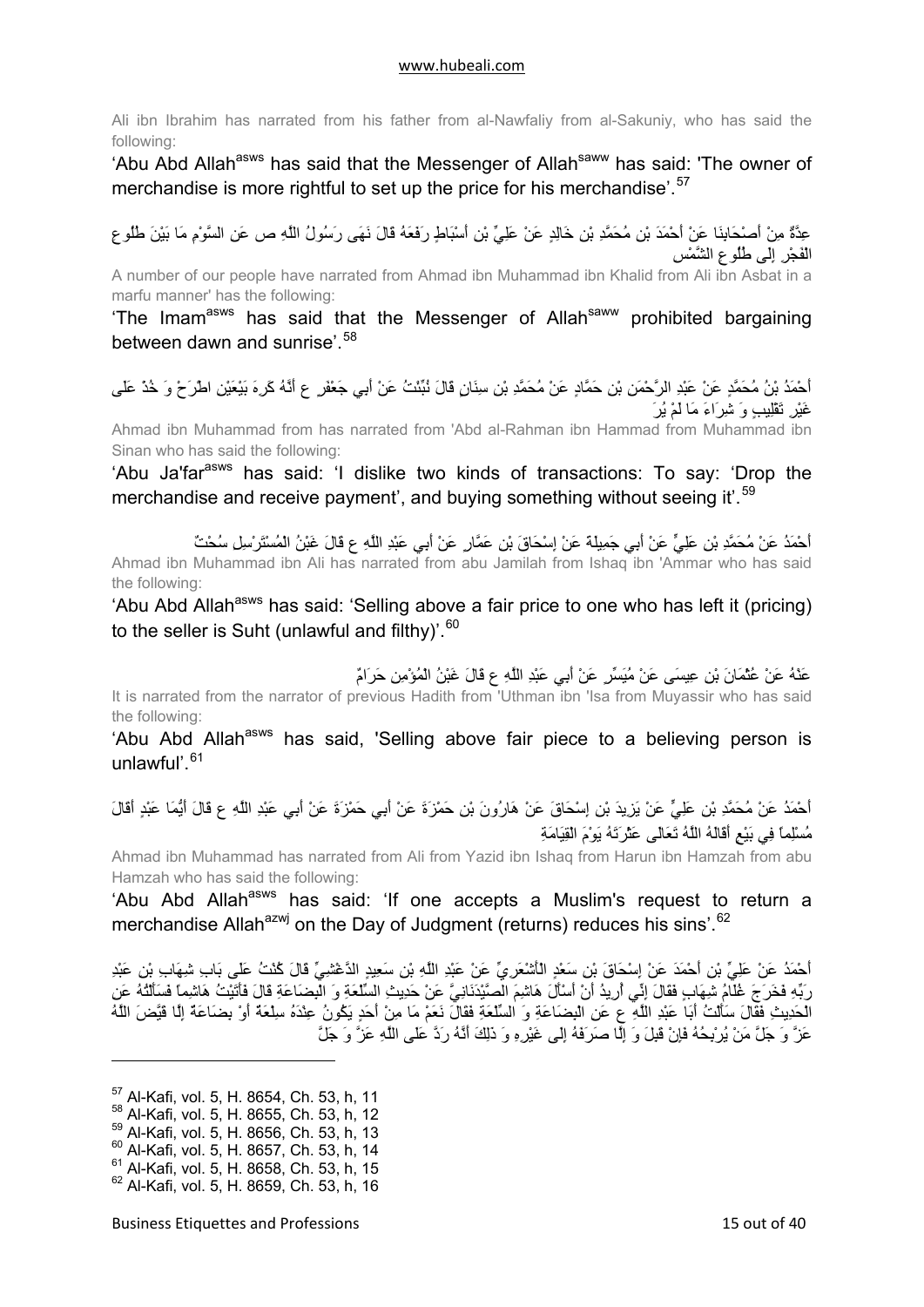Ahmad has narrated from Ali from Ahmad ibn Ishaq ibn Sa'd al-Ash'ariy from 'Abd Allah ibn Sa'id al-Daghshiy who has said the following:

'Once I was at the door of Shihab ibn 'Abde Rabbihi when the slave of Shihab came out and said: 'I want to ask Hashim al- Saydananiy about the Hadith on 'price and merchandise.' He (the narrator) has said: 'I then visited Hashim and asked him about that Hadith. He (Hashim) said: 'I asked Abu Abd Allah<sup>asws</sup> about this Hadith and the Imam<sup>asws</sup> said: 'Yes, whoever has a merchandise or goods with him, Allah<sup>azwj</sup> Sends someone to profit him. He may accept such profit, otherwise, it is turned away from him to others; it is a rejection of the favour of Allah<sup>azwj</sup>'.<sup>[63](#page-15-0)</sup>

مُحَمَّدُ بْنُ يَحْيَى عَنْ أَحْمَدَ بْنِ مُحَمَّدِ بْنِ عِيسَى رَفَعَ الْحَدِيثَ قَالَ آَانَ أَبُو أُمَامَةَ صَاحِبُ رَسُولِ اللَّهِ ص يَقُولُ سَمِعْتُ رَسُولَ اللَّهِ ص يَقُولُ أَرْبَعٌ مَنْ كُنَّ فِيهِ فَقَدْ طَابَ مَكْسَبُهُ إِذَا اشْتَرَى لَمْ يَعِبْ وَ إِذَا بَاعَ لَمْ يَحْمَدْ وَ لَا يُدَلِّسُ وَ فِيمَا بَيْنَ ذَلِكَ لَا يَحْلِفُ Muhammad ibn Yahya has narrated from Ahmad ibn Muhammad ibn 'Isa in a marfu ' manner' has said the following:

'Abu' Amamah, a companion of the Messenger of Allah<sup>saww</sup> has said: 'I heard the Messenger of Allah<sup>saww</sup> saying, 'One who has four things his earning is fine:

When buying does not belittle the merchandise, when selling does not admire the merchandise, does not adulterate it<sup>[64](#page-15-1)</sup> and in between (selling) does not swear'.<sup>[65](#page-15-2)</sup>

أَحْمَدُ بْنُ مُحَمَّدٍ عَنْ صَالِحِ بْنِ أَبِي حَمَّادٍ عَنْ مُحَمَّدِ بْنِ سِنَانٍ عَنْ حُذَيْفَةَ بْنِ مَنْصُورٍ عَنْ مُيَسِّرٍ قَالَ قُلْتُ لِأَبِي عَبْدِ اللَّهِ ع إِنَّ عَامَّةَ مَنْ يَأْتِينِي مِنْ إِخْوَانِي فَحُدَّ لِي مِنْ مُعَامَلَتِهِمْ مَا لَا أَجُوزُهُ إِلَى غَيْرِهِ فَقَالَ إِنْ وَلَّيْتَ أَخَاكَ فَحَسَنٌ وَ إِلَّا فَبِعْ بَيْعَ الْبَصِيرِ الْمُدَاقِّ

Ahmad ibn Muhammad has narrated from Salih ibn abu Hammad from Muhammad ibn Sinan from Hudhayfah ibn Mansur from Muyassir who has said the following:

'l once said to Abu Abd Allah<sup>asws</sup> 'Most of my clients are from our brothers (in belief). I request you to set for me a limit, how should I deal with them in a transaction so that I will not go beyond that limit'. The Imam<sup>asws</sup> said: 'If you consider your brother (in belief) as the person in charge it is fine, otherwise deal with him in a transaction as one deals with a well aware hair-splitting person'.<sup>[66](#page-15-3)</sup>

عِدَّةٌ مِنْ أَصْحَابِنَا عَنْ أَحْمَدَ بْنِ مُحَمَّدِ بْنِ عِيسَى عَنِ ابْنِ سِنَانٍ عَنْ يُونُسَ بْنِ يَعْقُوبَ عَنْ عَبْدِ الْأَعْلَى بْنِ أَعْيَنَ قَالَ قَالَ نُبِّئْتُ عَنْ أَبِي جَعْفَرٍ ع أَنَّهُ آَرِهَ بَيْعَيْنِ اطْرَحْ وَ خُذْ عَلَى غَيْرِ تَقْلِيبٍ وَ شِرَاءَ مَا لَمْ يُرَ

A number of our people have narrated from Ahmad ibn Muhammad ibn 'Isa from ibn Sinan from Yunus ibn Ya'qub from 'Abd al-Alla ibn 'A'yan who has said the following:

'I was told about Abu Ja'far<sup>asws</sup> that he disliked two kinds of transactions: 'Drop the merchandise without turning its other side and receive payment', and 'buying merchandise without seeing<sup>'.[67](#page-15-4)</sup>

عِدَّةٌ مِنْ أَصْحَابِنَا عَنْ سَهْلِ بْنِ زِيَادٍ عَنِ الْحُسَيْنِ بْنِ بَشَّارٍ عَنْ رَجُلٍ رَفَعَهُ فِي قَوْلِ اللَّهِ عَزَّ وَ جَلَّ رِجالٌ لا تُلْهِيهِمْ تِجارَةٌ وَ لا بَيْعٌ عَنْ ذِآْرِ اللَّهِ قَالَ هُمُ التُّجَّارُ الَّذِينَ لَا تُلْهِيهِمْ تِجَارَةٌ وَ لَا بَيْعٌ عَنْ ذِآْرِ اللَّهِ عَزَّ وَ جَلَّ إِذَا دَخَلَ مَوَاقِيتُ الصَّلَاةِ أَدَّوْا إِلَى اللَّهِ حَقَّهُ فِيهَا

<span id="page-15-0"></span><sup>63</sup> Al-Kafi, vol. 5, H. 8660, Ch. 53, h, 17

<span id="page-15-1"></span> $64$  To mix with something (milk with water)  $65$  Al-Kafi, vol. 5, H. 8661, Ch. 53, h, 18

<span id="page-15-3"></span><span id="page-15-2"></span><sup>66</sup> Al-Kafi, vol. 5, H. 8662, Ch. 53, h, 19

<span id="page-15-4"></span><sup>67</sup> Al-Kafi, vol. 5, H. 8663, Ch. 53, h, 20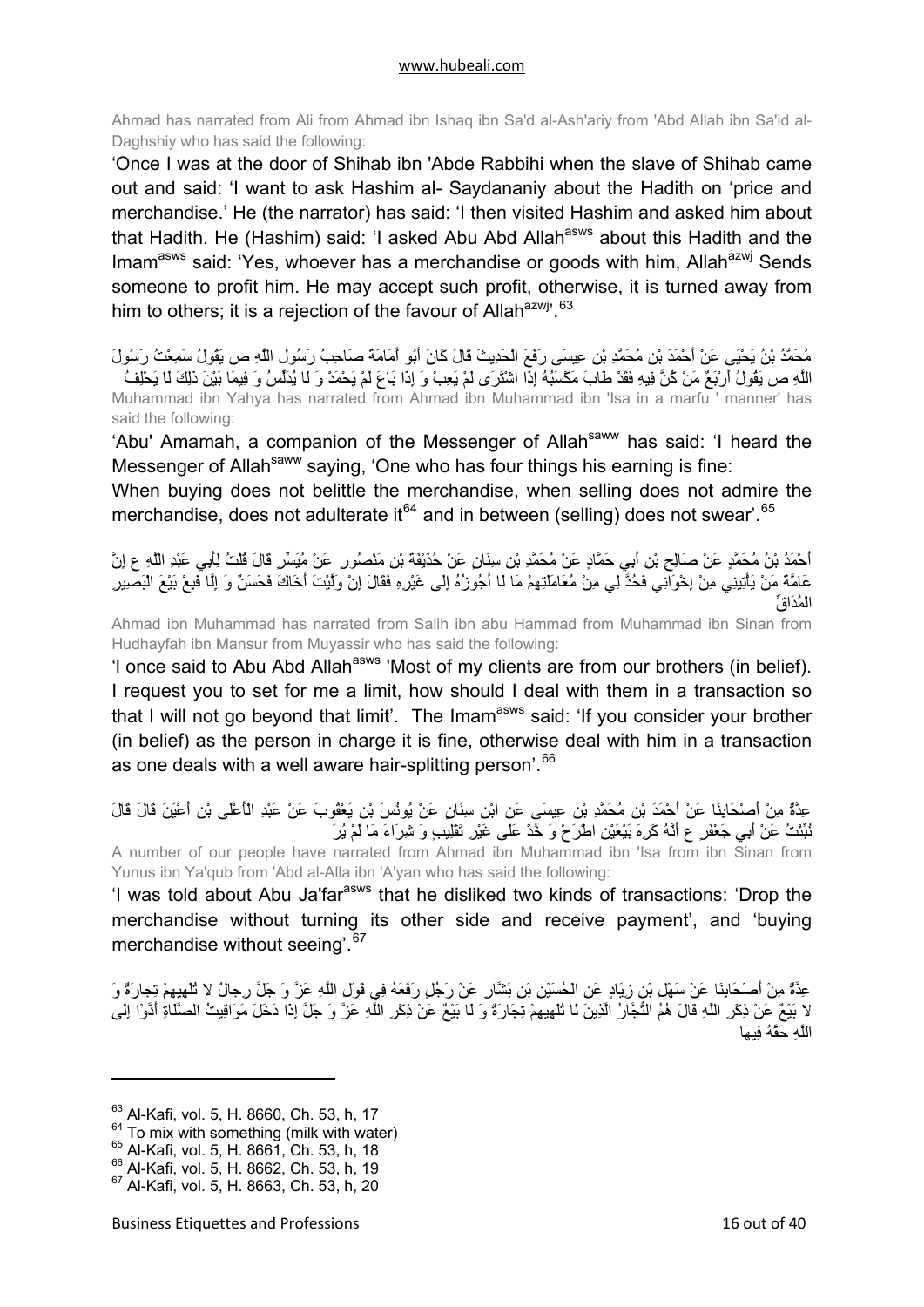<span id="page-16-0"></span>A number of our people have narrated from Sahl ibn Ziyad from AI-Hussein ibn Bashshar from a man in a marfu' manner' who has said the following:

'About the words of Allah<sup>azwj</sup> **'There are men who do not become distracted from** speaking of Allah because of trading and business.' (24:37). The Imam<sup>asws</sup> said: 'They are the business people who do not become distracted from speaking of Allah<sup>azwj</sup> because of trade and business when it is time for Salat. They yield to the rights of Allah $^{azwj}$  in such times'.  $^{68}$  $^{68}$  $^{68}$ 

مُحَمَّدُ بْنُ يَحْيَى عَنْ مُحَمَّدِ بْنِ الْحُسَيْنِ عَنْ مُحَمَّدِ بْنِ إِسْمَاعِيلَ بْنِ بَزِيعٍ عَنْ صَالِحِ بْنِ عُقْبَةَ عَنْ سُلَيْمَانَ بْنِ صَالِحٍ وَ أَبِي شِبْلٍ عَنْ أَبِي عَبْدِ اللَّهِ ع قَالَ رِبْحُ الْمُؤْمِنِ عَلَى الْمُؤْمِنِ رِبًا إِلَّا أَنْ يَشْتَرِيَ بِأَآْثَرَ مِنْ مِائَةِ دِرْهَمٍ فَارْبَحْ عَلَيْهِ قُوتَ يَوْمِكَ أَوْ يَشْتَرِيَهُ لِلتِّجَارَةِ فَارْبَحُوا عَلَيْهِمْ وَ ارْفُقُوا بِهِمْ

Muhammad ibn Yahya has narrated from Muhammad ibn AI-Hussein from Muhammad ibn 'Isma'il ibn Bazi' from Salih ibn 'Uqbah from Sulayman ibn Sallih and abu Shibl who has said the following:

'Abu' Abd Allah<sup>asws</sup> has said: 'A believers' making profit on another believer is Riba' accept if he buys more than a hundred dirham worth of goods, in which case, he can make a profit equal to the expenses of his day, or if he buys it for business and reselling. You may in this case make profit but you must deal with kindness'.<sup>[69](#page-16-2)</sup>

مُحَمَّدُ بْنُ يَحْيَى عَنْ أَحْمَدَ بْنِ مُحَمَّدٍ عَنْ مُحَمَّدِ بْنِ يَحْيَى عَنْ طَلْحَةَ بْنِ زَيْدٍ عَنْ أَبِي عَبْدِ اللَّهِ ع قَالَ قَالَ أَمِيرُ الْمُؤْمِنِينَ صَلَوَاتُ اللَّهِ عَلَيْهِ مَنِ اتَّجَرَ بِغَيْرِ عِلْمٍ ارْتَطَمَ فِي الرِّبَا ثُمَّ ارْتَطَمَ قَالَ وَ آَانَ أَمِيرُ الْمُؤْمِنِينَ ع يَقُولُ لَا يَقْعُدَنَّ فِي السُّوقِ إِلَّا مَنْ يَعْقِلُ الشِّرَاءَ وَ الْبَيْعَ

Muhammad ibn Yahya has narrated from Ahmad ibn Muhammad from Muhammad ibn Yahya from Talhah ibn Zayd who has said the following:

'Abu Abd Allah<sup>asws</sup> has said: 'Amir-ul-Momineen<sup>asws</sup> has said: 'If one does business without knowledge, he plunges in 'Riba' again and again.' Amir-ul-Momineen<sup>asws</sup> would also say: 'One who does not understand buying and selling must not sit in market place for doing business'.<sup>[70](#page-16-3)</sup>

## **Excellence of Keeping Accounts and Books:**

مُحَمَّدُ بْنُ يَحْيَى عَنْ أَحْمَدَ بْنِ مُحَمَّدٍ عَنْ أَحْمَدَ بْنِ أَبِي عَبْدِ اللَّهِ عَنْ رَجُلٍ عَنْ جَمِيلٍ عَنْ أَبِي عَبْدِ اللَّهِ ع قَالَ سَمِعْتُهُ يَقُولُ مَنَّ اللَّهُ عَزَّ وَ جَلَّ عَلَى النَّاسِ بَرِّهِمْ وَ فَاجِرِهِمْ بِالْكِتَابِ وَ الْحِسَابِ وَ لَوْ لَا ذَلِكَ لَتَغَالَطُوا

Muhammad ibn Yahya has narrated from Ahmad ibn Muhammad from Ahmad ibn Abu Abd Allah, from a man from Jamil who has said the following:

'I heard Abu Abd Allah<sup>asws</sup> saying: 'It is from Allah<sup>azwj</sup> upon people, virtuous and sinful ones to write down and keep proper accounting. Without this they, certainly, suffer confusion and commit mistakes'.[71](#page-16-4)

<span id="page-16-1"></span><sup>68</sup> Al-Kafi, vol. 5, H. 8664, Ch. 53, h, 21

<span id="page-16-2"></span> $_{70}^{69}$  Al-Kafi, vol. 5, H. 8665, Ch. 53, h, 22

<span id="page-16-4"></span><span id="page-16-3"></span> $^{71}$  Al-Kafi, vol. 5, H. 8667, Ch. 54, h, 1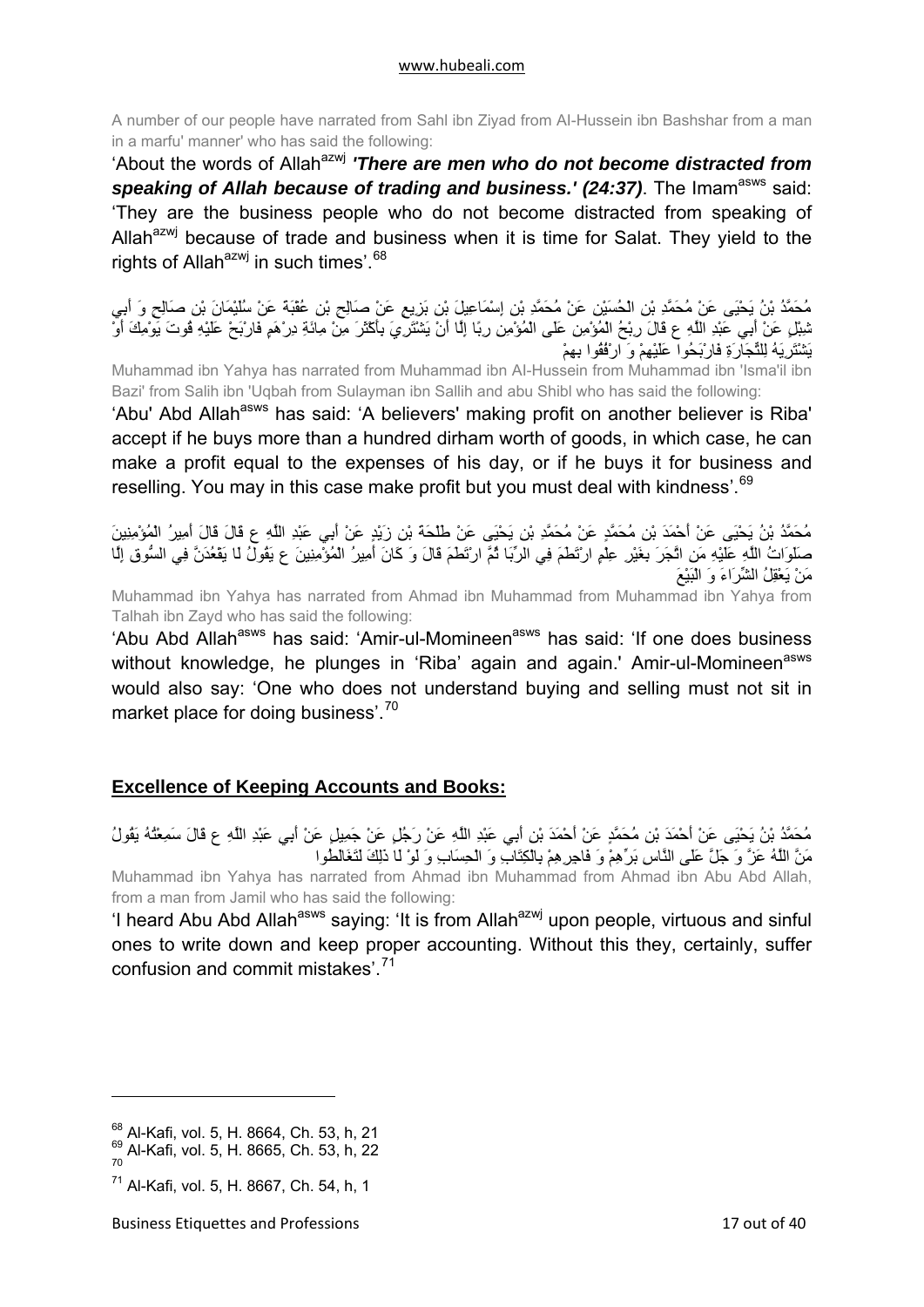## <span id="page-17-0"></span>**Entering the Market Before Others:**

مُحَمَّدُ بْنُ يَحْيَى عَنْ أَحْمَدَ بْنِ مُحَمَّدٍ عَنْ مُحَمَّدِ بْنِ يَحْيَى عَنْ طَلْحَةَ بْنِ زَيْدٍ عَنْ أَبِي عَبْدِ اللَّهِ ع قَالَ قَالَ أَمِيرُ الْمُؤْمِنِينَ ع سُوقُ الْمُسْلِمِينَ آَمَسْجِدِهِمْ فَمَنْ سَبَقَ إِلَى مَكَانٍ فَهُوَ أَحَقُّ بِهِ إِلَى اللَّيْلِ وَ آَانَ لَا يَأْخُذُ عَلَى بُيُوتِ السُّوقِ الْكِرَاءَ Muhammad ibn Yahya has narrated from Ahmad ibn Muhammad from Muhammad ibn Yahya from Talhah ibn Zayd who has said the following:

'Abu Abd Allah<sup>asws</sup> has said that Amir-ul-Momineen<sup>asws</sup> has said, 'Market-place of Muslims is like their Masjid. Whoever comes first to a place (business) has the more right than others to benefit thereof.' He<sup>asws</sup> did not charge any rent for the use of houses of the market-place'.<sup>[72](#page-17-1)</sup>

عَلِيُّ بْنُ إِبْرَاهِيمَ عَنْ أَبِيهِ عَنِ ابْنِ أَبِي عُمَيْرٍ عَنْ بَعْضِ أَصْحَابِنَا عَنْ أَبِي عَبْدِ اللَّهِ ع قَالَ سُوقُ الْمُسْلِمِينَ كَمَسْجِدِهِمْ يَعْنِي إِذَا سَبَقَ إِلَى السُّوقِ آَانَ لَهُ مِثْلَ الْمَسْجِدِ

Ali ibn Ibrahim has narrated from his father from ibn abu 'Umayr from certain persons of our people who has said the following:

'Abu Abd Allah<sup>asws</sup> has said, 'Market-place of Muslims is like their Masjid, that is, whoever comes to a place first is like Masjid for him (in regards to having more right than others to use it)'.<sup>[73](#page-17-2)</sup>

## **People With Whom Doing Business Is Not Recommended:**

عِدَّةٌ مِنْ أَصْحَابِنَا عَنْ أَحْمَدَ بْنِ مُحَمَّدٍ عَنِ ابْنِ مَحْبُوبٍ عَنِ الْعَبَّاسِ بْنِ الْوَلِيدِ بْنِ صَبِيحٍ عَنْ أَبِيهِ قَالَ قَالَ لِي أَبُو عَبْدِ اللَّهِ ع لَا تَشْتَرِ مِنْ مُحَارَفٍ فَإِنَّ صَفْقَتَهُ لَا بَرَآَةَ فِيهَا

A number of our people have narrated from Ahmad ibn Muhammad From ibn Mahbub from al-'Abbas ibn al-Walid ibn Sabih from his father who has said the following:

'Abu' Abd Allah<sup>asws</sup> once said to me: 'You must not purchase from a 'Muharaf' (unfortunate) person; making a deal with such people is devoid of blessings'.<sup>[74](#page-17-3)</sup>

مُحَمَّدُ بْنُ يَحْيَى وَ غَيْرُهُ عَنْ أَحْمَدَ بْنِ مُحَمَّدٍ عَنْ عَلِيِّ بْنِ الْحَكَمِ عَمَّنْ حَدَّثَهُ عَنْ أَبِي الرَّبِيعِ الشَّامِيِّ قَالَ سَأَلْتُ أَبَا عَبْدِ اللَّهِ ع فَقُلْتُ إِنَّ عِنْدَنَا قَوْماً مِنَ الْأَآْرَادِ وَ إِنَّهُمْ لَا يَزَالُونَ يَجِيئُونَ بِالْبَيْعِ فَنُخَالِطُهُمْ وَ نُبَايِعُهُمْ فَقَالَ يَا أَبَا الرَّبِيعِ لَا تُخَالِطُوهُمْ فَإِنَّ الْأَكْرَادَ حَيٌّ مِنْ أَحْيَاءِ الْجِنِّ كَثْنَفَ اللَّهُ عَنْهُمُ الْغِطَاءَ فَلَا تُخَالِطُوهُمْ

Muhammad ibn Yahya and others have narrated From Ahmad ibn Muhammad from Ali ibn al-Hakam from those whom he has mentioned from abu Rabi' al-Shamiy who has said the following:

'This is concerning my question before Abu' Abd Allah<sup>asws</sup> saying: 'In our area there are Kurdish people who come and sell certain things. Can we intermingle with them and purchase from them?' The Imam<sup>asws</sup> said: 'O abu Rabi', you must not intermingle with them; Kurdish people belong to a tribe of the tribes of Jinn from whom Allah<sup>azwj</sup> has removed covering, so do not intermingle with them<sup>'.[75](#page-17-4)</sup>

<span id="page-17-1"></span><sup>72</sup> Al-Kafi, vol. 5, H. 8668, Ch. 55, h, 1

<span id="page-17-2"></span><sup>73</sup> Al-Kafi, vol. 5, H. 8669, Ch. 55, h, 2

<span id="page-17-3"></span><sup>74</sup> Al-Kafi, vol. 5, H. 8676, Ch. 58, h, 1

<span id="page-17-4"></span><sup>75</sup> Al-Kafi, vol. 5, H. 8677, Ch. 58, h, 2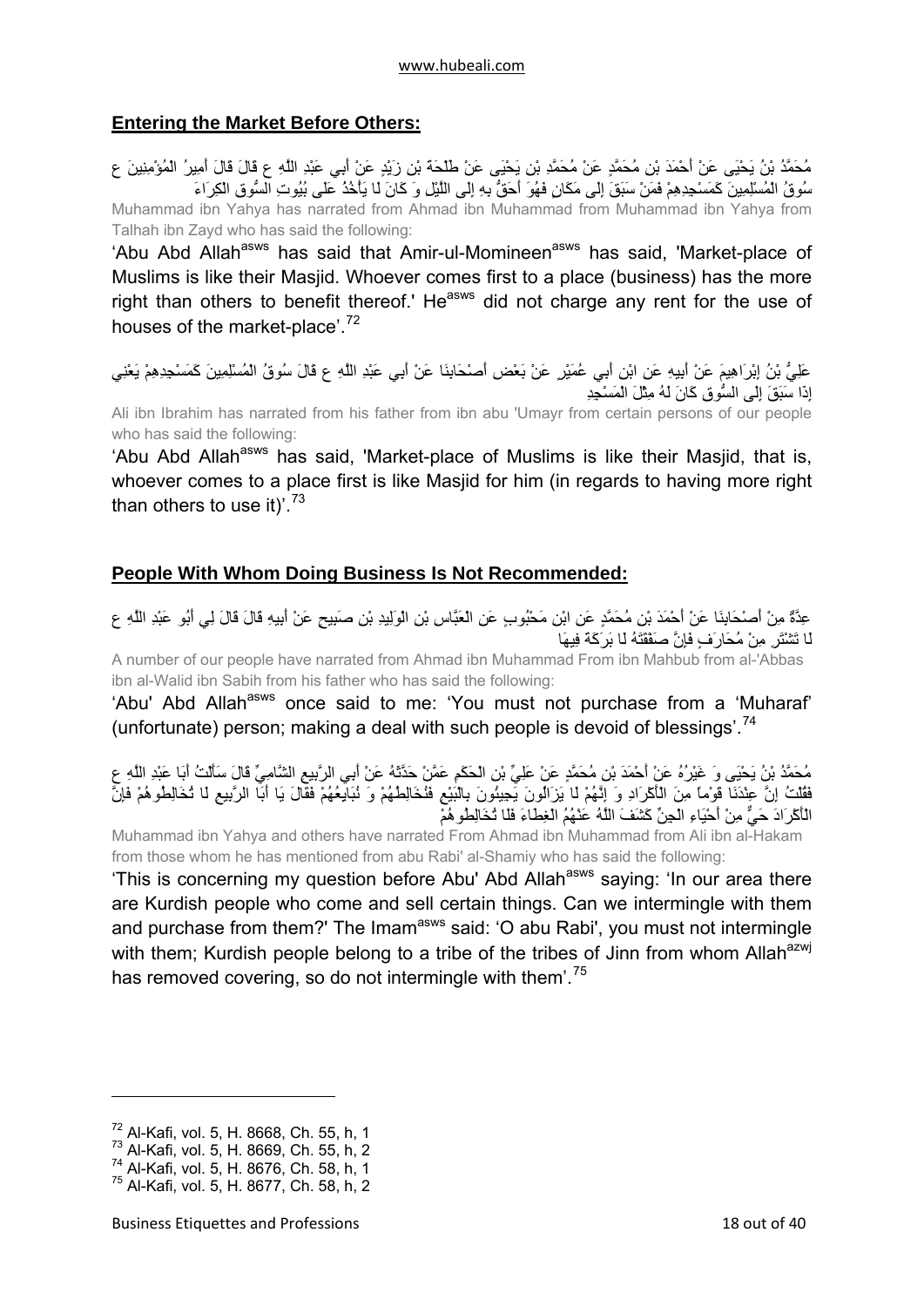أَحْمَدُ بْنُ عَبْدِ اللَّهِ عَنْ أَحْمَدَ بْنِ أَبِي عَبْدِ اللَّهِ عَنْ غَيْرِ وَاحِدٍ مِنْ أَصْحَابِهِ عَنْ عَلِيِّ بْنِ أَسْبَاطٍ عَنْ حُسَيْنِ بْنِ خَارِجَةَ عَنْ مُيَسِّرِ بْنِ عَبْدِ الْعَزِيزِ قَالَ قَالَ لِي أَبُو عَبْدِ اللَّهِ ع لَا تُعَامِلْ ذَا عَاهَةٍ فَإِنَّهُمْ أَظْلَمُ شَيْءٍ

Ahmad ibn 'Abd Allah, has narrated from Ahmad ibn abu Abd Allah, from more than one person of his people from Ali ibn Asbat from Hussein ibn Kharijah from Muyassir in 'Abd al-Aziz who has said the following:

'Abu Abd Allah<sup>asws</sup> once said to me: 'You must not form contracts with people suffering from crippling diseases; they are of (do) the most unjust things'.<sup>[76](#page-18-0)</sup>

عَلِيُّ بْنُ إِبْرَاهِيمَ عَنْ أَبِيهِ عَنِ ابْنِ أَبِي عُمَيْرٍ عَنْ حَفْصِ بْنِ الْبَخْتَرِيِّ قَالَ اسْتَقْرَضَ قَهْرَمَانٌ لِأَبِي عَبْدِ اللَّهِ ع مِنْ رَجُلٍ طَعَاماً لِأَبِي عَبْدِ اللَّهِ ع فَأَلَحَّ فِي التَّقَاضِي فَقَالَ لَهُ أَبُو عَبْدِ اللَّهِ ع أَ لَمْ أَنْهَكَ أَنْ تَسْتَقْرِضَ لِي مِمَّنْ لَمْ يَكُنْ لَهُ فَكَانَ Ali ibn Ibrahim has narrated from his father from ibn abu 'Umayr from Hafs al- Bakhtariy who has said the following:

'Once, an agent of Abu Abd Allah<sup>asws</sup> borrowed a certain amount of food (grain) for Abu Abd Allah<sup>asws</sup>. The lender insistently demanded replacement. The Imam<sup>asws</sup> said to his agent: 'Did I not prohibit you the borrowing from one who did not have anything (who has) just then come to own something'.<sup>[77](#page-18-1)</sup>

عِدَّةٌ مِنْ أَصْحَابِنَا عَنْ أَحْمَدَ بْنِ مُحَمَّدٍ عَنِ ابْنِ فَضَّالٍ عَنْ ظَرِيفِ بْنِ نَاصِحٍ عَنْ أَبِي عَبْدِ اللَّهِ ع قَالَ لَا تُخَالِطُوا وَ لَا تُعَامِلُوا إِلَّا مَنْ نَشَأَ فِي الْخَيْرِ

A number of our people have narrated from Ahmad ibn Muhammad from ibn Faddal from Zarif ibn Nasih who has said the following:

'Abu Abd Allah<sup>asws</sup> has said: 'You must not form contracts with anyone other than those who are established in goodness<sup>'.[78](#page-18-2)</sup>

## مُحَمَّدُ بْنُ يَحْيَى عَنْ مُحَمَّدِ بْنِ أَحْمَدَ عَنْ مُحَمَّدِ بْنِ عِيسَى عَنِ الْحَسَنِ بْنِ عَلِيِّ بْنِ يَقْطِينٍ عَنِ الْحُسَيْنِ بْنِ مَيَّاحٍ عَنْ عِيسَى عَنْ أَبِي عَبْدِ اللَّهِ ع أَنَّهُ قَالَ إِيَّاكَ وَ مُخَالَطَةَ السَّفِلَةِ فَإِنَّ السَّفِلَةَ لَا يَئُولُ إِلَى خَيْرٍ

Muhammad ibn Yahya has narrated from Ahmad ibn Muhammad From Ahmad ibn Muhammad ibn 'Isa from al-Hassan ibn Ali ibn Yaqtin From Al-Hussein ibn Mayyah from 'lsa who has said the Following:

'Abu Abd Allah<sup>asws</sup> has said: 'You must remain on your guard in intermingling with lowly people; lowly people do not end up in goodness'.<sup>[79](#page-18-3)</sup>

عَلِيُّ بْنُ مُحَمَّدِ بْنِ بُنْدَارَ عَنْ أَحْمَدَ بْنِ أَبِي عَبْدِ اللَّهِ عَنْ أَبِيهِ عَنْ فَضْلٍ النَّوْفَلِيِّ عَنِ ابْنِ أَبِي يَحْيَى الرَّازِيِّ قَالَ قَالَ أَبُو عَبْدِ اللَّهِ ع لَا تُخَالِطُوا وَ لَا تُعَامِلُوا إِلَّا مَنْ نَشَأَ فِي الْخَيْرِ

Ali ibn Muhammad ibn Bandar has narrated from Ahmad ibn Muhammad from ibn Abu Abd Allah, from his father from Fad I al-Nawfaliy from ibn abu Yahya al-Raziy who has said the following:

'Abu Abd Allah<sup>asws</sup> has said: 'You must not intermingle or form contract with anyone except those who are established in goodness'.<sup>[80](#page-18-4)</sup>

<span id="page-18-0"></span><sup>76</sup> Al-Kafi, vol. 5, H. 8678, Ch. 58, h, 3

<sup>77</sup> Al-Kafi, vol. 5, H. 8679, Ch. 58, h, 4

<span id="page-18-2"></span><span id="page-18-1"></span><sup>78</sup> Al-Kafi, vol. 5, H. 8680, Ch. 58, h, 5

<span id="page-18-3"></span><sup>79</sup> Al-Kafi, vol. 5, H. 8682, Ch. 58, h, 7

<span id="page-18-4"></span><sup>80</sup> Al-Kafi, vol. 5, H. 8683, Ch. 58, h, 8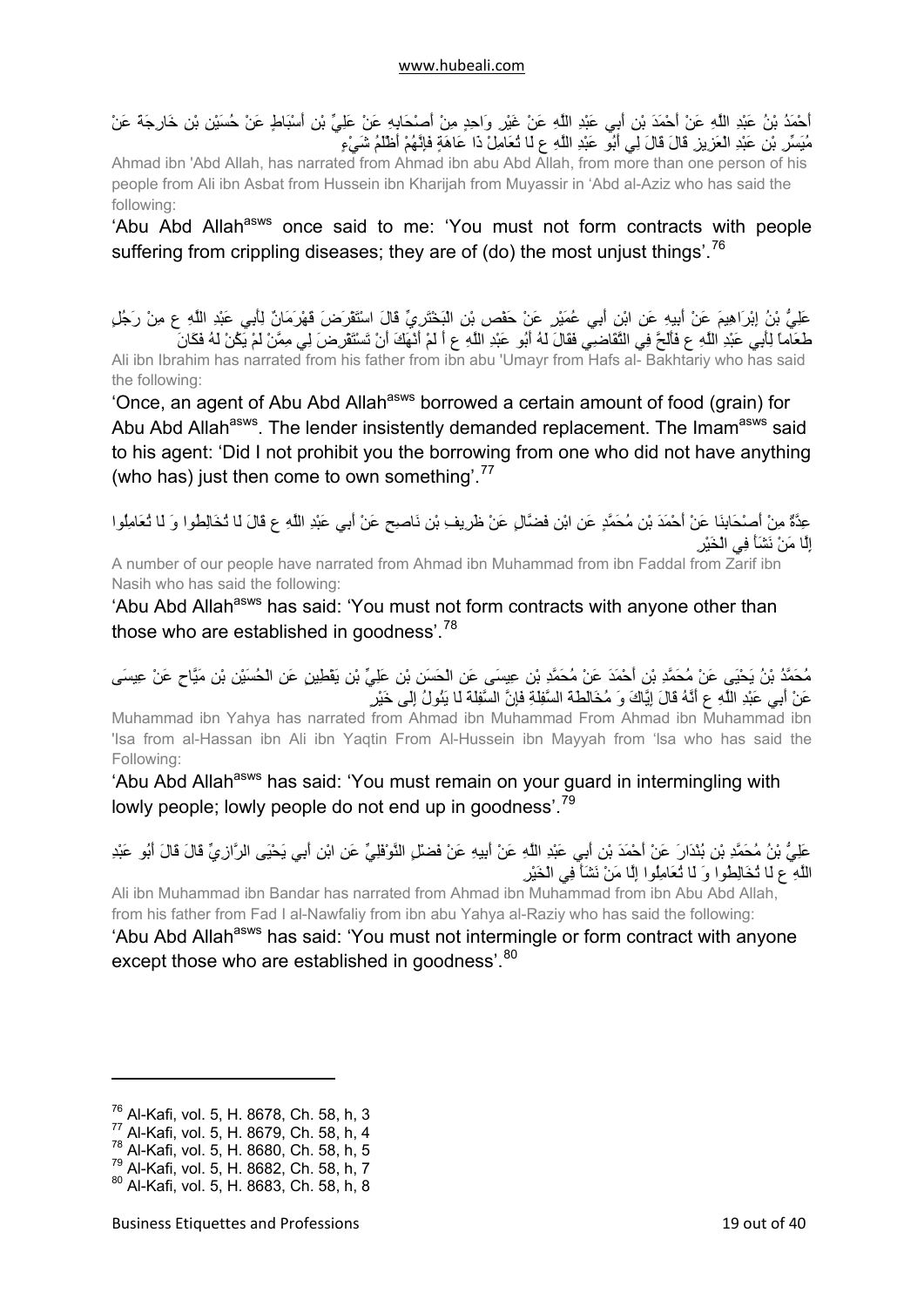## <span id="page-19-0"></span>**Etiquette of Asking for Payment and the Debt:**

الْحُسَيْنُ بْنُ مُحَمَّدٍ عَنْ مُعَلَّى بْنِ مُحَمَّدٍ عَنِ الْحَسَنِ بْنِ عَلِيٍّ عَنْ حَمَّادِ بْنِ عُثْمَانَ قَالَ دَخَلَ رَجُلٌ عَلَى أَبِي عَبْدِ اللَّهِ ع فَشَكَا إِلَيْهِ رَجُلًا مِنْ أَصْحَابِهِ فَلَمْ يَلْبَثْ أَنْ جَاءَ الْمَشْكُوُّ فَقَالَ لَهُ أَبُو عَبْدِ اللَّهِ ع مَا لِفُلَانٍ يَشْكُوكَ فَقَالَ لَهُ يَشْكُونِي أَنِّي اسْتَقْضَيْتُ مِنْهُ .<br>حَقِّي قَالَ فَجَلَسَ أَبُو عَبْدِ اللَّهِ ع مُغْضَبَا ثُمَّ قَالَ كَأَنَّكَ إِذَا اسْتَقْضَيْتَ حَقَّكَ لَمْ تُسِئْ أَ رَأَيْتَ مَا حَكَى اللَّهُ عَنَّ وَ جَلَّ فِي كِتَابِهِ يَخافُونَ سُوءَ الْحِسابِ أَ تَرَى أَنَّهُمْ خَافُوا اللَّهَ أَنْ يَجُورَ عَلَيْهِمْ لَا وَ اللَّهِ مَا خَافُوا إِلَّا الِاسْتِقْضَاءَ فَسَمَّاهُ اللَّهُ عَزَّ وَ جَلَّ سُوءَ الْحِسَابِ فَمَنِ اسْتَقْضَى بِهِ فَقَدْ أَسَاءَ

Al-Hussein ibn Muhammad has narrated from Mu'alla' ibn Muhammad from al- Hassan ibn Ali from Hammad ibn 'Uthman who has said the following:

'Once, a man came to Abu 'Abd Allah<sup>asws</sup> to complain before him (the Imam<sup>asws</sup>) against one of his companions. In a little while the defendant came in and Abu 'Abd Allah<sup>asws</sup> asked: 'Why does so and so complains against you?' He replied: 'It is because I asked him for payment of what he owes to me'. He (the narrator) has said that Abu 'Abd Allah<sup>asws</sup> then sat straight with concern and said: 'It seems as if when you demand for payment of what others owe, you do not consider it maltreating him. Consider what Allah<sup>azwj</sup> has said in His book: 'They fear dreadful accounting'  $(13:21)$ . Do you think they fear that Allah<sup>azwj</sup> will do injustice to them? No, by Allah $a^{2xy}$ , that is not the case. They did not fear anything but demand for payment of what is owed to them and Allah<sup>azwj</sup> has called it (demand for payment) dreadful accounting, thus one who demands payment (harshly) has maltreated him  $(debtor)$ '.<sup>[81](#page-19-1)</sup>

مُحَمَّدُ بْنُ يَحْيَى رَفَعَهُ إِلَى أَبِي عَبْدِ اللَّهِ ع قَالَ قَالَ لَهُ رَجُلٌ إِنَّ لِي عَلَى بَعْضِ الْحَسَنِيِّينَ مَالًا وَ قَدْ أَعْيَانِي أَخْذُهُ وَ قَدْ جَرَى بَيْنِي وَ بَيْنَهُ آَلَامٌ وَ لَا آمَنُ أَنْ يَجْرِيَ بَيْنِي وَ بَيْنَهُ فِي كَذَلِ مَا أَغْتَمُّ لَهُ فَقَالَ لَهُ أَبُو عَبْدِ اللَّهِ ع لَيْسَ هَذَا طَرِيقَ التَّقَاضِي وَ لَكِنْ إِذَا أَتَيْتَهُ أَطِلِ الْجُلُوسَ وَ الْزَمِ السُّكُوتَ قَالَ الرَّجُلُ فَمَا فَعَلْتُ ذَلِكَ إِلَّا يَسِيراً حَتَّى أَخَذْتُ مَالِي

Muhammad ibn Yahya in a marfu' manner has narrated the following:

'He (the narrator) has said that a man once said to Abu 'Abd Allah<sup>asws</sup> 'A man of Al-Husayniy people owes me a certain amount. Asking him for payment has become tiring for me. We had an argument about it and I am afraid something may happen between us that will make me sad.' Abu' Abd Allah<sup>asws</sup> said: 'This is not a proper manner of asking for payment. When you go to him next time sit with him for a long time and remain quiet'. The man has said: 'I followed the instruction and shortly thereafter I received full payment<sup>'.[82](#page-19-2)</sup>

عَلِيُّ بْنُ إِبْرَاهِيمَ عَنْ أَبِيهِ وَ مُحَمَّدُ بْنُ إِسْمَاعِيلَ عَنِ الْفَضْلِ بْنِ شَاذَانَ جَمِيعاً عَنِ ابْنِ أَبِي عُمَيْرٍ عَنْ إِبْرَاهِيمَ بْنِ عَبْدِ الْحَمِيدِ عَنْ خَضِرِ بْنِ عَمْرٍو النَّخَعِيِّ قَالَ قَالَ أَحَدُهُمَا ع فِي الرَّجُلِ يَكُونُ لَهُ عَلَى رَجُلٍ مَالٌ فَيَجْحَدُهُ قَالَ إِنِ اسْتَحْلَفَهُ فَلَيْسَ لَهُ أَنْ يَأْخُذَ مِنْهُ بَعْدَ الْيَمِينِ شَيْئاً وَ إِنْ تَرَآَهُ وَ لَمْ يَسْتَحْلِفْهُ فَهُوَ عَلَى حَقِّهِ

Ali ibn Ibrahim has narrated from his father and Muhammad ibn 'Isma'il has narrated from al-Fadl ibn Shadhan all from ibn abu 'Umayr from Ibrahim ibn 'Abd al-Hamid from Khidr ibn "Arm al-Nakhaiy who has said the following:

'About the case of a man to whom another person owes a certain amount of assets but denies such liability one of the two Imam, Abu Ja'far<sup>asws</sup> or Abu 'Abd Allah<sup>asws</sup>) has said: 'If he (creditor) makes him (the debtor) to take an oath, thereafter he (the creditor) is not entitled to demand anything from him (the debtor), but if he does not make him to take an oath his right remains enforced upon the debtor'.<sup>[83](#page-19-3)</sup>

<span id="page-19-1"></span><sup>81</sup> Al-Kafi, vol. 5, H. 8443, Ch. 25, h, 1

<span id="page-19-2"></span><sup>82</sup> Al-Kafi, vol. 5, H. 8444, Ch. 25, h, 2

<span id="page-19-3"></span><sup>83</sup> Al-Kafi, vol. 5, H. 8445, Ch. 25, h, 3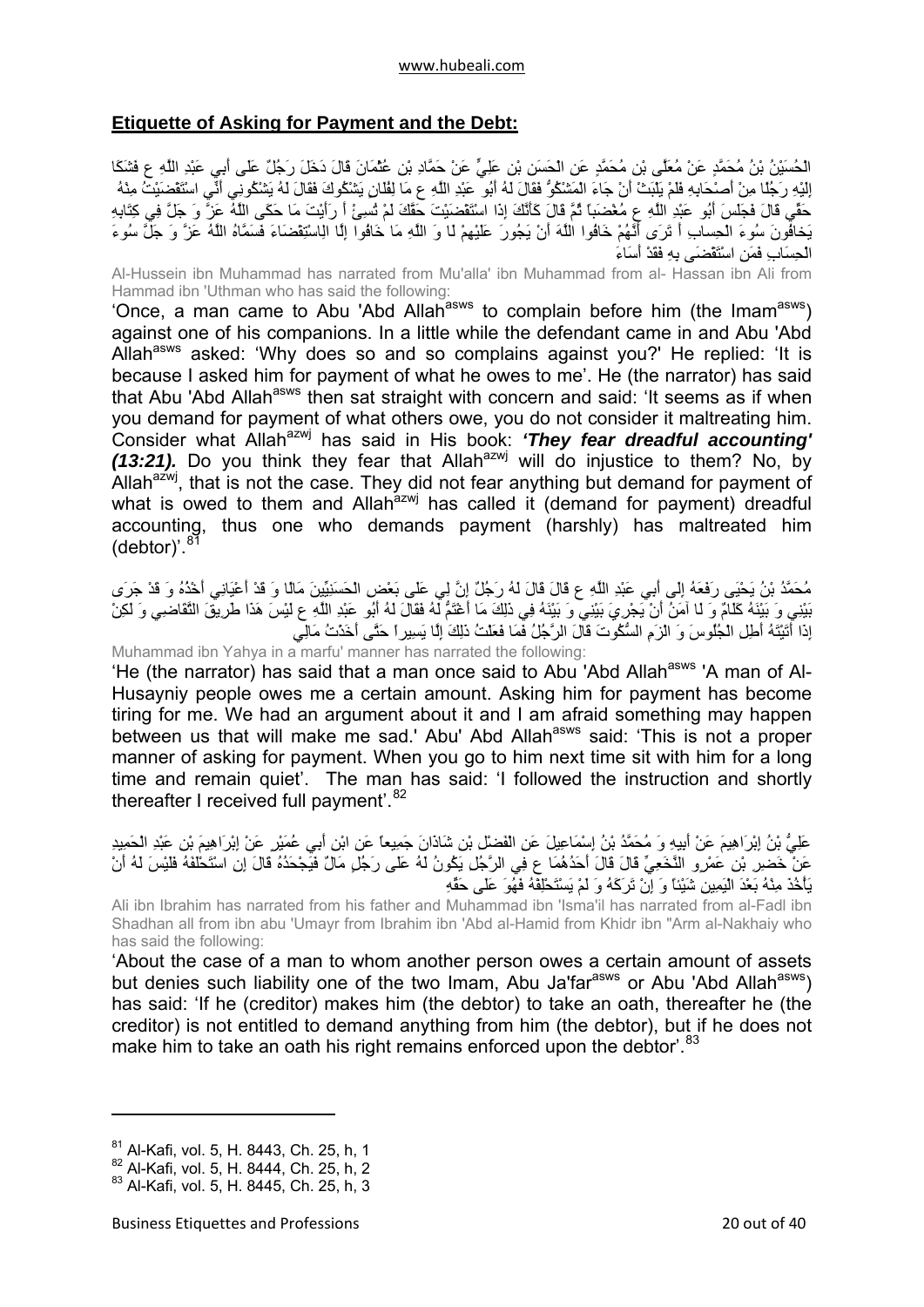<span id="page-20-0"></span>عِدَّةٌ مِنْ أَصْحَابِنَا عَنْ سَهْلِ بْنِ زِيَادٍ عَنْ هَارُونَ بْنِ مُسْلِمٍ عَنْ مَسْعَدَةَ بْنِ صَدَقَةَ عَنْ أَبِي عَبْدِ اللَّهِ ع قَالَ قَالَ رَسُولُ اللَّهِ ص لَا وَجَعَ إِلَّا وَجَعُ الْعَيْنِ وَ لَا هَمَّ إِلَّا هَمُّ الدَّيْنِ

A number of our people have narrated from Sahl ibn Ziyad from Harun ibn Muslim from Masadah ibn Sadaqah who has said the following:

"Abu 'Abd Allah<sup>asws</sup> has said that the Messenger of Allah<sup>saww</sup> has said: 'No other ache is as serious except an eye ache, and no anxiety is as serious except the anxiety because of debts'.<sup>[84](#page-20-1)</sup>

وَ بِهَذَا الْإِسْنَادِ قَالَ قَالَ رَسُولُ اللَّهِ ص الدَّيْنُ رِبْقَةُ اللَّهِ فِي الْأَرْضِ فَإِذَا أَرَادَ اللَّهُ أَنْ يُذِلَّ عَبْداً وَضَعَهُ فِي عُنُّقِهِ<br>Through the same chain of narrators as that of the previou Through the same chain of narrators as that of the previous Hadith the following is narrated:

'Abu 'Abd Allah<sup>asws</sup> has said that the Messenger of Allah<sup>saww</sup> has said: 'Debt is the loop of Allah<sup>azwj</sup> on earth and when He<sup>azwj</sup> wants to humiliate a person. He<sup>azwj</sup> Places it on his neck'.<sup>[85](#page-20-2)</sup>

مُحَمَّدُ بْنُ يَحْيَى عَنْ أَحْمَدَ بْنِ مُحَمَّدٍ عَنْ مُحَمَّدِ بْنِ سِنَانٍ عَنْ حَمَّادِ بْنِ أَبِي طَلْحَةَ بَيَّاعِ السَّابِرِيِّ وَ مُحَمَّدِ بْنِ الْفُضَيْلِ وَ حَكَمٍ الْحَنَّاطِ جَمِيعاً عَنْ أَبِي حَمْزَةَ قَالَ سَمِعْتُ أَبَا جَعْفَرٍ ع يَقُولُ مَنْ حَبَسَ مَالَ امْرِئٍ مُسْلِمٍ وَ هُوَ قَادِرٌ عَلَى أَنْ يُعْطِيَهُ إِيَّاهُ مَخَافَةَ إِنْ خَرَجَ ذَلِكَ الْحَقُّ مِنْ يَدِهِ أَنْ يَفْتَقِرَ كَانَ اللَّهُ عَزَّ وَ جَلَّ أَقْدَرَ عَلَى أَنْ يُفْقِرَهُ مِنْهُ عَلَى أَنْ يُفْنِيَ نَفْسَهُ بِحَبْسِهِ ذَلِكَ الْحَقَّ<br>إِنْ خَرَجَ ذَلِكَ الْحَقُّ مِنْ يَدِهِ أَ

Muhammad ibn Yahya has narrated from Ahmad ibn Muhammad from Muhammad ibn Sinan from Hammad ibn abu Talhah Bayya' al-Sabiriy and Muhammad ibn al-Fudayl and Hakam al-Hannat all from abu Hamzah who has said the following:

'I heard Abu Ja'farasws saying: 'One who withholds the assets of a Muslim, despite his ability to give it to him, just because of fear of standing in need, Allah<sup>azwj</sup> has greater power to impoverish him because of wasting his time and soul for holding back such  $^{\prime}$ right'.  $^{86}$  $^{86}$  $^{86}$ 

## **Using Proper and Improper Measurements in Business:**

عِدَّةٌ مِنْ أَصْحَابِنَا عَنْ أَحْمَدَ بْنَ مُحَمَّدِ بْنِ خَالِدٍ عَنِ ابْنِ فَضَّالٍ عَنِ ابْنِ بُكَيْرٍ عَنْ حَمَّادِ بْنِ بَشِيرٍ عَنْ أَبِي عَبْدِ اللَّهِ ع قَالَ لَا يَكُونُ الْوَفَاءُ حَتَّى يَمِيلَ الْمِيزَانُ

A number of our people have narrated from Ahmad ibn Muhammad ibn Khalid from ibn Faddal from ibn Bukayr from Hammad ibn Bashir who has said the following:

'Abu Abd Allah<sup>asws</sup> has said: 'Proper weighing is only when a balance tilts to one side'.  $87$ 

عَنْهُ عَنْ يَعْقُوبَ بْنِ يَزِيدَ عَنْ مُحَمَّدِ بْنِ مُرَازِمٍ عَنْ رَجُلٍ عَنْ إِسْحَاقَ بْنِ عَمَّارٍ قَالَ قَالَ مَنْ أَخَذَ الْمِيزَانَ بِيَدِهِ فَنَوَى أَنْ يَأْخُذَ لِنَفْسِهِ وَافِياً لَمْ يَأْخُذْ إِلَّا رَاجِحاً وَ مَنْ أَعْطَى فَنَوَى أَنْ يُعْطِيَ سَوَاءً لَمْ يُعْطِ إِلَّا نَاقِصاً

Through the same chain of narrators as the previous one from Ya'qub ibn Yazid from Muhammad ibn Murazim from a man from Ishaq ibn 'Ammar who has said the following:

'Abu' Abd Allah<sup>asws</sup> has said: 'If one uses a balance with the intention to weigh for himself properly ends up weighing heavier for himself, and one who intends to weigh equally, ends up weighing less'.<sup>[88](#page-20-5)</sup>

<span id="page-20-1"></span><sup>84</sup> Al-Kafi, vol. 5, H, 8446, Ch, 25, h, 4

<sup>85</sup> Al-Kafi, vol. 5, H. 8447, Ch. 25, h, 5

<span id="page-20-3"></span><span id="page-20-2"></span><sup>86</sup> Al-Kafi, vol. 5, H. 8448, Ch. 25, h, 6

<span id="page-20-4"></span><sup>87</sup> Al-Kafi, vol. 5, H. 8685, Ch. 59, h, 1

<span id="page-20-5"></span><sup>88</sup> Al-Kafi, vol. 5, H. 8686, Ch. 59, h, 2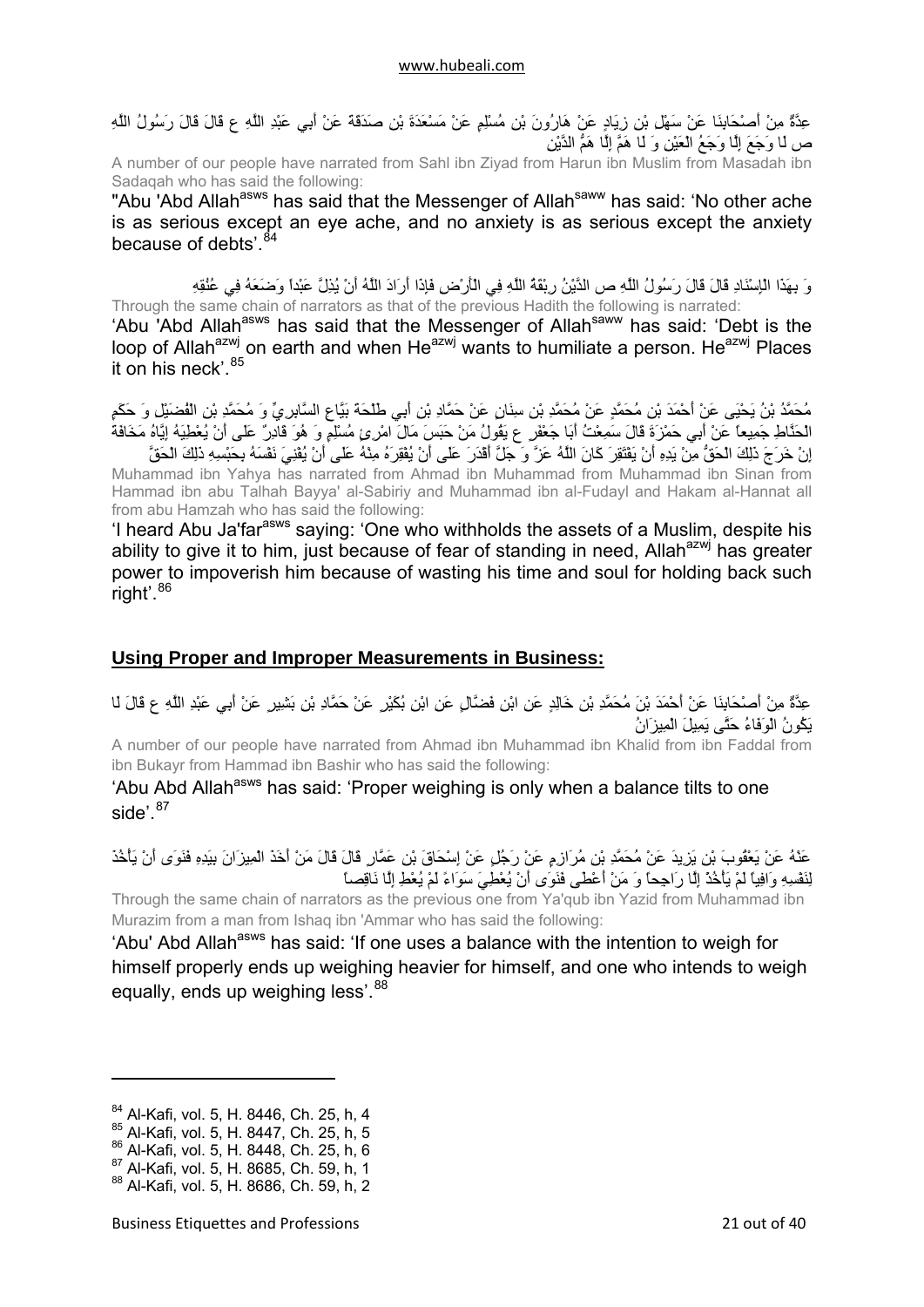<span id="page-21-0"></span>مُحَمَّدُ بْنُ يَحْيَى عَنْ أَحْمَدَ بْنِ مُحَمَّدِ بْنِ عِيسَى عَنْ عَلِيِّ بْنِ الْحَكَمِ عَنْ مُثَنًّى الْحَنَّاطِ عَنْ بَعْضِ أَصْحَابِنَا عَنْ أَبِي عَبْدِ اللَّهِ ع مَعْمَد بن يَحْسِنَ مَنْ جَمَعَتْ بن حَسَبَ بن سِيسى مَنْ سِي بن آنْ يَكِيلَ قَالَ فَمَا يَقُولُ الَّذِينَ حَوْلَهُ قَالَ قُلْتُ يَقُولُونَ لَا يُوفِي قَالَ<br>قَالَ قُلْتُ لَهُ رَجُلٌ مِنْ نِيَّتِهِ الْوَفَاءُ وَ هُوَ إِذَا هَذَا لَا يَنْبَغِي لَهُ أَنْ يَكِيلَ

Muhammad ibn Yahya has narrated from Ahmad ibn Muhammad ibn 'lsa from Ali ibn al-Hakam from al-Muthanna al-Hannat from certain persons of our people who has said the following:

'I once said to Abu Abd Allah<sup>asws</sup>: 'There is man who has the intention to maintain proper weighing; but when he weighs cannot do it properly'. The Imam<sup>asws</sup> asked: 'What do people around say about him? I (the narrator) replied: 'They say: 'He does not maintain it properly.' The Imam<sup>asws</sup> said: 'He should not do weighing'.<sup>[89](#page-21-1)</sup>

عَلِيُّ بْنُ إِبْرَاهِيمَ عَنْ أَبِيهِ عَنِ ابْنِ أَبِي عُمَيْرٍ عَنْ غَيْرِ وَاحِدٍ عَنْ أَبِي عَبْدِ اللَّهِ ع قَالَ لَا يَكُونُ الْوَفَاءُ حَتَّى يَرْجَحَ Ali ibn Ibrahim has narrated from his father from ibn abu 'Umayr from more than one person who has said the following:

'Abu Abd Allah<sup>asws</sup> has said: 'It is not a proper weighing until a side of balance tilts'.<sup>[90](#page-21-2)</sup>

## **Cheating in Business:**

عَلِيُّ بْنُ إِبْرَاهِيمَ عَنْ أَبِيهِ وَ مُحَمَّدُ بْنُ يَحْيَى عَنْ أَحْمَدَ بْنِ مُحَمَّدٍ جَمِيعاً عَنِ ابْنِ أَبِي عُمَيْرٍ عَنْ هِشَامِ بْنِ سَالِمٍ عَنْ أَبِي عَبْدِ اللَّهِ ع قَالَ لَيْسَ مِنَّا مَنْ غَشَّنَا

Ali ibn Ibrahim has narrated from his father from and Muhammad ibn Yahya from Ahmad ibn Muhammad from all from ibn abu 'Umayr from Hisham ibn Salim who has said the following:

'Abu Abd Allah<sup>asws</sup> has said: 'One who cheats is not of our people'.<sup>[91](#page-21-3)</sup>

وَ بِهَذَا الْإِسْنَادِ عَنْ أَبِي عَبْدِ اللَّهِ ع قَالَ قَالَ رَسُولُ اللَّهِ ص لِرَجُلٍ يَبِيعُ التَّمْرَ يَا فُلَانُ أَ مَا عَلِمْتَ أَنَّهُ لَيْسَ مِنَ الْمُسْلِمِينَ مَنْ غَشَّهُمْ

Through the same chain of narrators as the previous it narrated who has said the following:

'Abu Abd Allah<sup>asws</sup> has said that the Messenger of Allah<sup>saww</sup> once said to a man who sold dates, 'O master so and so, do you know that one who cheats Muslims is not one of them'.[92](#page-21-4)

مُحَمَّدُ بْنُ يَحْيَى عَنْ بَعْضِ أَصْحَابِنَا عَنْ سِجَادَةَ عَنْ مُوسَى بْنِ بَكْرٍ قَالَ آُنَّا عِنْدَ أَبِي الْحَسَنِ ع فَإِذَا دَنَانِيرُ مَصْبُوبَةٌ بَيْنَ يَدَيْهِ فَنَظَرَ إِلَى دِينَارٍ فَأَخَذَهُ بِيَدِهِ ثُمَّ قَطَعَهُ بِنِصْفَيْنِ ثُمَّ قَالَ لِي أَلْقِهِ فِي الْبَالُوعَةِ حَتَّى لَا يُبَاعَ شَيْءٌ فِيهِ غِشٌّ Muhammad ibn Yahya has narrated from certain persons of our people from Sajdah from Musa ibn Bukayr who has said the following:

'Once we were in the presence of Abu al-Hassan<sup>asws</sup> while in front of him there were certain pieces of dinars. The Imam<sup>asws</sup> looked at one piece and picked it up and broke it into two pieces. The Imam<sup>asws</sup> said to me: 'Throw it in the trash so an adulterated thing is not purchased anymore'.<sup>[93](#page-21-5)</sup>

أَبُو عَلِيٍّ الْأَشْعَرِيُّ عَنِ الْحَسَنِ بْنِ عَلِيِّ بْنِ عَبْدِ اللَّهِ عَنْ عُبَيْسِ بْنِ هِشَامٍ عَنْ رَجُلٍ مِنْ أَصْحَابِهِ عَنْ أَبِي عَبْدِ اللَّهِ ع قَالَ دَخَلَ عَلَيْهِ رَجُلٌ يَبِيعُ الدَّقِيقَ فَقَالَ إِيَّاكَ وَ الْغِشَّ فَإِنَّ مَنْ غَشَّ غُشَّ فِي مَالِهِ فَإِنْ لَمْ يَكُنْ لَهُ مَالٌ غُشَّ فِي أَهْلِهِ

<span id="page-21-1"></span><sup>89</sup> Al-Kafi, vol. 5, H. 8688, Ch. 59, h, 4

<span id="page-21-2"></span><sup>90</sup> Al-Kafi, vol. 5, H. 8689, Ch. 59, h, 5

<span id="page-21-3"></span><sup>&</sup>lt;sup>91</sup> Al-Kafi, vol. 5, H. 8690, Ch. 60, h, 1

<span id="page-21-4"></span><sup>92</sup> Al-Kafi, vol. 5, H. 8689, Ch. 60, h, 2

<span id="page-21-5"></span><sup>93</sup> Al-Kafi, vol. 5, H. 8692, Ch. 60, h, 3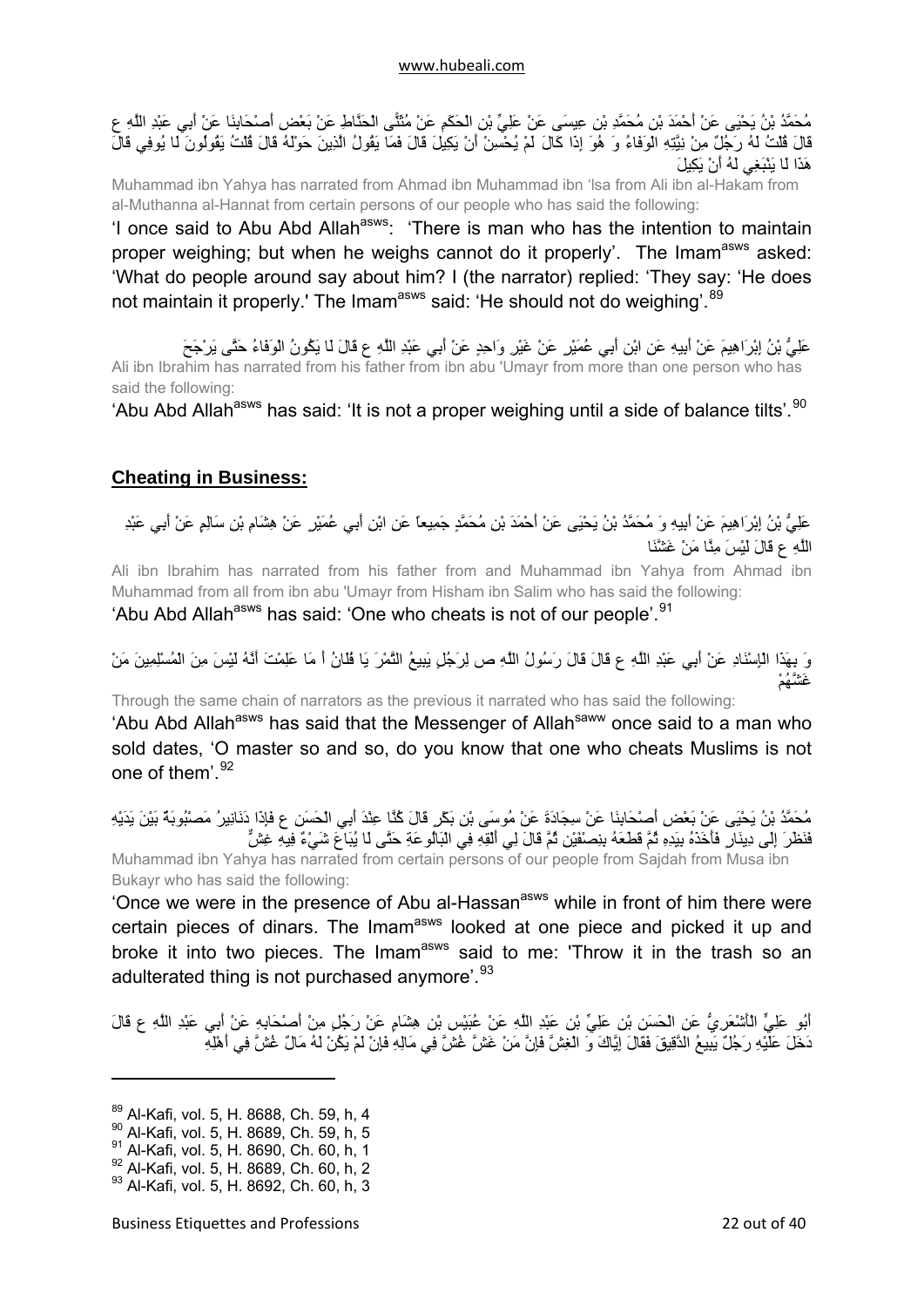<span id="page-22-0"></span>Abu Ali al-Ash'ariy has narrated from al-Hassan ibn Ali ibn 'Abd Allah from Ubays ibn Hisham from a man of his people who has said the following:

'Once, a man who sold flour came before Abu Abd Allah<sup>asws</sup>. The Imam<sup>asws</sup> said to him: 'Beware of cheating; one who cheats in matters of properties, cheating takes place in his properties, if he does not have any property cheating takes place in his family (wife)<sup>'.[94](#page-22-1)</sup>

عَلِيُّ بْنُ إِبْرَاهِيمَ عَنْ أَبِيهِ عَنِ ابْنِ أَبِي عُمَيْرٍ عَنِ النَّوْفَلِيِّ عَنِ السَّكُونِيِّ عَنْ أَبِي عَبْدِ اللَّهِ ع قَالَ نَهَى رَسُولُ اللَّهِ ص عَنْ أَنْ يُشَابَ اللَّبَنُ بِالْمَاءِ لِلْبَيْعِ

Ali ibn Ibrahim has narrated from his father from ibn abu 'Umayr from al-Nawfaliy tram al-Sakuniy, who has said the following:

'Abu Abd Allah<sup>asws</sup> has said that the Messenger of Allah<sup>saww</sup> prohibited mixing of milk with water to sell'.<sup>[95](#page-22-2)</sup>

عَلِيُّ بْنُ إِبْرَاهِيمَ عَنْ أَبِيهِ عَنِ ابْنِ أَبِي عُمَيْرٍ عَنْ هِشَامِ بْنِ الْحَكَمِ قَالَ آُنْتُ أَبِيعُ السَّابِرِيَّ فِي الظِّلَالِ فَمَرَّ بِي أَبُو الْحَسَنِ مُوسَى ع فَقَالَ لِي يَا هِشَامُ إِنَّ الْبَيْعَ فِي الظِّلِّ غِشٌّ وَ إِنَّ الْغِشَّ لَا يَحِلُّ

Ali ibn lbrahim has narrated from his father, who from ibn abu 'Umayr from Hasham ibn Al-Hakim, who from his father al-Sabari who has narrated from Imam Abu Al-Hassan Al-Musa the following:

'Once when I was selling al-Sabiriy (a certain kind of fabric) in the shade Abu al-Hassan<sup>asws</sup> passed by and said to me: 'O Hisham selling in shade is cheating and cheating is unlawful<sup>'[96](#page-22-3)</sup>

عَلِيُّ بْنُ إِبْرَاهِيمَ عَنْ أَبِيهِ عَنِ ابْنِ أَبِي عُمَيْرٍ عَنِ ابْنِ مَحْبُوبٍ عَنْ أَبِي جَمِيلَةَ عَنْ سَعْدٍ الْإِسْكَافِ عَنْ أَبِي جَعْفَرٍ ع قَالَ مَرَّ النَّبِيُّ ص فِي سُوقِ الْمَدِينَةِ بِطَعَامٍ فَقَالَ لِصَاحِبِهِ مَا أَرَى طَعَامَكَ إِلَّا طَيِّباً وَ سَأَلَهُ عَنْ سِعْرِهِ فَأَوْحَى اللَّهُ عَزَّ وَ جَلَّ إِلَيْهِ أَنْ يَدُسَّ يَدَيْهِ فِي الطَّعَامِ فَفَعَلَ فَأَخْرَجَ طَعَاماً رَدِيّاً فَقَالَ لِصَاحِبِهِ مَا أَرَاكَ إِلَّا وَ قَدْ جَمَعْتَ خِيَانَةً وَ غِشّاً لِلْمُسْلِمِينَ

Ali ibn Ibrahim has narrated from his father from ibn abu 'Umayr from ibn Mahbub from abu Jarnilah from Sad al-Iskaf who has said the following:

'Abu Ja'far<sup>saww</sup> has said: 'Once, in the market place of al-Madinah, the Holy Prophet<sup>saww</sup> passed by a place where food was sold. The Holy Prophet<sup>saww</sup> said, to the owner, 'I can see your food is good'. He<sup>saww</sup> then asked about its price. Allah<sup>azwj</sup> sent revelation and told him<sup>saww</sup> to check the lower levels of the food for sale. When he<sup>saww</sup> checked a bad quality of food came out. He<sup>saww</sup> then said to the owner: 'Now I<sup>saww</sup> can see you have collected betrayal and cheating for the Muslims'.<sup>[97](#page-22-4)</sup>

## **Swearing at the Time of Buying and Selling:**

أَبُو عَلِيٍّ الْأَشْعَرِيُّ عَنْ مُحَمَّدِ بْنِ عَبْدِ الْجَبَّارِ عَنْ أَحْمَدَ بْنِ النَّضْرِ عَنْ أَبِي جَعْفَرٍ الْفَزَارِيِّ قَالَ دَعَا أَبُو عَبْدِ اللَّهِ ع مَوْلًى لَهُ يُقَالُ لَهُ مُصَادِفٌ فَأَعْطَاهُ أَلْفَ دِينَارٍ وَ قَالَ لَهُ تَجَهَّزْ حَتَّى تَخْرُجَ إِلَى مِصْرَ فَإِنَّ عِيَالِي قَدْ آَثُرُوا قَالَ فَتَجَهَّزَ بِمَتَاعٍ وَ خَرَجَ مَعَ التُّجَّارِ إِلَى مِصْرَ فَلَمَّا دَنَوْا مِنْ مِصْرَ اسْتَقْبَلَتْهُمْ قَافِلَةٌ خَارِجَةٌ مِنْ مِصْرَ فَسَأَلُوهُمْ عَنِ الْمَتَاعِ الَّذِي مَعَهُمْ مَا حَالُهُ فِي الْمَدِينَةِ وَ آَانَ مَتَاعَ الْعَامَّةِ فَأَخْبَرُوهُمْ أَنَّهُ لَيْسَ بِمِصْرَ مِنْهُ شَيْءٌ فَتَحَالَفُوا وَ تَعَاقَدُوا عَلَى أَنْ لَا يَنْقُصُوا مَتَاعَهُمْ مِنْ رِبْحِ الدِّينَارِ دِينَاراً فَلَمَّا قَبَضُوا أَمْوَالَهُمْ وَ انْصَرَفُوا إِلَى الْمَدِينَةِ فَدَخَلَ مُصَادِفٌ عَلَى أَبِي عَبْدِ اللَّهِ ع وَ مَعَهُ آِيسَانِ فِي آُلِّ وَاحِدٍ أَلْفُ دِينَارٍ فَقَالَ جُعِلْتُ فِدَاكَ هَذَا رَأْسُ الْمَالِ وَ هَذَا الْآخَرُ رِبْحٌ فَقَالَ إِنَّ هَذَا الرِّبْحَ آَثِيرٌ وَ لَكِنْ مَا صَنَعْتَهُ فِي الْمَتَاعِ فَحَدَّثَهُ

<sup>94</sup> Al-Kafi, vol. 5, H. 8693, Ch. 60, h, 4

<span id="page-22-2"></span><span id="page-22-1"></span><sup>95</sup> Al-Kafi, vol. 5, H. 8694, Ch. 60, h, 5

<span id="page-22-3"></span><sup>96</sup> Al-Kafi, vol. 5, H. 8695, Ch. 60, h, 6

<span id="page-22-4"></span><sup>97</sup> Al-Kafi, vol. 5, H. 8696, Ch. 60, h, 7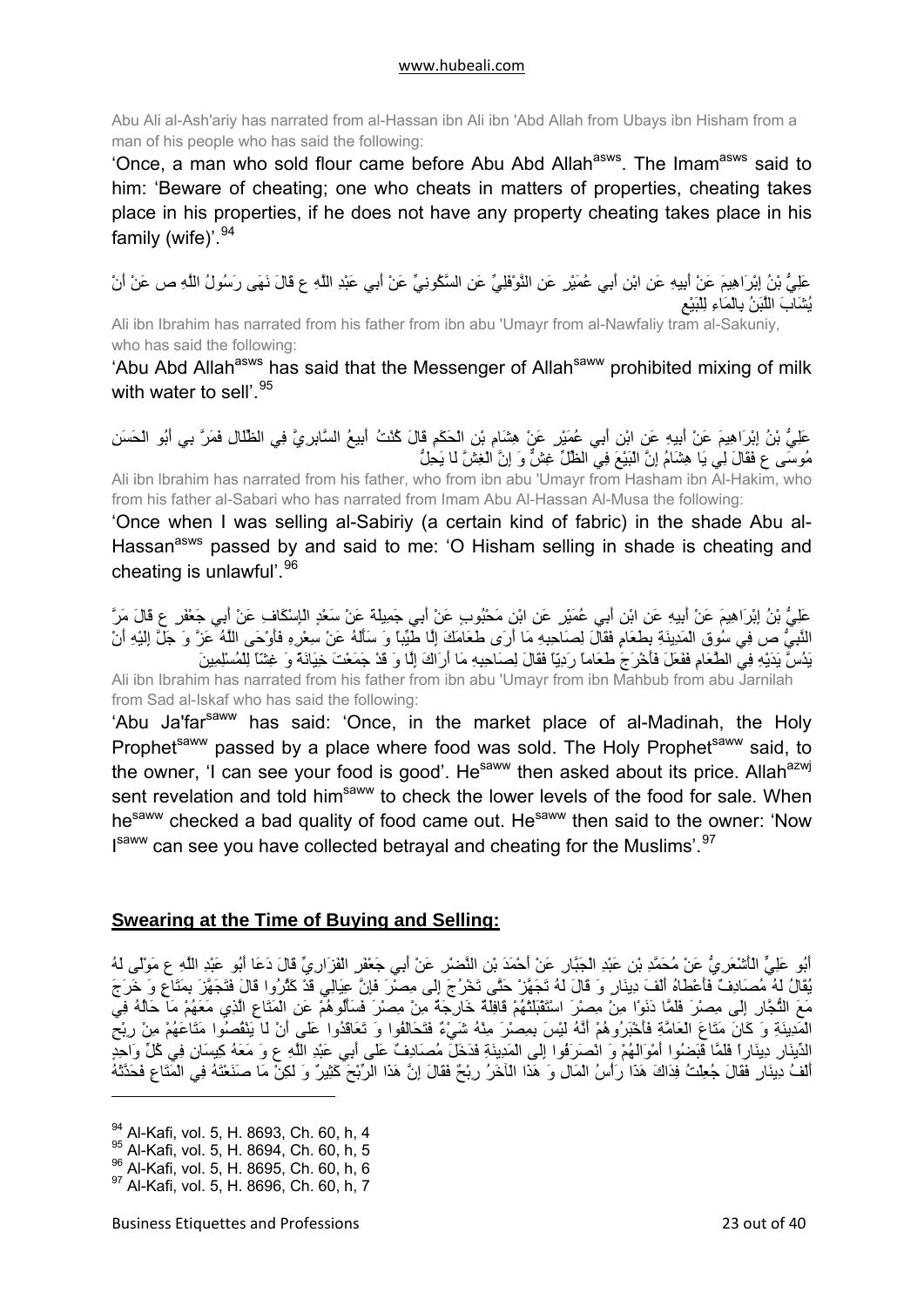## لَنَا فِي هَذَا الرِّبْحِ ثُمَّ قَالَ يَا مُصَادِفُ مُجَادَلَةُ السُّيُوفِ أَهْوَنُ مِنْ طَلَبِ الْحَلَالِ

Abu Ali al-Ash'ariy has narrated from Muhammad ibn 'Abel al-Jabbar from Ahmad ibn abu Nadr from Abu Ja'far al-Fazariy who has said the following:

'Once Abu Jafar<sup>asws</sup> called one of his servants named Musadif and gave him a thousand dinar. The Imam<sup>asws</sup> told him to prepare for travelling to Egypt and added, 'The number of my dependents has increased'. He (the narrator) has said that the servant prepared certain items of merchandise along with the traders to go for trade to Egypt. When they arrived near Egypt they met a caravan coming out of Egypt. They asked the outgoing caravan as regards the condition of their merchandise, which was of general nature, in the city.

The outgoing people informed them that no such merchandise was available in the city. They (people of the incoming caravan) made an agreement among themselves on oath not to sell their merchandise for less than a profit of one dinar for each dinar worth of merchandise. After taking possession of their belongings, they returned to al-Madinah and Musadif came to Abu Abd Allah<sup>asws</sup> with two bagfuls of dinars, each of which had a thousand dinars. He said, 'I pray to Allah $a^{2}$  to keep my soul in service for your cause, this is the capital and this is the profit.' The Imam<sup>asws</sup> said: 'This is a great deal of profit. However, what did you do with the merchandise?' He (Musadit) told the story of their agreement on oath. The Imam<sup>asws</sup> said: 'Allah<sup>azwj</sup> is free of all defects. Why do you make an agreement on oath against Muslim people not to sell for less than a profit of one dinar for each dinar worth of merchandise?' The Imam<sup>asws</sup> then took the two bags and said: 'This is my capital and we do not need this profit. The Imam<sup>asws</sup> said: 'O Musadif, settling with sword is easier than earning by lawful ways'.<sup>[98](#page-23-0)</sup>

وَ عَنْهُ عَنِ الْحَسَنِ بْنِ عَلِيٍّ الْكُوفِيِّ عَنْ عُبَيْسِ بْنِ هِشَامٍ عَنْ أَبَانِ بْنِ تَغْلِبَ عَنْ أَبِي حَمْزَةَ رَفَعَهُ قَالَ قَامَ أَمِيرُ الْمُؤْمِنِينَ ع عَلَى دَارِ ابْنِ أَبِي مُعَيْطٍ وَ آَانَ يُقَامُ فِيهَا الْإِبِلُ فَقَالَ يَا مَعَاشِرَ السَّمَاسِرَةِ أَقِلُّوا الْأَيْمَانَ فَإِنَّهَا مَنْفَقَةٌ لِلسِّلْعَةِ مَمْحَقَةٌ لِلرِّبْحِ Through the same chain of narrators as the previous one is 'the following Hadith from al-Hassan ibn Ali al-Kufiy from 'Ubays ibn Hisham from Aban ibn Taghlib from abu Hamzah in a marfu. manner' has said the following:

'Amir-ul-Momineen<sup>asws</sup> once stood on the house of ibn abu Mu'ayt where camel men stayed, and said: 'O middlemen people, you must reduce swearing; it makes merchandise easily marketable but destroys the profit<sup>".[99](#page-23-1)</sup>

<span id="page-23-1"></span><span id="page-23-0"></span><sup>98</sup> Al-Kafi, vol. 5, H. 8697, Ch. 61, h, 1 99 Al-Kafi, vol. 5, H. 8698, Ch. 61, h, 2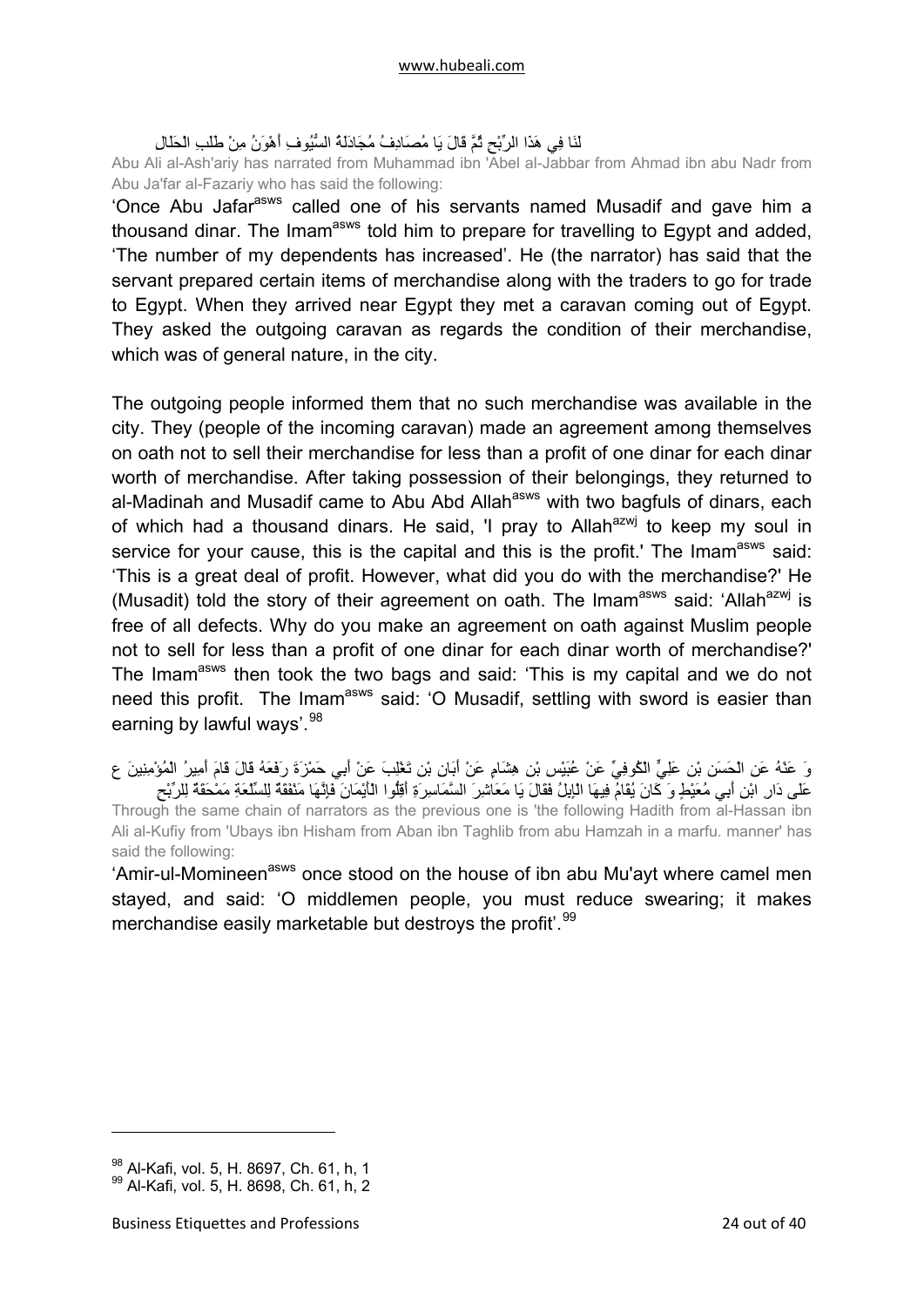<span id="page-24-0"></span>عِدَّةٌ مِنْ أَصْحَابِنَا عَنْ أَحْمَدَ بْنِ مُحَمَّدِ بْنِ خَالِدٍ عَنْ مُحَمَّدِ بْنِ عِيسَى عَنْ عُبَيْدِ اللَّهِ الدِّهْقَانِ عَنْ دُرُسْتَ بْنِ أَبِي مَنْصُورٍ عَنْ إِبْرَاهِيمَ بْنِ عَبْدِ الْحَمِيدِ عَنْ أَبِي الْحَسَنِ مُوسَى ع قَالَ ثَلَاثَةٌ لَا يَنْظُرُ اللَّهُ تَعَالَى إِلَيْهِمْ يَوْمَ الْقِيَامَةِ أَحَدُهُمْ رَجُلٌ اتَّخَذَ اللَّهَ بِضَاعَةً لَا يَشْتَرِي إِلَّا بِيَمِينٍ وَ لَا يَبِيعُ إِلَّا بِيَمِينٍ

A number of our people have narrated from Ahmad ibn Muhammad ibn Khalid from Muhammad ibn 'Isa from 'Ubayd Allah al-Dihqan from Durust ibn abu Mansur from Ibrahim ibn 'Abd al-Hamid who has said the following:

'Abu al-Hassan Al-Musa<sup>asws</sup> has said: 'On the Day of Judgment, Allah<sup>azwj</sup> will not look to three kinds of people. Of such people one kind is a man who does not buy or sell anything without swearing'.<sup>[100](#page-24-1)</sup>

مُحَمَّدُ بْنُ يَحْيَى عَنْ أَحْمَدَ بْنِ مُحَمَّدِ بْنِ عِيسَى عَنْ مُحَمَّدِ بْنِ الْحَسَنِ زَعْلَانَ عَنْ أَبِي إِسْمَاعِيلَ رَفَعَهُ عَنْ أَمِيرِ الْمُؤْمِنِينَ ع أَنَّهُ آَانَ يَقُولُ إِيَّاآُمْ وَ الْحَلْفَ فَإِنَّهُ يُنَفِّقُ السِّلْعَةَ وَ يَمْحَقُ الْبَرَآَةَ

Muhammad ibn Yahya has narrated from Ahmad ibn Muhammad ibn 'Isa from Muhammad ibn al-Hassan Zalan from abu 'Isma'il; in a marfu' manner' has said, the following:

'Amir-ul-Momineen<sup>asws</sup> would say: 'Beware of swearing; it may make merchandise easy to sell, but it destroys the blessings'.<sup>[101](#page-24-2)</sup>

## **The Case of Prices of Goods:**

مُحَمَّدُ بْنُ يَحْيَى عَنْ مُحَمَّدِ بْنِ أَحْمَدَ عَنْ يَعْقُوبَ بْنِ يَزِيدَ عَنِ الْغِفَارِيِّ عَنِ الْقَاسِمِ بْنِ إِسْحَاقَ عَنْ أَبِيهِ عَنْ جَدِّهِ قَالَ قَالَ رَسُولُ اللَّهِ ص عَلَامَةُ رِضَا اللَّهِ تَعَالَى فِي خَلْقِهِ عَدْلُ سُلْطَانِهِمْ وَ رُخْصُ أَسْعَارِهِمْ وَ عَلَامَةُ غَضَبِ اللَّهِ تَبَارَكَ وَ تَعَالَى عَلَى خَلْقِهِ جَوْرُ سُلْطَانِهِمْ وَ غَلَاءُ أَسْعَارِهِمْ

Muhammad ibn Yahya has narrated from Muhammad ibn Ahmad from Ya'qub Yazid from al-Ghifariy from al-Qasim ibn Muhammad ibn Ishaq from his father from his grandfather who has said the following:

'The Imam<sup>asws</sup> has said that the Messenger of Allah<sup>saww</sup> has said: 'Of the signs of happiness of Allah<sup>azwj</sup> with His<sup>azwj</sup> creatures is the existence of a just ruler and low prices. Of the signs of unhappiness of Allah<sup>azwj</sup> with His<sup>azwj</sup> creatures is the existence of an unjust ruler and high prices'.<sup>[102](#page-24-3)</sup>

عِدَّةٌ مِنْ أَصْحَابِنَا عَنْ سَهْلِ بْنِ زِيَادٍ عَنْ يَعْقُوبَ بْنِ يَزِيدَ عَنْ مُحَمَّدِ بْنِ أَسْلَمَ عَمَّنْ ذَآَرَهُ عَنْ أَبِي عَبْدِ اللَّهِ ع قَالَ إِنَّ اللَّهَ جَلَّ وَ عَزَّ وَآَّلَ بِالسِّعْرِ مَلَكاً فَلَنْ يَغْلُوَ مِنْ قِلَّةٍ وَ لَا يَرْخُصَ مِنْ آَثْرَةٍ

A number of our people have narrated from Sahl ibn liyad from Ya'qub ibn Yazid from Muhammad ibn Aslam from those whom he has mentioned who has said the following:

'Abu Abd Allah<sup>asws</sup> has said: 'Allah<sup>azwj</sup> has assigned an angel on prices. Prices do not go high because of shortages and do not lower because of bounteousness'.<sup>[103](#page-24-4)</sup>

مُحَمَّدُ بْنُ يَحْيَى عَنْ مُحَمَّدِ بْنِ أَحْمَدَ عَنِ الْعَبَّاسِ بْنِ مَعْرُوفٍ عَنِ الْحَجَّالِ عَنْ بَعْضِ أَصْحَابِهِ عَنْ أَبِي حَمْزَةَ الثُّمَالِيِّ عَنْ عَلِيِّ بْنِ الْحُسَيْنِ ع قَالَ إِنَّ اللَّهَ عَزَّ وَ جَلَّ وَآَّلَ بِالسِّعْرِ مَلَكاً يُدَبِّرُهُ بِأَمْرِهِ

Muhammad ibn Yahya has narrated from Ahmad ibn Muhammad from ibn al-Abbas ibn Ma'ruf from al-l lajjal from certain persons of his people from abu Hamzah al-Thumaliy who has said the following:

<span id="page-24-1"></span><sup>100</sup> Al-Kafi, vol. 5, H. 8699, Ch. 61, h, 3

<span id="page-24-2"></span><sup>101</sup> Al-Kafi, vol. 5, H. 8700, Ch. 61, h, 4

<span id="page-24-3"></span><sup>102</sup> Al-Kafi, vol. 5, H. 8701, Ch. 62, h, 1

<span id="page-24-4"></span><sup>103</sup> Al-Kafi, vol. 5, H. 8702, Ch. 62, h, 2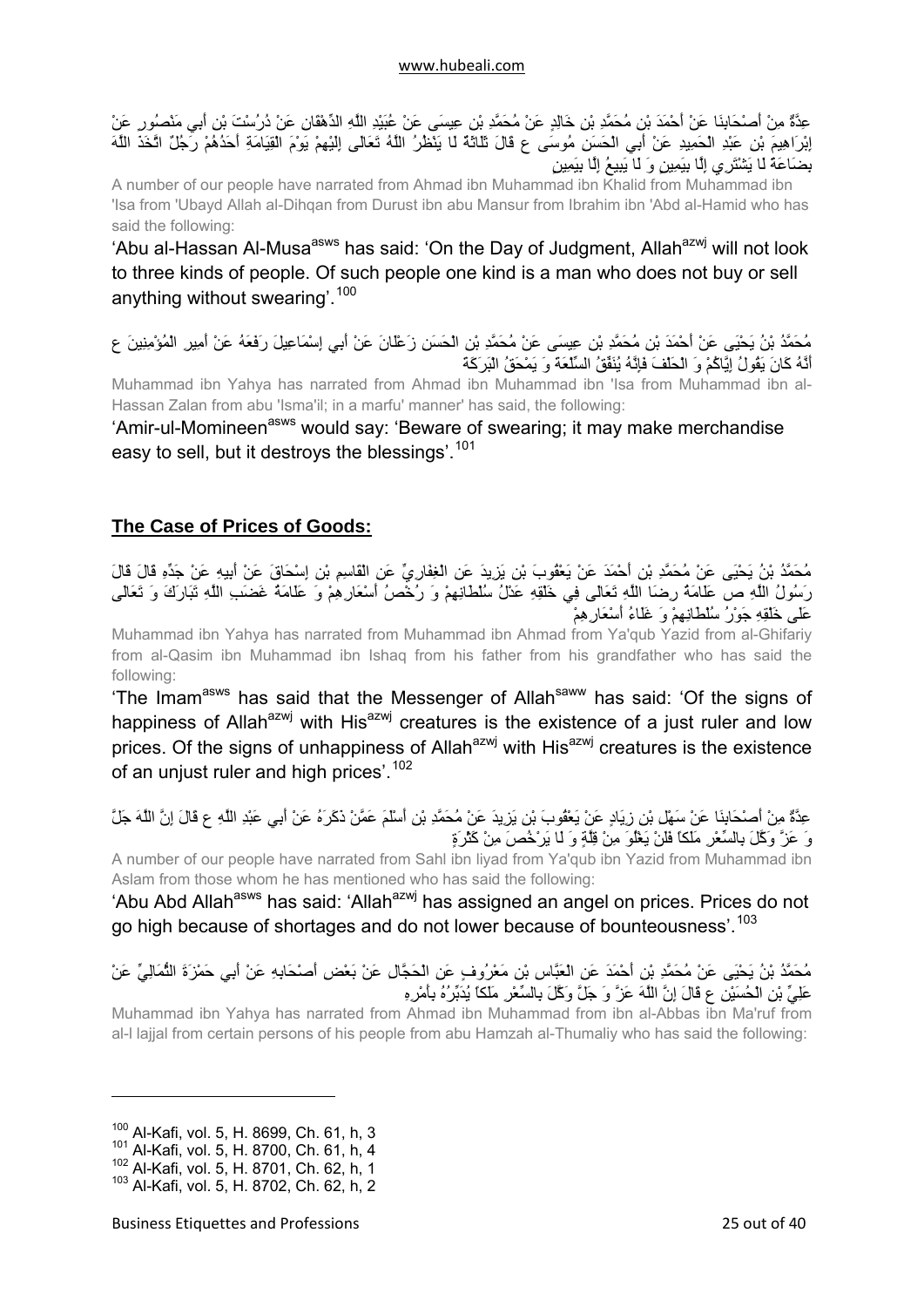'Ali ibn Al-Husayn<sup>asws</sup> has said: 'Allah<sup>azwj</sup> has assigned an angel who regulates prices by His command'.[104](#page-25-0)

سَهْلُ بْنُ زِيَادٍ عَنْ يَعْقُوبَ بْنِ يَزِيدَ عَمَّنْ ذَآَرَهُ عَنْ أَبِي عَبْدِ اللَّهِ ع قَالَ إِنَّ اللَّهَ عَزَّ وَ جَلَّ وَآَّلَ بِالْأَسْعَارِ مَلَكاً يُدَبِّرُهَا Sahl ibn Ziyad has narrated from Ya'qub ibn Yazid from those whom he has mentioned who has narrated the following:

'Abu Abd Allah<sup>asws</sup> has said Allah<sup>azwj</sup> has Assigned an angel on prices who regulates them (as needed)'.  $105$ 

عِدَّةٌ مِنْ أَصْحَابِنَا عَنْ أَحْمَدَ بْنِ مُحَمَّدِ بْنِ خَالِدٍ عَنْ عَبْدِ الرَّحْمَنِ بْنِ حَمَّادٍ عَنْ يُونُسَ بْنِ يَعْقُوبَ عَنْ سَعْدٍ عَنْ رَجُلٍ عَنْ أَبِي عَبْدِ اللَّهِ ع قَالَ لَمَّا صَارَتِ الْأَشْيَاءُ لِيُوسُفَ بْنِ يَعْقُوبَ ع جَعَلَ الطَّعَامَ فِي بُيُوتٍ وَ أَمَرَ بَعْضَ وُآَلَائِهِ فَكَانَ يَقُولُ بِعْ بِكَذَا وَ آَذَا وَ السِّعْرُ قَائِمٌ فَلَمَّا عَلِمَ أَنَّهُ يَزِيدُ فِي ذَلِكَ الْيَوْمِ آَرِهَ أَنْ يَجْرِيَ الْغَلَاءُ عَلَى لِسَانِهِ فَقَالَ لَهُ اذْهَبْ فَبِعْ وَ لَمْ يُسَمِّ لَهُ سِعْراً فَذَهَبَ الْوَكِيلُ غَيْرَ بَعِيدٍ ثُمَّ رَجَعَ إِلَيْهِ فَقَالَ لَهُ اذْهَبْ فَبِعْ وَ كَرِهَ أَنْ يَجْرِيَ الْغَلَاءُ عَلَى لِسَانِهِ فَذَهَبَ الْوَكِيلُ فَجَاءَ أَوَّلُ مَن .<br>اكْتَالَ فَلَمَّا بَلَغَ دُونَ مَا كَانُ بِالْأَمْسِ بِمِكْيَالٍ قَالَ الْمُشْتَرِي حَسْبُكَ إِنَّمَا أَرَدْتُ بِكَذَا وَ كَذَا فَعَلِمَ الْوَكِيلُ أَنَّهُ قَدْ غَلَا بِمِكْيَالٍ ثُمَّ جَاءَهُ آخَرُ فَقَالَ لَهُ كِلْ لِي فَكَالَ فَلَمَّا بَلَغَ دُونَ الَّذِي كَالَ لِلْأَوَّلِ بِمِكْيَالٍ قَالَ لَهُ الْمُشْتَرِي حَسْبُكَ إِنَّمَا أَرَدْتُ بِكَذَا وَ كَذَا فَعَلِمَ الْوَآِيلُ أَنَّهُ قَدْ غَلَا بِمِكْيَالٍ حَتَّى صَارَ إِلَى وَاحِدٍ بِوَاحِدٍ

A number of our people have narrated from Ahmad ibn Muhammad ibn Khalid from 'Abd al-Rahman ibn Hammad from Yunus ibn Ya'qub from Sad from a man who has said the following:

'Abu Abd Allah<sup>asws</sup> has said: 'When things were given in the control of Joseph ibn Ya'qub<sup>as</sup>, he placed the grain in houses (storage) and issued an order to his servants to sell for a price of such and such amount. Prices were fixed. When he learned that prices are high he disliked to speak of high prices and then said, 'Go and sell without mentioning prices'. The agent before going far away returned to him. He said, 'Go and sell'. He disliked speaking of high prices. The agent went back and the first buyer came. The agent measured for him and when it was still less than the amount of the previous day by one measurement the buyer said: 'It is enough; I only wanted this much for this much. The agent realised that prices are still high. Then another buyer came and asked him to measure for him. He measured for him and it still was one less than the measurement for the previous buyer when this buyer said: 'This much is enough. I only wanted this much (grain) for this much (money)'. The agent realised that prices are still high and so on until it came down to one for one'.<sup>[106](#page-25-2)</sup>

مُحَمَّدُ بْنُ يَحْيَى عَنْ أَحْمَدَ بْنِ مُحَمَّدٍ عَنْ مُحَمَّدِ بْنِ إِسْمَاعِيلَ عَنْ أَبِي إِسْمَاعِيلَ السَّرَّاجِ عَنْ حَفْصِ بْنِ عُمَرَ عَنْ رَجُلٍ عَنْ أَبِي عَبْدِ اللَّهِ ع قَالَ غَلَاءُ السِّعْرِ يُسِيءُ الْخُلُقَ وَ يُذْهِبُ الْأَمَانَةَ وَ يُضْجِرُ الْمَرْءَ الْمُسْلِمَ

Muhammad ibn Yahya has narrated from Ahmad ibn Muhammad from Muhammad ibn 'Isma'il al-Sarraj from Hafs ibn 'Umar from a man who has said the following:

'Abu Abd Allah<sup>asws</sup> has said: 'High prices worsens moral discipline, destroy trust and cause suffering to the Muslims'.<sup>[107](#page-25-3)</sup>

<span id="page-25-0"></span> $104$  Al-Kafi, vol. 5, H. 8703, Ch. 62, h, 3<br> $105$  Al-Kafi, vol. 5, H. 8704, Ch. 62, h, 4

<span id="page-25-1"></span> $^{105}$  Al-Kafi, vol. 5, H. 8704, Ch. 62, h, 4  $\,$  163 : ص 5 : ج  $^{106}$  Al-Kafi. vol. 5, H. 8705, Ch. 62, h, 5

<span id="page-25-3"></span><span id="page-25-2"></span><sup>107</sup> Al-Kafi, vol. 5, H. 8706, Ch. 62, h, 6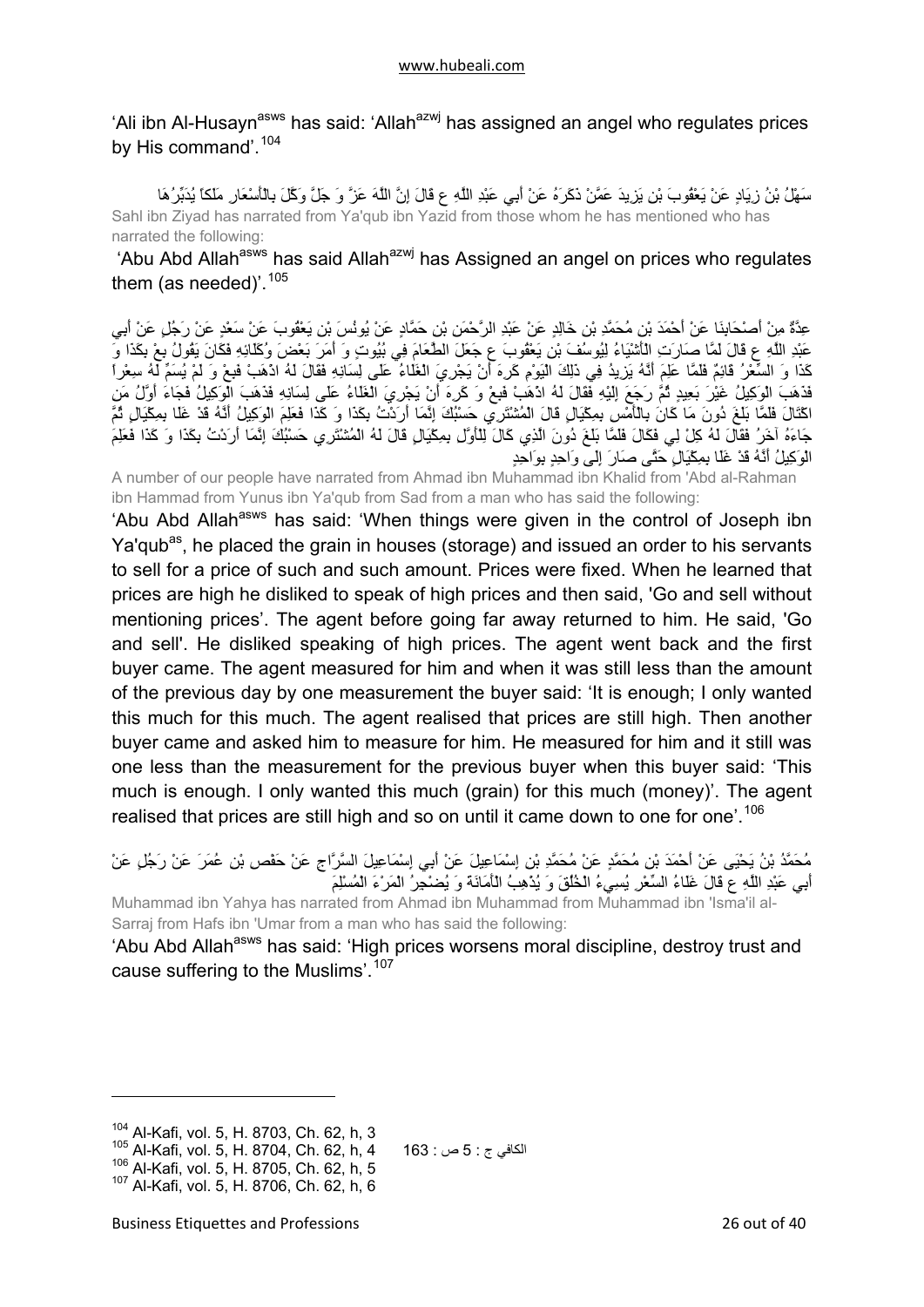<span id="page-26-0"></span>أَحْمَدُ بْنُ مُحَمَّدٍ عَنْ بَعْضِ أَصْحَابِهِ رَفَعَهُ فِي قَوْلِ اللَّهِ عَزَّ وَ جَلَّ إِنِّي أَراكُمْ بِخَيْرٍ قَالَ كَانَ سِعْرُهُمْ رَخِيصاً Ahmad ibn Muhammad from has narrated from certain persons of his people in a marfu' manner' who have said the following:

## 'About the words of Allah<sup>azwj</sup> *'I see you in goodness ....*,' (11:84). The Imam<sup>asws</sup> said: 'It is a reference to their prices'.<sup>[108](#page-26-1)</sup>

## **The Case of Monopolization (Hoarding) Goods in Public Demand:**

مُحَمَّدُ بْنُ يَحْيَى عَنْ أَحْمَدَ بْنِ مُحَمَّدٍ عَنْ مُحَمَّدِ بْنِ يَحْيَى عَنْ غِيَاثِ بْنِ إِبْرَاهِيمَ عَنْ أَبِي عَبْدِ اللَّهِ ع قَالَ لَيْسَ الْحُكْرَةُ إِلَّا فِي الْحِنْطَةِ وَ الشَّعِيرِ وَ التَّمْرِ وَ الزَّبِيبِ وَ السَّمْنِ

Muhammad ibn Yahya has narrated from Ahmad ibn Muhammad from Muhammad ibn Yahya from Ghiyath ibn Ibrahim who has said the following:

'Abu Abd Allah<sup>asws</sup> has said: 'Monopolization (Hoarding) of goods in public demand applies to wheat, barley, dates, raisins and cooking butter only'.<sup>[109](#page-26-2)</sup>

مُحَمَّدٌ عَنْ أَحْمَدَ عَنْ مُحَمَّدِ بْنِ سِنَانٍ عَنْ حُذَيْفَةَ بْنِ مَنْصُورٍ عَنْ أَبِي عَبْدِ اللَّهِ ع قَالَ نَفِدَ الطَّعَامُ عَلَى عَهْدِ رَسُولِ اللَّهِ ص فَأَتَاهُ الْمُسْلِمُونَ فَقَالُوا يَا رَسُولَ اللَّهِ قَدْ نَفِدَ الطَّعَامُ وَ لَمْ يَبْقَ مِنْهُ شَيْءٌ إِلَّا عِنْدَ فُلَانٍ فَمُرْهُ يَبِيعُهُ النَّاسَ قَالَ فَحَمِدَ اللَّهَ وَ أَثْنَى عَلَيْهِ ثُمَّ قَالَ يَا فُلْانُ إِنَّ الْمُسْلِمِينَ ذَكَرُوا أَنَّ الطَّعَامَ قَدْ نَفِدَ إِلَّا شَيْئاً عِنْدَكَ فَأَخْرِجْهُ وَ بِعْهُ كَيْفَ شِئْتَ وَ لَا تَحْبِسْهُ Muhammad ibn Ahmad has narrated from Muhammad ibn Sinan from Hudhayfah ibn Mansur who has said the following:

'Abu Abd Allah<sup>asws</sup> has said: 'Once during the times of the Messenger of Allah<sup>saww</sup> a severe shortage of food took place and the Muslims came to the Messenger of Allah<sup>saww</sup> saying: 'O Messenger of Allah<sup>saww</sup>, food supplies are exhausted and there is no food left except that which so and so has hoarded; so command him to sell to people.' He<sup>saww</sup>, the Messenger of Allah<sup>saww</sup> praised Allah<sup>azwj</sup> and glorified Him<sup>azwj</sup> and then said: 'O so and so, the Muslims have informed me that food supplies have become scarce. Food is not available except that which is with you. You must bring it in public and sell them as you like, but you must not keep in hoarding'.<sup>[110](#page-26-3)</sup>

أَبُو عَلِيٍّ الْأَشْعَرِيُّ عَنْ مُحَمَّدِ بْنِ عَبْدِ الْجَبَّارِ عَنْ صَفْوَانَ عَنْ أَبِي الْفَضْلِ سَالِمٍ الْحَنَّاطِ قَالَ قَالَ لِي أَبُو عَبْدِ اللَّهِ ع مَا عَمَلُكَ قُلْتُ حَنَّاطٌ وَ رُبَّمَا قَدِمْتُ عَلَى نَفَاقٍ وَ رُبَّمَا قَدِمْتُ عَلَى آَسَادٍ فَحَبَسْتُ فَقَالَ فَمَا يَقُولُ مَنْ قِبَلَكَ فِيهِ قُلْتُ يَقُولُونَ مُحْتَكِرٌ فَقَالَ يَبِيعُهُ أَحَدٌ غَيْرُكَ قُلْتُ مَا أَبِيعُ أَنَا مِنْ أَلْفِ جُزْءٍ جُزْءاً قَالَ لَا بَأْسَ إِنَّمَا آَانَ ذَلِكَ رَجُلٌ مِنْ قُرَيْشٍ يُقَالُ لَهُ حَكِيمُ بْنُ حِزَامٍ وَ آَانَ إِذَا دَخَلَ الطَّعَامُ الْمَدِينَةَ اشْتَرَاهُ آُلَّهُ فَمَرَّ عَلَيْهِ النَّبِيُّ ص فَقَالَ يَا حَكِيمَ بْنَ حِزَامٍ إِيَّاكَ أَنْ تَحْتَكِرَ

Abu Ali al-Ashariy has narrated from Muhammad ibn 'Abd al-Jabbar from Safwan from abu al-Fadl Salim al-Hannat who has said the following:

'Abu Abd Allah<sup>asws</sup> once asked me: 'What is your business?' I replied, 'It is selling wheat. At times business is good and sometimes it is not good so I hold selling.' The Imam<sup>asws</sup> then asked: 'What do people who visit you say about it?'

I replied, 'They say, 'He is a hoarder.' The Imam<sup>asws</sup> asked: 'Does anyone else sell wheat besides you?' I replied, 'I sell only one out of a thousandth of what is sold in the market.' The Imam<sup>asws</sup> said: 'Then there is no offence in what you do. The person

<span id="page-26-1"></span><sup>108</sup> Al-Kafi, vol. 5, H. 8707, Ch. 62, h, 7

<span id="page-26-2"></span><sup>109</sup> Al-Kafi, vol. 5, H. 8708, Ch. 63, h, 1

<span id="page-26-3"></span><sup>110</sup> Al-Kafi, vol. 5, H. 8709, Ch. 63, h, 2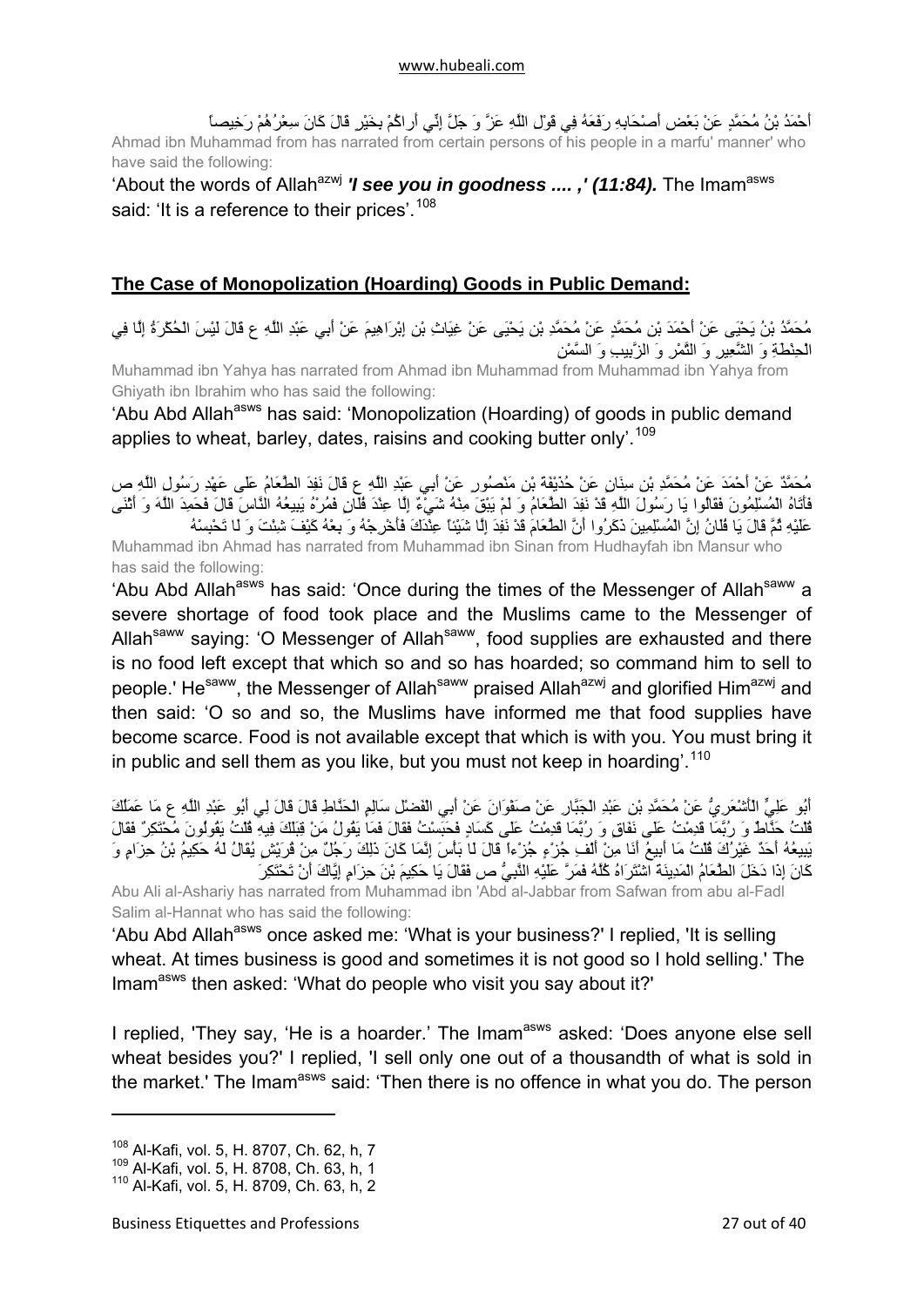<span id="page-27-0"></span>who hoarded food was Hakim ibn Hizam. He would buy all food supplies that came to al-Madinah. The Holy Prophet<sup>saww</sup> passed by his place and said: 'O Hakim ibn Hizam, you must not hoard (food supplies)<sup>'.[111](#page-27-1)</sup>

عَلِيُّ بْنُ إِبْرَاهِيمَ عَنْ أَبِيهِ عَنِ ابْنِ أَبِي عُمَيْرٍ عَنْ حَمَّادٍ عَنِ الْحَلَبِيِّ عَنْ أَبِي عَبْدِ اللَّهِ ع قَالَ سَأَلْتُهُ عَنِ الرَّجُلِ يَحْتَكِرُ الطَّعَامَ وَ يَتَرَبَّصُ بِهِ هَلْ يَجُوزُ ذَلِكَ فَقَالَ إِنْ كَانَ الطَّعَامُ كَثِيراً يَسَعُ النَّاسَ فَلَا بَأْسَ بِهِ وَ إِنْ كَانَ الطَّعَامُ قَلِيلًا لَا يَسَعُ النَّاسَ فَإِنَّهُ يُكْرَهُ أَنْ يَحْتَكِرَ الطَّعَامَ وَ يَتْرُكَ النَّاسَ لَيْسَ لَهُمْ طَعَامٌ

Ali ibn Ibrahim has narrated from his father from ibn abu 'Umayr from Hammad from al-Halabiy who has said the following:

'This is concerning my question before Abu Abd Allah<sup>asws</sup> about a man who hoarded food supplies and waited for higher prices. Is it permissible?' The Imam<sup>asws</sup> replied: 'If there is plenty of food available to people to buy, then there is no offence in it; but if there are food shortages and people are not able to buy from other places, then it (such hoarding) is undesirable to leave people without food'.<sup>[112](#page-27-2)</sup>

عِدَّةٌ مِنْ أَصْحَابِنَا عَنْ سَهْلِ بْنِ زِيَادٍ عَنْ جَعْفَرِ بْنِ مُحَمَّدٍ الْأَشْعَرِيِّ عَنِ ابْنِ الْقَدَّاحِ عَنْ أَبِي عَبْدِ اللَّهِ ع قَالَ قَالَ رَسُولُ اللَّهِ ص الْجَالِبُ مَرْزُوقٌ وَ الْمُحْتَكِرُ مَلْعُونٌ

A number of our people have narrated from Sahl ibn Ziyad from Ja'far ibn Muhammad al-Ashariy from ibn al-Qaddah who has said the following:

'Abu Abd Allah<sup>asws</sup> has said that the Messenger of Allah<sup>saww</sup> has said: 'One who supplies the market receives his sustenance and a hoarder is condemned'.<sup>[113](#page-27-3)</sup>

عَلِيُّ بْنُ إِبْرَاهِيمَ عَنْ أَبِيهِ عَنِ النَّوْفَلِيِّ عَنِ السَّكُونِيِّ عَنْ أَبِي عَبْدِ اللَّهِ ع قَالَ الْحُكْرَةُ فِي الْخِصْبِ أَرْبَعُونَ يَوْماً وَ فِي الشِّدَّةِ وَ الْبَلَاءِ ثَلَاثَةُ أَيَّامٍ فَمَا زَادَ عَلَى الْأَرْبَعِينَ يَوْماً فِي الْخِصْبِ فَصَاحِبُهُ مَلْعُونٌ وَ مَا زَادَ عَلَى ثَلَاثَةِ أَيَّامٍ فِي الْعُسْرَةِ فَصَاحِبُهُ مَلْعُونٌ

Ali ibn Ibrahim has narrated from his father from al-Nawfaliy from al-Sakuniy who has said the following:

'Abu Abd Allah<sup>asws</sup> has said: 'At a time when food is abundantly available, keeping food for forty days is considered hoarding, but at the time of shortages of food holding back food supplies for three days is considered hoarding. After forty days at a time when food is abundant a hoarder is condemned and at the time of scarcity of food after three days the hoarder is condemned'.<sup>[114](#page-27-4)</sup>

## **Care for Society:**

عِدَّةٌ مِنْ أَصْحَابِنَا عَنْ أَحْمَدَ بْنِ مُحَمَّدِ بْنِ خَالِدٍ عَنْ إِسْمَاعِيلَ بْنِ مِهْرَانَ عَنْ حَمَّادِ بْنِ عُثْمَانَ قَالَ أَصَابَ أَهْلَ الْمَدِينَةِ غَلَاءٌ وَ قَحْطٌ حَتَّى أَقْبَلَ الرَّجُلُ الْمُوسِرُ يَخْلِطُ الْحِنْطَةَ بِالشَّعِيرِ وَ يَأْآُلُهُ وَ يَشْتَرِي بِبَعْضِ الطَّعَامِ وَ آَانَ عِنْدَ أَبِي عَبْدِ اللَّهِ ع طَعَامٌ جَيِّدٌ قَدِ اشْتَرَاهُ أَوَّلَ السَّنَةِ فَقَالَ لِبَعْضِ مَوَالِيهِ اشْتَرِ لَنَا شَعِيراً فَاخْلِطْ بِهَذَا الطَّعَامِ أَوْ بِعْهُ فَإِنَّا نَكْرَهُ أَنْ نَأْآُلَ جَيِّداً وَ يَأْآُلُ النَّاسُ رَدِيّاً

A number of our people have narrated from Ahmad ibn Muhammad ibn Khalid from 'Isma'il ibn Mehran from Hammad ibn 'Uthman who has said the following:

<span id="page-27-1"></span><sup>111</sup> Al-Kafi, vol. 5, H. 8711, Ch. 63, h, 4

<span id="page-27-2"></span><sup>112</sup> Al-Kafi, vol. 5, H. 8712, Ch. 63, h, 5

<span id="page-27-3"></span><sup>113</sup> Al-Kafi, vol. 5, H. 8713, Ch. 63, h, 6

<span id="page-27-4"></span><sup>114</sup> Al-Kafi, vol. 5, H. 8714, Ch. 63, h, 7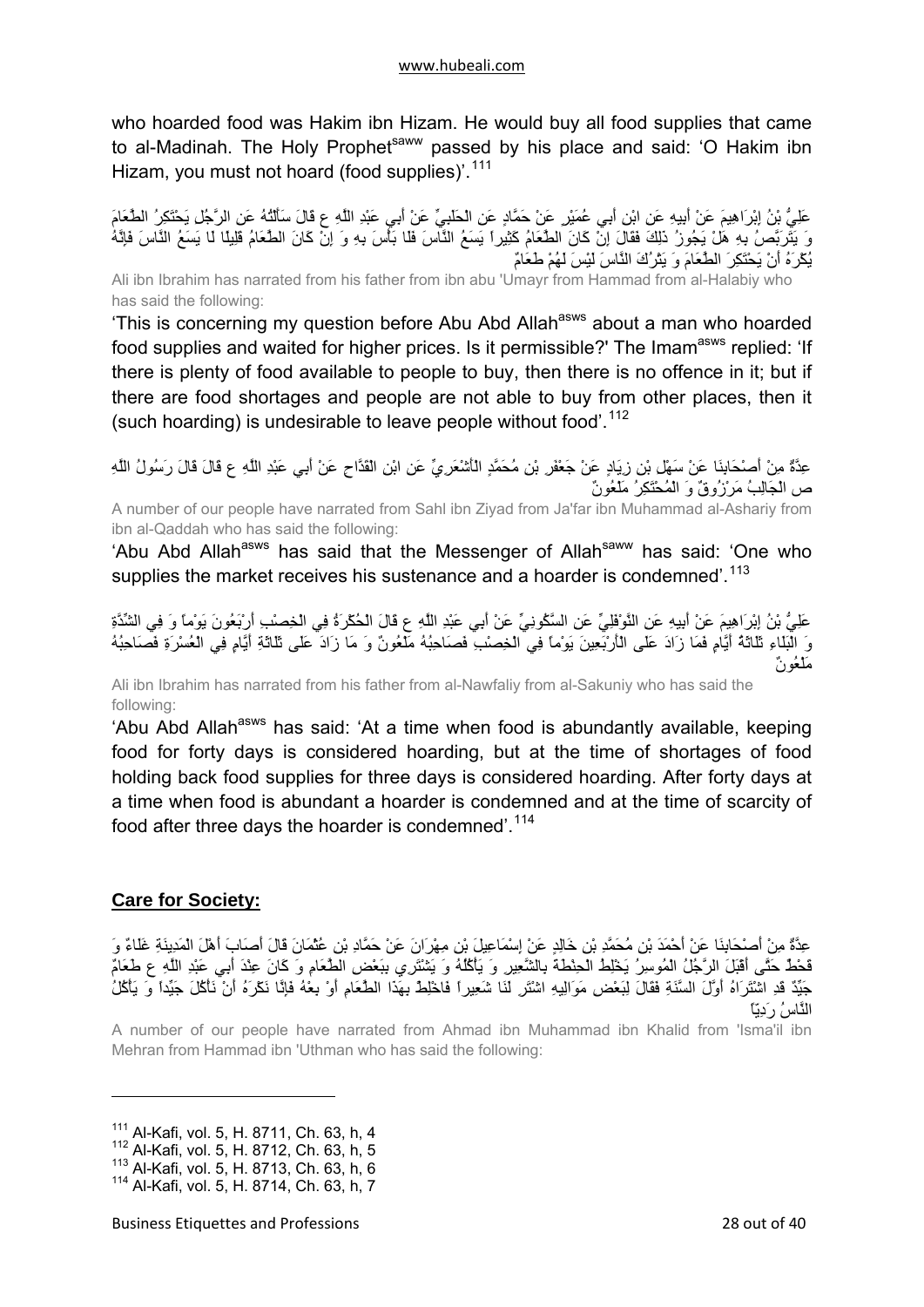<span id="page-28-0"></span>'Once shortages of food took place in al-Madinah and even affluent people would mix wheat and barley for food and buy only a small amount of food. Abu Abd Allah<sup>asws</sup> had a good quality of food which he had purchased earlier in the year. The Imam<sup>asws</sup> then asked one of his agents to buy a certain amount of barely and mix it with their good quality of food or sell this good quality of food; adding: 'I do not like to consume good quality of food when people consume a worse quality of food'.<sup>[115](#page-28-1)</sup>

مُحَمَّدُ بْنُ يَحْيَى عَنْ عَلِيِّ بْنِ إِسْمَاعِيلَ عَنْ عَلِيِّ بْنِ الْحَكَمِ عَنْ جَهْمِ بْنِ أَبِي جَهْمَةَ عَنْ مُعَتِّبٍ قَالَ قَالَ لِي أَبُو عَبْدِ اللَّهِ ع وَ قَدْ تَزَيَّدَ السِّعْرُ بِالْمَدِينَةِ آَمْ عِنْدَنَا مِنْ طَعَامٍ قَالَ قُلْتُ عِنْدَنَا مَا يَكْفِيكَ أَشْهُراً آَثِيرَةً قَالَ أَخْرِجْهُ وَ بِعْهُ قَالَ قُلْتُ لَهُ وَ لَيْسَ بِالْمَدِينَةِ طَعَامٌ قَالَ بِعْهُ فَلَمَّا بِعْتُهُ قَالَ اشْتَرِ مَعَ النَّاسِ يَوْماً بِيَوْمٍ وَ قَالَ يَا مُعَتِّبُ اجْعَلْ قُوتَ عِيَالِي نِصْفاً شَعِيراً وَ نِصْفاً حِنْطَةً فَإِنَّ اللَّهَ يَعْلَمُ أَنِّي وَاجِدٌ أَنْ أُطْعِمَهُمُ الْحِنْطَةَ عَلَى وَجْهِهَا وَ لَكِنِّي أُحِبُّ أَنْ يَرَانِيَ اللَّهُ قَدْ أَحْسَنْتُ تَقْدِيرَ الْمَعِيشَةِ Muhammad ibn Yahya has narrated from Ali ibn 'Isma'rl from Ali ibn al-Hakam from Jahm ibn abu

Jahm from Muattib who has said the following: 'Abu Abd Allah<sup>asws</sup> once, when food prices were rising, asked me, 'How much food do we have?' I (the narrator) replied: 'There is enough food for several months'. The Imam<sup>asws</sup> said, 'Take it out to sell.' I (the narrator) I said, 'There is not enough food in al-Madinah.' The Imam<sup>asws</sup> said: 'You must sell it.' When I sold he<sup>asws</sup> said: 'You must buy food every day as other people do'. The Imam<sup>asws</sup> said: O Mu'attib, make half the supplies of food for my<sup>asws</sup> family from wheat and the other half barely; Allah<sup>azwj</sup> Knows that  $I^{assws}$  can provide them wheat as it is, but  $I^{assws}$  like that Allah<sup>azwj</sup> See measws planning myasws finances in a good manner'.<sup>[116](#page-28-2)</sup>

عَلِيُّ بْنُ مُحَمَّدِ بْنِ بُنْدَارَ عَنْ أَحْمَدَ بْنِ أَبِي عَبْدِ اللَّهِ عَنْ مُحَسِّنِ بْنِ أَحْمَدَ عَنْ يُونُسَ بْنِ يَعْقُوبَ عَنْ مُعَتِّبٍ قَالَ آَانَ أَبُو الْحَسَنِ ع يَأْمُرُنَا إِذَا أَدْرَآَتِ الثَّمَرَةُ أَنْ نُخْرِجَهَا فَنَبِيعَهَا وَ نَشْتَرِيَ مَعَ الْمُسْلِمِينَ يَوْماً بِيَوْمٍ

Ali ibn Muhammad ibn Bandar has narrated from Ahmad ibn abu Abd Allah from Muhsin ibn Ahmad from Yunus ibn Ya'qub from Mu'attib who has said the following:

'Abu al-Hassan<sup>asws</sup> would command, at the time of harvest of fruit, to take them out and sell and then buy every day as Muslim people do'.<sup>[117](#page-28-3)</sup>

## **Finding a Profitable Business:**

عِدَّةٌ مِنْ أَصْحَابِنَا عَنْ أَحْمَدَ بْنِ أَبِي عَبْدِ اللَّهِ عَنْ عَمْرِو بْنِ عُثْمَانَ عَنْ مُحَمَّدِ بْنِ عُذَافِرٍ عَنْ إِسْحَاقَ بْنِ عَمَّارٍ عَنْ أَبِي عَبْدِ اللَّهِ ع قَالَ شَكَا رَجُلٌ إِلَى رَسُولِ اللَّهِ ص الْحُرْفَةَ فَقَالَ انْظُرْ بُيُوعاً فَاشْتَرِهَا ثُمَّ بِعْهَا فَمَا رَبِحْتَ فِيهِ فَالْزَمْهُ A number of our people have narrated from Ahmad ibn abu ' Abd Allah, from 'Arm ibn 'Uthman from

Muhammad ibn' Adhafir from Ishaq ibn 'Ammar who has said the following: 'Abu 'Abd Allah<sup>asws</sup> has said: 'A man once complained before the Messenger of Allah<sup>saww</sup> against his deprivation. The Holy Prophet<sup>saww</sup> said: 'Consider selling. You must buy then sell. In whatever merchandise you find profit, then hold to it'.<sup>[118](#page-28-4)</sup>

<span id="page-28-1"></span><sup>115</sup> Al-Kafi, vol. 5, H. 8715, Ch. 64, h, 1

<span id="page-28-2"></span><sup>116</sup> Al-Kafi, vol. 5, H. 8716, Ch. 64, h, 2

<span id="page-28-3"></span><sup>117</sup> Al-Kafi, vol. 5, H. 8717, Ch. 64, h, 3

<span id="page-28-4"></span><sup>118</sup> Al-Kafi, vol. 5, H. 8724, Ch. 67, h, 1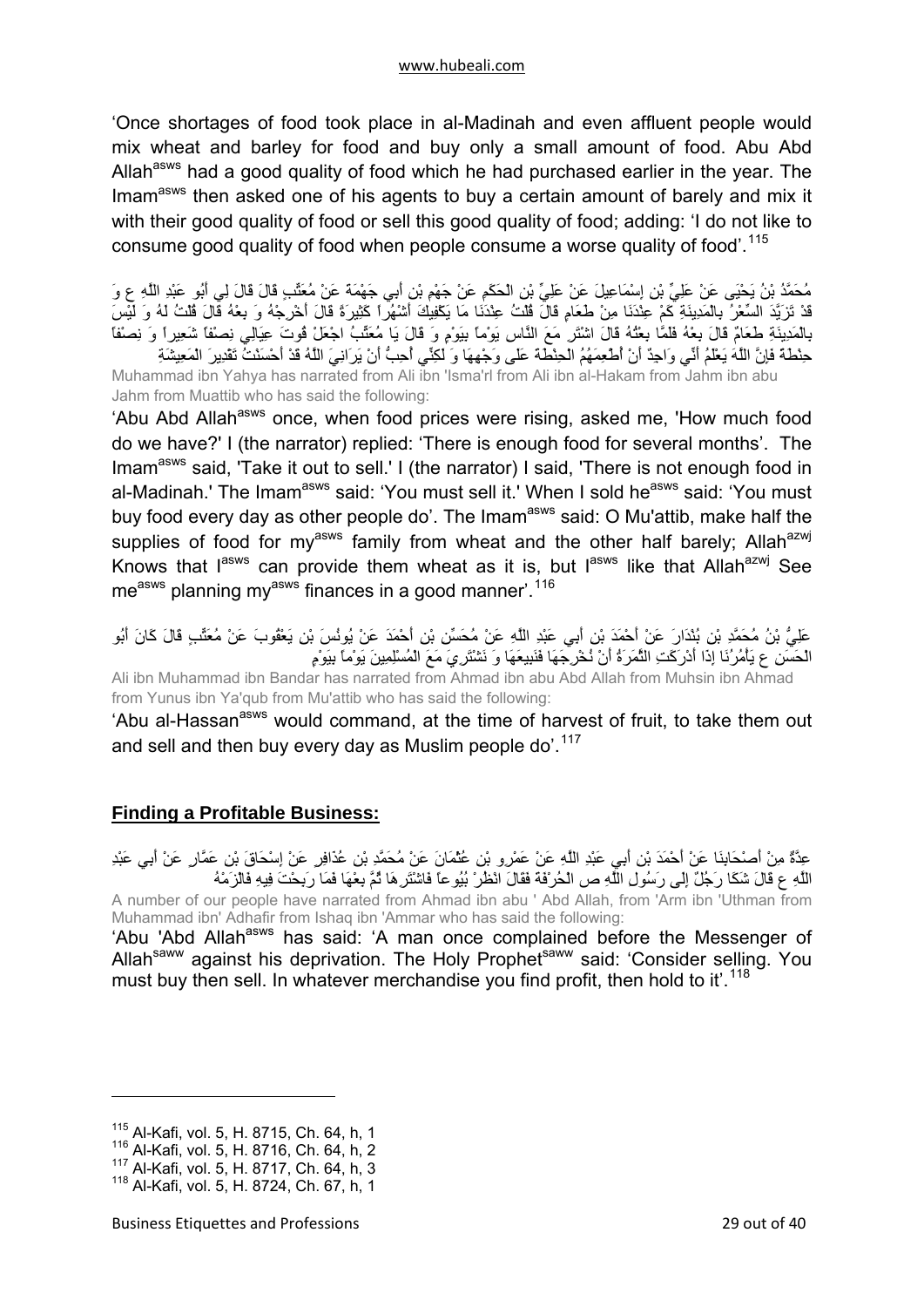<span id="page-29-0"></span>عَلِيُّ بْنُ إِبْرَاهِيمَ عَنْ أَبِيهِ عَنِ النَّوْفَلِيِّ عَنِ السَّكُونِيِّ عَنْ أَبِي عَبْدِ اللَّهِ ع قَالَ إِذَا نَظَرَ الرَّجُلُ فِي تِجَارَةٍ فَلَمْ يَرَ فِيهَا شَيْئاً فَلْيَتَحَوَّلْ إِلَى غَيْرِهَا

Ali ibn Ibrahim has narrated from his father from al-Nawfaliy from al-Sakuniy who has said the following:

'Abu Abd Allah<sup>asws</sup> has said: 'If one starts a certain business, if he does not find any profit in it, he then must change it for another kind of businesses.<sup>[119](#page-29-1)</sup>

عِدَّةٌ مِنْ أَصْحَابِنَا عَنْ أَحْمَدَ بْنِ مُحَمَّدٍ عَنِ ابْنِ فَضَّالٍ عَنْ عَلِيِّ بْنِ شَجَرَةَ عَنْ بَشِيرٍ النَّبَّالِ عَنْ أَبِي عَبْدِ اللَّهِ ع قَالَ إِذَا رُزِقْتَ فِي شَيْءٍ فَالْزَمْهُ

A number of our people have narrated from Ahmad ibn Muhammad from ibn Faddal from Ali ibn Shajarah from Bashir al-Nabbal who has said the following:

'Abu Abd Allah<sup>asws</sup> has said: 'When you (in a business) find sustenance in a certain item then you must continue with it'.<sup>[120](#page-29-2)</sup>

## **One Must not Boast About One's Assets:**

عَلِيُّ بْنُ مُحَمَّدٍ عَنْ صَالِحِ بْنِ أَبِي حَمَّادٍ عَنْ مُحَمَّدِ بْنِ سِنَانٍ عَنْ أَبِي جَعْفَرٍ الْأَحْوَلِ قَالَ قَالَ لِي أَبُو عَبْدِ اللَّهِ ع أَيُّ شَيْءٍ مَعَاشُكَ قَالَ قُلْتُ غُلَامَانِ لِي وَ جَمَلَانِ قَالَ فَقَالَ اسْتَتِرْ بِذَلِكَ مِنْ إِخْوَانِكَ فَإِنَّهُمْ إِنْ لَمْ يَضُرُّوكَ لَمْ يَنْفَعُوكَ Ali ibn Muhammad has narrated from Salih ibn abu Hammad from Muhammad ibn Sinan from abu Ja' far al-Ahwal<sup>asws</sup> who has said the following:

'Abu 'Abd Allah<sup>asws</sup> once asked me, 'How do you make a living?' I replied, 'I have two slaves and two camels.' The Imam<sup>asws</sup> said: 'You must not speak about it to your brothers (in belief); if they do not harm, they do not benefit you either'.<sup>[121](#page-29-3)</sup>

أَحْمَدُ بْنُ مُحَمَّدِ بْنِ عِيسَى عَمَّنْ حَدَّثَهُ عَنْ أَبِي عَبْدِ اللَّهِ ع قَالَ قُلْتُ الرَّجُلُ يَخْرُجُ ثُمَّ يَقْدَمُ عَلَيْنَا وَ قَدْ فَادَأَ الْمَالَ الْكَثِيرَ فَلَا نَدْرِي اآْتَسَبَهُ مِنْ حَلَالٍ أَوْ حَرَامٍ فَقَالَ إِذَا آَانَ ذَلِكَ فَانْظُرْ فِي أَيِّ وَجْهٍ يُخْرِجُ نَفَقَاتِهِ فَإِنْ آَانَ يُنْفِقُ فِيمَا لَا يَنْبَغِي مِمَّا يَأْثَمُ عَلَيْهِ فَهُوَ حَرَامٌ

Ahmad ibn Muhammad ibn 'Isa has narrated from those who narrated to him who has said the following:

"I once said to Abu 'Abd Allah<sup>asws</sup> a man traveled and then came back with a great deal of assets and we did not know if he had earned it in a lawful or unlawful ways. The Imam<sup>asws</sup> said: 'If such is the case, look how he spends it. If he spends in ways that he is not supposed to spend or is of the sinful ways it then is from unlawful ways'.<sup>[122](#page-29-4)</sup>

عِدَّةٌ مِنْ أَصْحَابِنَا عَنْ سَهْلِ بْنِ زِيَادٍ عَنِ الْهَيْثَمِ بْنِ أَبِي مَسْرُوقٍ النَّهْدِيِّ عَنْ مُوسَى بْنِ عُمَرَ بْنِ بَزِيعٍ قَالَ قُلْتُ لِلرِّضَا ع جُعِلْتُ فِدَاكَ إِنَّ النَّاسَ رَوَوْا أَنَّ رَسُولَ اللَّهِ ص آَانَ إِذَا أَخَذَ فِي طَرِيقٍ رَجَعَ فِي غَيْرِهِ فَكَذَا آَانَ يَفْعَلُ قَالَ فَقَالَ نَعَمْ وَ أَنَا أَفْعَلُهُ آَثِيراً فَافْعَلْهُ ثُمَّ قَالَ لِي أَمَا إِنَّهُ أَرْزَقُ لَكَ

A number of our people have narrated from Sahl ibn Ziyad from al-Haytham ibn abu Masruq al-Nahdiy from Musa ibn 'Umar ibn Bazi' who has said the following:

'I once asked Al-Reza<sup>asws</sup>, saying: 'I pray to Allah<sup>azwj</sup> to keep my soul in service for your cause, people narrate that the Messenger of Allah<sup>saww</sup> whenever walked on a road would not return from the same path, was this the case? The Imam<sup>asws</sup> said:

<span id="page-29-1"></span><sup>119</sup> Al-Kafi, vol. 5, H. 8725, Ch. 67, h, 2

<span id="page-29-2"></span><sup>120</sup> Al-Kafi, vol. 5, H. 8726, Ch. 67, h, 3

<span id="page-29-3"></span><sup>121</sup> Al-Kafi, vol. 5, H. 9312, Ch. 157, h, 4

<span id="page-29-4"></span><sup>122</sup> Al-Kafi, vol. 5, H. 9342, Ch. 157, h, 34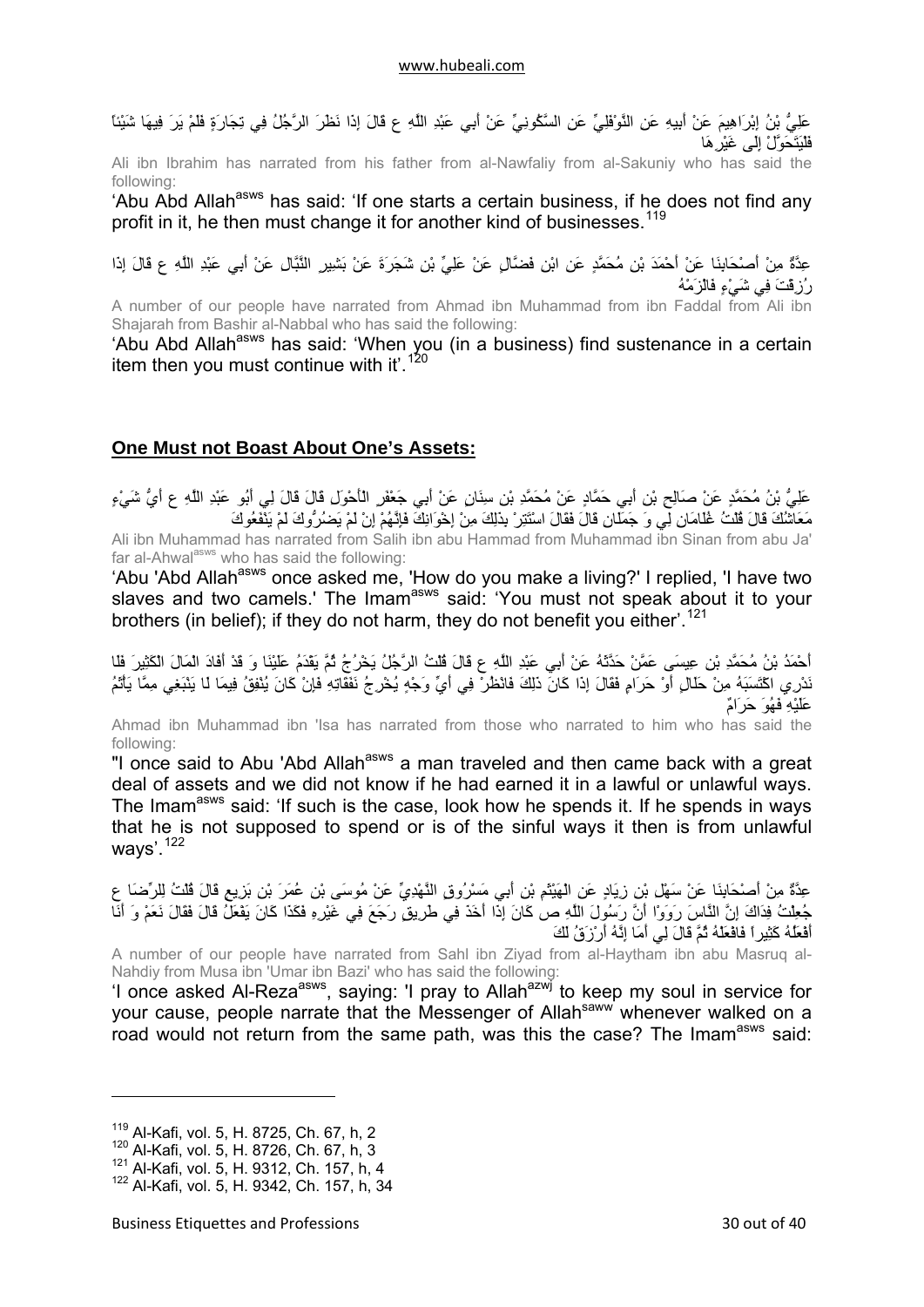<span id="page-30-0"></span>'Yes, that is how it was and very often I also do so and you should also do it.' The Imam<sup>asws</sup> said: 'It gives you a greater chance to increase your sustenance'.<sup>[123](#page-30-1)</sup>

## **The Interest (Al-Ribah):**

عَلِيُّ بْنُ جَعْفَرٍ فِي كِتَابِهِ عَنْ أَخِيهِ ع مِثْلَهُ وَ زَادَ قَالَ وَ سَأَلْتُهُ عَنْ رَجُلٍ أَعْطَى رَجُلًا مِائَةَ دِرْهَمٍ يَعْمَلُ بِهَا عَلَى أَنْ يُعْطِيَهُ خَمْسَةَ دَرَاهِمَ أَوْ أَقَلَّ أَوْ أَآْثَرَ هَلْ يَحِلُّ ذَلِكَ قَالَ لَا هَذَا الرِّبَا مَحْضاً Ali ibn Jafar says that he asked from his brother Imam Musa Kazim<sup>asws</sup> that a man has given someone one hundred Dirhams so that he receives more or less five Dirhams (every month)? (so that his original amounts are kept) is it Hallal? Imam<sup>asws</sup> replied: 'It's pure 'Al-rajah' (interest)'.[124](#page-30-2)

## **Selling and Buying Cat and Dog:**

مُحَمَّدُ بْنُ الْحَسَنِ بِإِسْنَادِهِ عَنِ الْحُسَيْنِ بْنِ سَعِيدٍ عَنْ فَضَالَةَ عَنْ أَبَانٍ عَنْ مُحَمَّدِ بْنِ مُسْلِمٍ وَ عَبْدِ الرَّحْمَنِ بْنِ أَبِي عَبْدِ اللَّهِ قَالَ ثَمَنُ الْكَلْبِ الَّذِي لَا يَصِيدُ سُحْتٌ ثُمَّ قَالَ وَ لَا بَأْسَ بِثَمَنِ الْهِرِّ Muhammad ibn al-Hassan that al-Hussein bin Said has shown for residues from

Muhammad ibn Muslim, and Abdul Rahman bin Abu Abdullah<sup>asws</sup> said: 'The haunting dog's price is not 'Harram'<sup>[125](#page-30-3)</sup> and there is no Harram in taking the price for a cat.<sup>[126](#page-30-4)</sup>

## **The Profession of Money Changers:**

عَلِيُّ بْنُ إِبْرَاهِيمَ عَنْ أَبِيهِ عَنْ صَالِحٍ بْنِ السِّنْدِيِّ عَنْ جَعْفَرِ بْنِ بَشِيرٍ عَنْ خَالِدِ بْنِ عُمَارَةَ عَنْ سَدِيرٍ الصَّيْرِ فِيِّ قَالَ قُلْتُ لِأَبِي جَعْفَرِ ع حَدِيثٌ بَلَغَنِي عَنِ الْحَسَنِ الْبَصْرِيِّ فَإِنْ كَانَ حَقّاً فَإِنَّا إِلَيْهِ إِلَيْهِ رَاجِعُونَ قَالَ وَ مَا هُوَ قُلْتُ بَلْغَنِي أَنَّ الْحَسَنَ الْبَصْرِيِّ كَانَ يَقُولُ لَوْ غَلَى دِمَاغُهُ مِنْ حَرٍّ الشَّمْسِ مَا اسْتَظْلَّ بِحَائِطِ صَيْرَفِيٍّ وَ لَوْ تَفَرَّتْ كَبِدُهُ عَطْشاً لَمْ يَسْتَسْقِ مِنْ دَارِ صَيْرَفِيٍّ مَاءً وَ هُوَ عَمَلِي وَ تِجَارَتِي وَ فِيهِ نَبَتَ لَحْمِي وَ دَمِي وَ مِنْهُ حَجِّي وَ عُمْرَتِي فَجَلسَ ثُمَّ قَالَ كَذَبَ الْحَسَنُ خُذْ سَوَاءً وَ أَعْطِ سَوَاءً فَإِذَا حَضَرَتِ الصَّلَاةُ فَدَعْ مَا بِيَدِكَ وَ انْهَضْ إِلَى الصَّلَاةِ أَ مَا عَلِمْتَ أَنَّ أَصْحَابَ الْكَهْفِ آَانُوا صَيَارِفَةً

Ali ibn Ibrahim has narrated from his father from Salih ibn al-Sindiy from Ja'far ibn Bashir from Khalid ibn 'Umarah from Sadir al-Sayrafiy who has said the following :

'I once said to Abu Ja'far<sup>asws</sup> 'A Hadith is reached to me from al-Hassan al-Basriy. If it is authentic Hadith then, 'We are for Allah $a^{2}$ <sub>N</sub> and to Him we return.' The Imam<sup>asws</sup> asked: 'What does it say?' 'I am told that al-Hassan al-Basriy would say that even if his brain comes to a boiling point due to the hot sun, he will not seek shelter of the shadow of a wall that belongs to a money changer. Even if his liver cracks down because of thirst he will not use the water that comes from the house of a money changer'. This is my business and profession with this business my flesh and blood have grown. With this business I have performed Hajj and 'Umrah.' The Imam<sup>asws</sup> sat straight and said: 'Al-Hassan has spoken a lie. Take with fairness and give with fairness. When it is time for Salat, stop doing business and rise for Salat. Did you know that people of the cave were Sayarifah (money exchangers)'? $127$ 

<span id="page-30-1"></span><sup>&</sup>lt;sup>123</sup> Al-Kafi, vol. 5, H, 9349, Ch, 157, h, 41

<span id="page-30-2"></span> $124$  Wasail ul Shia, H. 23325<br> $125$  Forbidden, illegal

<span id="page-30-4"></span><span id="page-30-3"></span><sup>&</sup>lt;sup>126</sup> Tafseer-e-Aayashi, Wasail ul Shia, vol. 17, H. 22137<br><sup>127</sup> Al-Kafi, vol. 5, H. 8489, Ch. 32, h, 2

<span id="page-30-5"></span>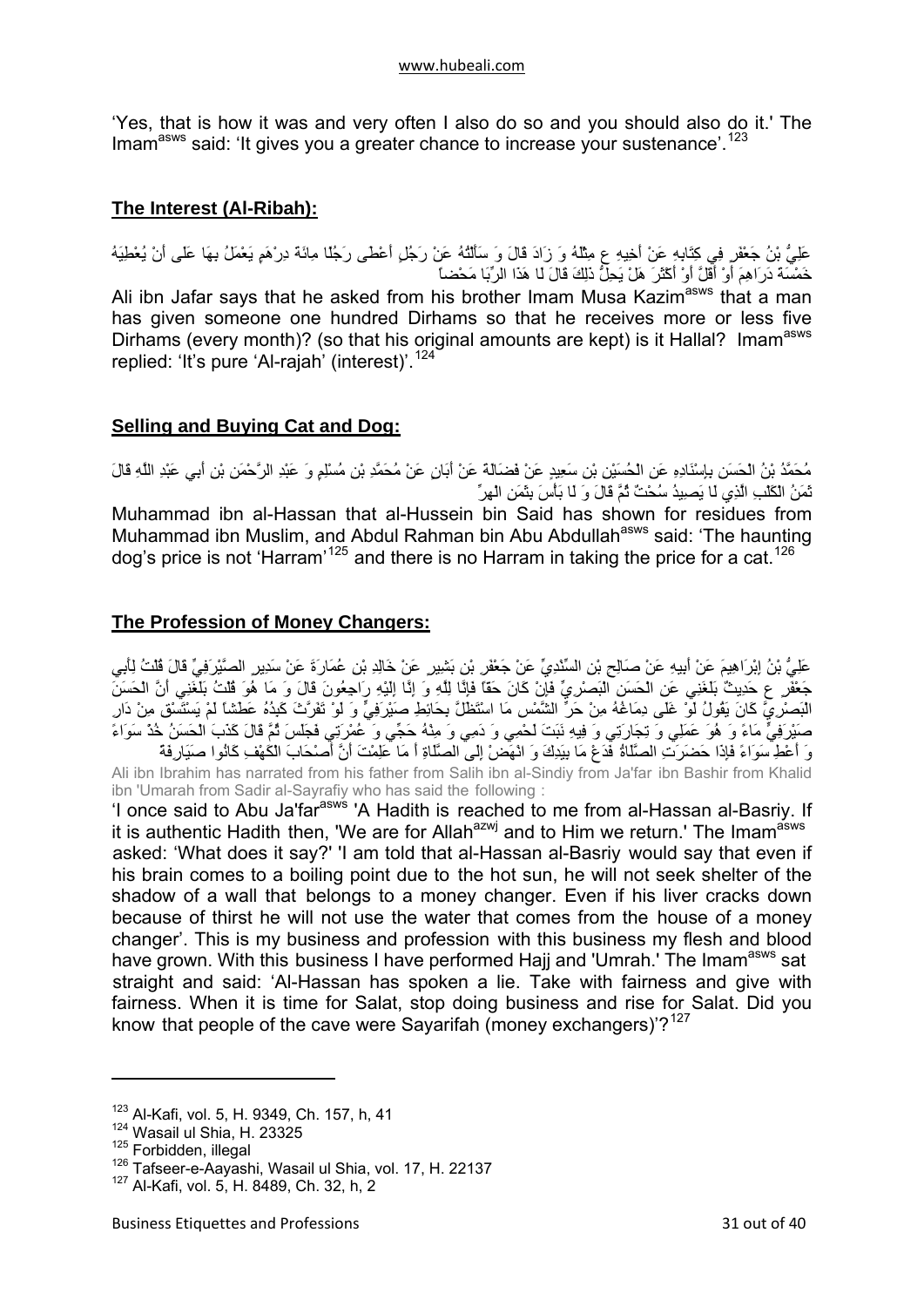## <span id="page-31-0"></span>**The Profession of a Cloth Weaver:**

مُحَمَّدُ بْنُ يَحْيَى عَنْ أَحْمَدَ بْنِ مُحَمَّدِ بْنِ عِيسَى عَنْ بَعْضِ أَصْحَابِهِ رَفَعَهُ إِلَى أَبِي عَبْدِ اللَّهِ ع قَالَ ذُآِرَ الْحَائِكُ لِأَبِي عَبْدِ اللَّهِ ع أَنَّهُ مَلْعُونٌ فَقَالَ إِنَّمَا ذَاكَ الَّذِي يَحُوكُ الْكَذِبَ عَلَى اللَّهِ وَ عَلَى رَسُولِهِ ص Muhammad ibn Yahya has narrated from Ahmad ibn Muhammad ibn 'Isa from certain individuals of

his people in a marfu manner has narrated the following from Abu Abd Allah<sup>asws</sup>:

'It was mentioned before Abu Abd Allah<sup>asws</sup> that the weaver (knitting) is condemned, The Imam<sup>asws</sup> said: 'It is the one who weaves and fabricates lies against Allah<sup>azwj</sup> and the Messenger of Allah<sup>saww, [128](#page-31-1)</sup>

## **The Astronomy:**

عِدَّةٌ مِنْ أَصْحَابِنَا عَنْ أَحْمَدَ بْنِ مُحَمَّدِ بْنِ خَالِدٍ عَنِ ابْنِ فَضَّالٍ عَنِ الْحَسَنِ بْنِ أَسْبَاطٍ عَنْ عَبْدِ الرَّحْمَنِ بْنِ سَيَابَةَ قَالَ قُلْتُ لِأَبِي عَبْدِ اللَّهِ ع جُعِلْتُ لَكَ الْفِدَاءَ إِنَّ النَّاسَ يَقُولُونَ إِنَّ النُّجُومَ لَا يَحِلُّ النَّظَرُ فِيهَا وَ هِيَ تُعْجِبُنِي فَإِنْ آَانَتْ تُضِرُّ بِدِينِي فَلَا حَاجَةَ لِي فِي شَيْءٍ يُضِرُّ بِدِينِي وَ إِنْ كَانَتْ لَا تُضِرُّ بِدِينِي فَوَ اللَّهِ إِنِّي لَأَسْتَهِيهَا وَ أَسْتَهِي النَّسْرَ فِيهَا فَقَالَ لَيْسَ كَمَا يَقُولُونَ لَا تُضِرُّ بِدِينِكَ ثُمَّ قَالَ إِنَّكُمْ تَنْظُرُونَ فِي شَيْءٍ مِنْهَا كَثِيرُهُ لَا يُدْرِكُ وَ قَلِيلُهُ لَا يُنْتَفَعُ بِهِ تَحْسُبُونَ عَلَى طَالِعِ الْقَمَرِ. ثُمَّ قَالَ أ تَدْرِي آَمْ بَيْنَ الْمُشْتَرِي وَ الزُّهَرَةِ مِنْ دَقِيقَةٍ قُلْتُ لَا وَ اللَّهِ قَالَ أَ فَتَدْرِي آَمْ بَيْنَ الزُّهَرَةِ وَ بَيْنَ الْقَمَرِ مِنْ دَقِيقَةٍ قُلْتُ لَا قَالَ أَ فَتَدْرِي آَمْ بَيْنَ الشَّمْسِ وَ بَيْنَ السُّنْبُلَةِ مِنْ دَقِيقَةٍ قُلْتُ لَا وَ اللَّهِ مَا سَمِعْتُ مِنْ أَحَدٍ مِنَ الْمُنَجِّمِينَ قَطُّ قَالَ أَ فَتَدْرِي آَمْ بَيْنَ السُّنْبُلَةِ وَ بَيْنَ اللَّوْحِ الْمَحْفُوظِ مِنْ دَقِيقَةٍ قُلْتُ لَا وَ اللَّهِ مَا سَمِعْتُهُ مِنَ مُنَجِّمٍ قَطُّ قَالَ مَا بَيْنَ آُلِّ وَاحِدٍ مِنْهُمَا إِلَى صَاحِبِهِ سِتُّونَ .<br>أَوْ سَبْعُونَ دَقِيقَةً [شَكَّ عَبْدُ الرَّحْمَرَ،] ثُمَّ قَالَ يَا عَبْدَ الرَّحْمَنِ هَذَا حِسَابٌ إِذَا حَسَبَهُ الرَّجُلُ وَ وَقَعَ عَلَيْهِ عَرَفَ الْقَصَبَةَ الَّتِي فِي وَسَطِ الْأَجَمَةِ وَ عَدَدَ مَا عَنْ يَمِينِهَا وَ عَدَدَ مَا عَنْ يَسَارِهَا وَ عَدَدَ مَا خَلْفَهَا وَ عَدَدَ مَا أَمَامَهَا حَتَّى لَا يَخْفَى عَلَيْهِ مِنْ قَصَبِ الْأَجَمَةِ وَاحِدَةٌ

A number of our people have narrated from Ahmad ibn Muhammad ibn Khalid from ibn Faddal from al-Hassan ibn Asbat from 'Abd al-Rahman ibn Sayabah who has narrated the following:

'I once said to Abu Abd Allah<sup>asws</sup>: 'I pray to Allah<sup>azwj</sup> to keep my soul in service for your<sup>asws</sup> cause. People say that study of astronomy is not lawful but it is very attractive to me; however, if it is harmful to my religion then I will restrain from anything that can harm me in my religion. If it is not harmful to my religion, by Allah $a^{2x}$ , I like it and I like to study astronomy.'

The Imam<sup>asws</sup> said: 'It is not as they say it is. It is not harmful to your religion'. The Imam<sup>asws</sup> then said: 'You study something from which a great deal is not available and a small amount of it is not beneficial. Your calculation is about the rise of the moon'. The Imam<sup>asws</sup> then asked: 'Do you know how many minutes are between Jupiter and Venus?' I replied: 'No, by Allah<sup>azwj</sup>, I do not know.' The Imam<sup>asws</sup> then asked: 'How many minutes are between Venus and the moon?' I replied: 'No, I do not know'. The Imam<sup>asws</sup> asked: 'Do you know how many minutes are there between the sun and Virgo?' I replied: 'No, by Allah<sup>azwj</sup>, I have never heard about it from any astronomer'. The Imam<sup>asws</sup> then asked: 'How many minutes are there between Virgo and protected Tablet?' I replied: 'No, by Allah<sup>azwj'</sup>, I have never heard about it from any astronomer.' The Imam<sup>asws</sup> said: 'Between each of these to other one is sixty or seventy minutes'; doubt is from 'Abd al-Rahman. The Imam<sup>asws</sup> then said, 'O 'Abd al-Rahman, this is a calculation. If a man calculates and falls on it (succeeds with accuracy) he will know the reed which is in the middle of brushwood. He will know the number of what is on its right, the number of what is on its left, the number of

<span id="page-31-1"></span><sup>&</sup>lt;sup>128</sup> Al-Kafi, vol. 2, H. 2678, Ch. 135, h, 10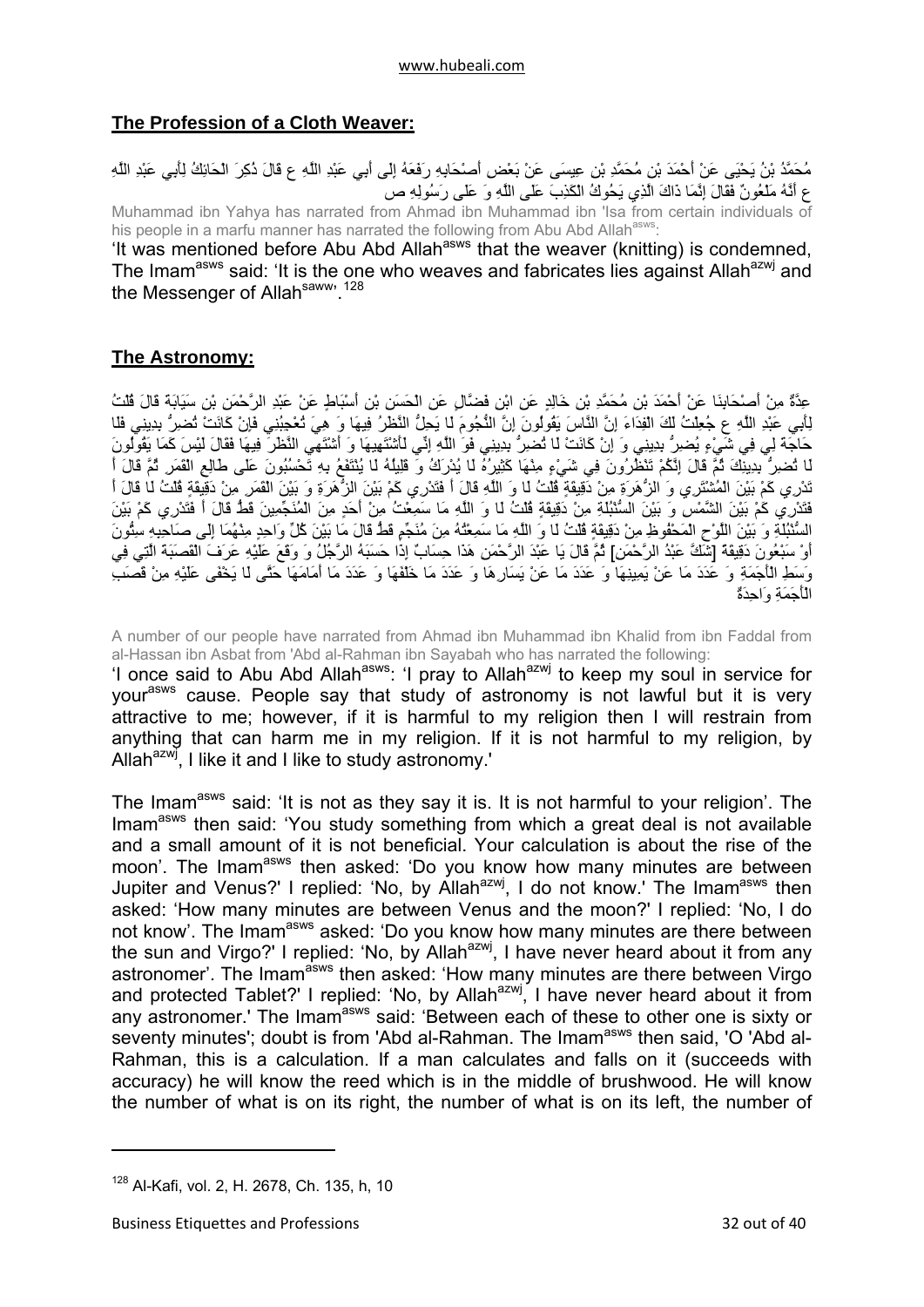reeds behind it and the number of what is in front of it until not even a single piece of the reeds of the brushwood will remain unknown to him'.<sup>[129](#page-32-0)</sup>

عَلِيُّ بْنُ إِبْرَاهِيمَ عَنْ أَبِيهِ عَنِ ابْنِ أَبِي عُمَيْرٍ عَنْ هِشَامِ بْنِ سَالِمٍ عَنْ أَبِي أَيُّوبَ الْخَزَّازِ عَنْ أَبِي بَصِيرٍ عَنْ أَبِي عَبْدِ اللَّهِ ع أَنَّ آزَرَ أَبَا إِبْرَاهِيمَ ع آَانَ مُنَجِّماً لِنُمْرُودَ وَ لَمْ يَكُنْ يَصْدُرُ إِلَّا عَنْ أَمْرِهِ فَنَظَرَ لَيْلَةً فِي النُّجُومِ فَأَصْبَحَ وَ هُوَ يَقُولُ لِنُمْرُودَ لَقَدْ رَأَيْتُ عَجَباً قَالَ وَ مَا هُوَ قَالَ رَأَيْتُ مَوْلُوداً يُولَدُ فِي أَرْضِنَا يَكُونُ هَلَاآُنَا عَلَى يَدَيْهِ وَ لَا يَلْبَثُ إِلَّا قَلِيلًا حَتَّى يُحْمَلَ بِهِ قَالَ فَتَعَجَّبَ مِنْ ذَلِكَ وَ قَالَ هَلْ حَمَلَتْ بِهِ النِّسَاءُ قَالَ لَا قَالَ فَحَجَبَ النِّسَاءَ عَنِ الرِّجَالِ فَلَمْ يَدَعِ امْرَأَةً إِلَّا جَعَلَهَا فِي الْمَدِينَةِ لَا يُخْلَصُ إِلَيْهَا وَ وَقَعَ آزَرُ بِأَهْلِهِ فَعَلِقَتْ بِإِبْرَاهِيمَ ع فَظَنَّ أَنَّهُ صَاحِبُهُ فَأَرْسَلَ إِلَى نِسَاءٍ مِنَ الْقَوَابِلِ فِي ذَلِكَ الزَّمَانِ لَا يَكُونُ فِي الرَّحِمِ شَيْءٌ إِلَّا عَلِمْنَ بِهِ فَنَظَرْنَ فَأَلْزَمَ اللَّهُ عَزَّ وَ جَلَّ مَا فِي الرَّحِمِ إِلَى الظَّهْرِ فَقُلْنَ مَا نَرَى فِي بَطْنِهَا شَيْئاً وَ آَانَ فِيمَا أُوتِيَ مِنَ الْعِلْمِ أَنَّهُ سَيُحْرَقُ بِالنَّارِ وَ لَمْ يُؤْتَ عِلْمَ أَنَّ اللَّهَ تَعَالَى سَيُنْجِيهِ قَالَ فَلَمَّا وَضَعَتْ أُمُّ إِبْرَاهِيمَ أَرَادَ آزَرُ أَنْ يَذْهَبَ بِهِ إِلَى نُمْرُودَ لِيَقْتُلَهُ فَقَالَتْ لَهُ امْرَأَتُهُ لَا تَذْهَبْ بِابْنِكَ إِلَى نُمْرُودَ فَيَقْتُلَهُ دَعْنِي أَذْهَبْ بِهِ إِلَى بَعْضِ الْغِيرَانِ أَجْعَلْهُ فِيهِ حَتَّى يَأْتِيَ عَلَيْهِ أَجَلُهُ وَ لَا تَكُونَ أَنْتَ الَّذِي تَقْتُلُ ابْنَكَ فَقَالَ لَهَا فَامْضِي بِهِ قَالَ فَذَهَبَتْ بِهِ إِلَى غَارٍ ثُمَّ أَرْضَعَتْهُ ثُمَّ جَعَلَتْ عَلَى بَابِ الْغَارِ صَخْرَةً ثُمَّ انْصَرَفَتْ عَنْهُ قَالَ فَجَعَلَ اللَّهُ عَزَّ وَ جَلَّ رِزْقَهُ فِي إِبْهَامِهِ فَجَعَلَ يَمَصُّهَا فَيَشْخُبُ لَبَنُهَا وَ جَعَلَ يَشِبُّ فِي الْيَوْمِ آَمَا يَشِبُّ غَيْرُهُ فِي الْجُمْعَةِ وَ يَشِبُّ فِي الْجُمْعَةِ آَمَا يَشِبُّ غَيْرُهُ فِي الشَّهْرِ وَ يَشِبُّ فِي الشَّهْرِ آَمَا يَشِبُّ غَيْرُهُ فِي السَّنَةِ فَمَكَثَ مَا شَاءَ اللَّهُ أَنْ يَمْكُثَ ثُمَّ إِنَّ أُمَّهُ قَالَتْ لِأَبِيهِ لَوْ أَذِنْتَ لِي حَتَّى أَذْهَبَ إِلَى ذَلِكَ الصَّبِيِّ فَعَلْتُ قَالَ فَافْعَلِي فَذَهَبَتْ فَإِذَا هِيَ بِإِبْرَاهِيمَ ع وَ إِذَا عَيْنَاهُ تَزْهَرَانِ آَأَنَّهُمَا سِرَاجَانِ قَالَ فَأَخَذَتْهُ فَضَمَّتْهُ إِلَى صَدْرِهَا وَ أَرْضَعَتْهُ ثُمَّ انْصَرَفَتْ عَنْهُ فَسَأَلَهَا آزَرُ عَنْهُ فَقَالَتْ قَدْ وَارَيْتُهُ فِي التُّرَابِ فَمَكَثَتْ تَفْعَلُ فَتَخْرُجُ فِي الْحَاجَةِ وَ تَذْهَبُ إِلَى إِبْرَاهِيمَ ع فَتَضُمُّهُ إِلَيْهَا وَ تُرْضِعُهُ ثُمَّ تَنْصَرِفُ فَلَمَّا تَحَرَّكَ أَتَتْهُ كَمَا كَانَتْ تَأْتِيهِ فَصَنَعَتْ بِهِ كَمَا كَانَتْ تَصْنَعُ فَلَمَّا أَرَادَتِ الْانْصِرِافَ أَخَذَ بِتُوْبِهَا فَقَالَتْ لَهُ مَا لَكَ فَقَالَ لَهَا اذْهَبِي بِي مَعَكِ فَقَالَتْ لَهُ حَتَّى أَسْتَأْمِرَ أَبَاكَ قَالَ فَأَتَتْ أُمُّ إِبْرَاهِيمَ ع آزَرَ فَأَعْلَمَتْهُ الْقِصَّةَ فَقَالَ لَهَا ائْتِينِي بِهِ فَأَقْعِدِيهِ عَلَى الطَّرِيقِ فَإِذَا مَرَّ بِهِ إِخْوَتُهُ دَخَلَ

مَعَهُمْ وَ لَا يُعْرَفُ قَالَ وَ آَانَ إِخْوَةُ إِبْرَاهِيمَ ع يَعْمَلُونَ الْأَصْنَامَ وَ يَذْهَبُونَ بِهَا إِلَى الْأَسْوَاقِ وَ يَبِيعُونَهَا قَالَ فَذَهَبَتْ إِلَيْهِ فَجَاءَتْ بِهِ حَتَّى أَقْعَدَتْهُ عَلَى الطَّرِيقِ وَ مَرَّ إِخْوَتُهُ فَدَخَلَ مَعَهُمْ فَلَمَّا رَآهُ أَبُوهُ وَقَعَتْ عَلَيْهِ الْمَحَبَّةُ مِنْهُ فَمَكَثَ مَا شَاءَ اللَّهُ قَالَ فَبَيْنَمَا إِخْوَتُهُ يَعْمَلُونَ يَوْماً مِنَ الْأَيَّامِ الْأَصْنَامَ إِذَا أَخَذَ إِبْرَاهِيمُ ع الْقَدُومَ وَ أَخَذَ خَشَبَةً فَنَجَرَ مِنْهَا صَنَماً لَمْ يَرَوْا قَطُّ مِثْلَهُ فَقَالَ .<br>آزَرُرُ لِأُمِّهِ إِنِّي لَأَرْجُو أَنْ نُصِيبَ خَيْراً بِبَرِّكَةِ ابْنِكِ هَذَا قَالَ فَبَيْنَمَا هُمْ كَذَلِكَ إِذَا أَخَذَ إِبْرَاهِيمُ الْقَدُومَ فَكَسَرَ الصَّنَمَ الَّذِي عَمِلَه فَفَزِعَ أَبُوهُ مِنْ ذَلِكَ فَزَعاً شَدِيداً فَقَالَ لَهُ أَيَّ شَيْءٍ عَمِلْتَ فَقَالَ لَهُ إِبْرَاهِيمُ ع وَ مَا تَصْنَعُونَ بِهِ فَقَالَ آزَرُ نَعْبُدُهُ فَقَالَ لَهُ إِبْرَاهِيمُ ع أَ تَعْبُدُونَ ما تَنْحِتُونَ فَقَالَ آزَرُ لِأُمِّهِ هَذَا الَّذِي يَكُونُ ذَهَابُ مُلْكِنَا عَلَى يَدَيْهِ

Ali ibn Ibrahim has narrated from his father from ibn abu 'Umayr from Hisham ibn Salim from abu Ayyub al-Khazzaz from abu Basir who has narrated the following:

'Abu Abd Allah<sup>asws</sup> has said that Azar, father of Ibrahim<sup>asws</sup> was an astronomer for Nimrod who did not go out without his command. One night he looked into the stars and in the morning, he said to Nimrod: 'I have seen something very strange'. He asked, 'What is it?' He replied: 'I saw that a child will be born and in his hand our destruction will take place. Very soon he will be conceived by his mother'. The Imam<sup>asws</sup> said that he was astonished and asked: 'Has any woman conceived with him'?' He replied:  $\circ$  that has not happened vet.' The Imam<sup>asws</sup> said that he then barred women from men and he gathered all women in one city where no man could meet them privately. Azar went to bed with his wife and Ibrahim<sup>asws</sup> was conceived by his mother. He thought he can be the one of his concern, he sent nurses to examine, and at that time, they could tell if there was anything in the womb. They examined but Allah<sup>azwj</sup> kept what was in the womb to the back. They said: 'We did not see anything in her womb.' Of the information that he had included that he will be burned in the fire but he did not have the knowledge that Allah<sup>azwj</sup> will rescue him.

The Imam<sup>asws</sup> said that when the mother of Ibrahim gave birth, Azar wanted to take him to Nimrod to be killed. His wife said to him: 'Do not take your son to Nimrod for being killed. Allow me to take him to a cave and leave him there until the time of his death comes. You must not become the one to kill your son'. He then agreed. The Imam<sup>asws</sup> said that she took him to a cave, fed him milk and placed a rock on the

<span id="page-32-0"></span> $129$  Al-Kafi, vol. 8, H, 233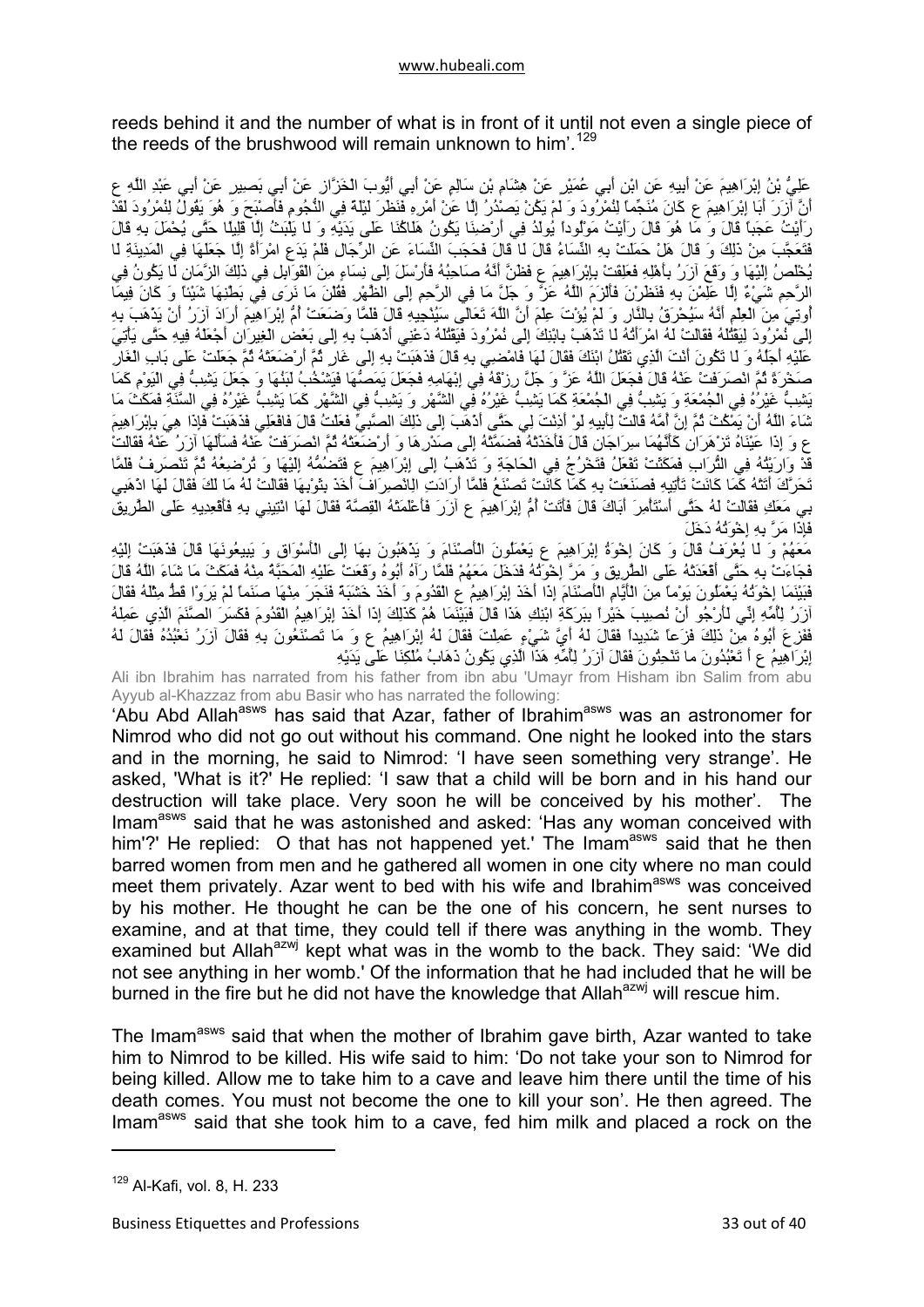opening of the cave, then left him there. Allah<sup>asws</sup> most made his sustenance in his thumb and he would suck and milk flow from it. He would grow in one day like children grow in one week and he grew in one week like other children grew in one month and in one month he grew like others grew in one year. He remained there as long as Allah<sup>azwj</sup> Wanted. 'His mother said to his father, 'If you give me permission I will go to see the child'. He gave her permission. She went and found Ibrahim<sup>as</sup> his eyes shone like two lanterns. She took him and held to her chest, fed him, then went back home. Azar asked about him and she said: 'I buried him in the soil.' She waited and visited Ibrahim<sup>asws</sup> from time to time, held him to her chest, fed him and returned back home. When he moved she came to him as before from time to time to do what she did before. One time when she wanted to leave, he took hold of her clothes and she asked: 'What is the matter?' He said, 'Take me with you.' She said: 'I must get permission from your father'.' The Imam<sup>asws</sup> said that the mother of Ibrahim<sup>as</sup> went to Azar and informed him of the story.

He told her: 'Bring him to me, make him sit on the road and when his brothers pass by, bring him along with them. He will not be recognized'. The Imam<sup>asws</sup> said that brothers of Ibrahim carved idols for sale and sold them in the market. The Imam<sup>asws</sup> said that she went and brought him until she made him to sit on the road until his brothers passed by and he went home with them. When his father saw him, he began to feel love for him in his heart. He then lived as long as Allah<sup>azwj</sup> wanted. The Imam<sup>asws</sup> has said that one day when his brothers were carving idols Ibrahim<sup>asws</sup> picked the adze, took a piece of wood and carved an idol of the shape which they had never seen before. Azar said to his mother: 'I hope we can receive goodness by the blessing of this son of yours'. He (Ibrahim<sup>asws</sup>) picked up the adze (that he wanted). He broke the idol that he had carved. His father expressed intense shock and asked him. 'Why did you break it?' Ibrahim<sup>as</sup> asked: 'What you want to do with it?' Azar said: 'People worship it'. Ibrahim<sup>as</sup> then asked: 'Do you worship what you yourself carve?' Azar said to his mother: 'This is the one through whose hands our kingdom will be ruined.<sup>'[130](#page-33-0)</sup>

عَلِيُّ بْنُ إِبْرَاهِيمَ عَنْ أَبِيهِ عَنِ ابْنِ أَبِي عُمَيْرٍ عَنْ جَمِيلِ بْنِ صَالِحٍ عَمَّنْ أَخْبَرَهُ عَنْ أَبِي عَبْدِ اللَّهِ ع قَالَ سُئِلَ عَنِ النُّجُومِ قَالَ مَا يَعْلَمُهَا إِلَّا أَهْلُ بَيْتٍ مِنَ الْعَرَبِ وَ أَهْلُ بَيْتٍ مِنَ الْهِنْدِ

Ali ibn Ibrahim has narrated from his father from ibn abu 'Umayr from Jamil ibn Salih From the one who narrated to him who has narrated the Following:

'Once Abu Abd Allah<sup>asws</sup> was asked about astronomy. The Imam<sup>asws</sup> said: 'No one except a family of al-Arab and a family of al-Hind (India) know it.  $131$ 

الْحُسَيْنُ بْنُ مُحَمَّدٍ الْأَشْعَرِيُّ عَنْ مُحَمَّدِ بْنِ إِسْحَاقَ الْأَشْعَرِيِّ عَنْ بَكْرِ بْنِ مُحَمَّدٍ الْأَزْدِيِّ قَالَ قَالَ أَبُو عَبْدِ اللَّهِ ع حُمَّ رَسُولُ اللَّهِ ص فَأَتَاهُ جَبْرَئِيلُ ع فَعَوَّذَهُ فَقَالَ بِسْمِ اللَّهِ أَرْقِيكَ يَا مُحَمَّدُ وَ بِسْمِ اللَّهِ أَشْفِيكَ وَ بِسْمِ اللَّهِ مِنْ آُلِّ دَاءٍ يُعْيِيكَ بِسْمِ اللَّهِ وَ اللَّهُ سَرَ مَنْ حَتَّ جَبِرِينِي عَ حَرَّ حَسِ حَسَّمَ حَرَّ رَحَسَـ = --<br>شَافِيكَ بِسْمِ اللَّهِ خُدْهَا فَلْتَهْنِيكَ بِسْمِ اللَّهِ الرَّحْمَنِ الرَّحِيمِ فَلَا أُقْسِمُ بِمَوَاقِعِ النُّجُومِ لَتَبْرَأَنَّ بِإِذْنِ اللَّهِ الْحُمَّى فَحَدَّثَنِي بِهَذَا

Al-Hussein from Muhammad al-Ashariy has narrated from Muhammad ibn Ishaq al-Ash'ariy from Bakr ibn Muhammad al-Azdiy who has narrated the following:

'Abu' Abd Allah<sup>asws'</sup> has said: 'Once the Messenger of Allah<sup>saww</sup> had fever. Jibril<sup>as</sup> came and read a protective recitation. 'In the name of Allah, read this protective recitation, O Mohammed<sup>saww</sup>, in the name of Allah<sup>azwj</sup>, I seek cure for you. In the

<span id="page-33-0"></span><sup>130</sup> Al-Kafi, vol. 8, H. 558

<span id="page-33-1"></span><sup>131</sup> Al-Kafi, vol. 8, H. 508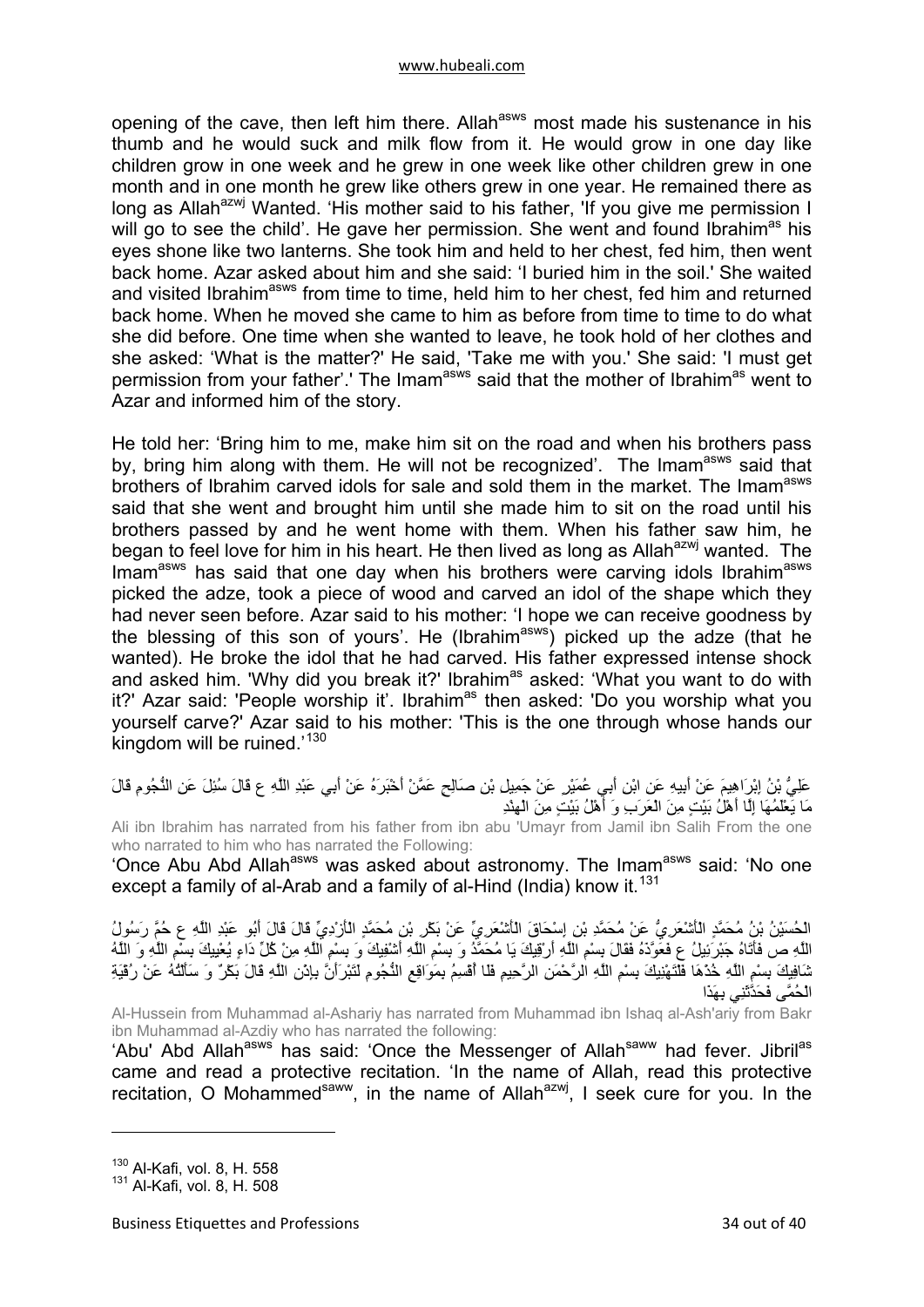<span id="page-34-0"></span>name of Allah<sup>azwj</sup>, I seek cure for you from every illness that makes you tired. In the name of Allah<sup>azwj</sup>, Allah<sup>azwj</sup> Grants you cure. In the name of Allah<sup>azwj</sup>, you can take it in good health. In the name of Allah<sup>azwj</sup>, I do not swear by the places of the stars. You will be cured by the permission of Allah<sup>azwj</sup>.' Bakr has said: 'I asked the Imam<sup>asws</sup> about the recitation for fever and the Imam<sup>asws</sup> narrated this to me.<sup>[132](#page-34-1)</sup>

## **Wages for Night-Shift are Un-lawful:**

عِدَّةٌ مِنْ أَصْحَابِنَا عَنْ سَهْلِ بْنِ زِيَادٍ عَنْ مُحَمَّدِ بْنِ الْحَسَنِ بْنِ شَمُّونٍ عَنْ عَبْدِ اللَّهِ بْنِ عَبْدِ الرَّحْمَنِ الْأَصَمِّ عَنْ مِسْمَعِ بْنِ عَبْدِ الْمَلِكِ عَنْ أَبِي عَبْدِ اللَّهِ ع قَالَ الصُّنَّاعُ إِذَا سَهِرُوا اللَّيْلَ آُلَّهُ فَهُوَ سُحْتٌ A number of our people have narrated from Sahl ibn Ziyad from Muhammad ibn al-Hassan ibn Shammun from 'Abd Allah ibn 'Abd al-Rahman al-Asamm from Misma' ibn 'Abd al-Malik who has said the following:

'Abu Abd Allah<sup>asws</sup> has said: 'If a technician remains awake the whole night working, his earning becomes Suht (unlawful and filthy)<sup>'.[133](#page-34-2)</sup>

## **The Professions One Must Avoid:**

مُحَمَّدُ بْنُ يَحْيَى عَنْ أَحْمَدَ بْنِ مُحَمَّدٍ عَنْ جَعْفَرِ بْنِ يَحْيَى الْخُزَاعِيِّ عَنْ أَبِيهِ يَحْيَى بْنِ أَبِي الْعَلَاءِ عَنْ إِسْحَاقَ بْنِ عَمَّارٍ قَالَ دَخَلْتُ عَلَى أَبِي عَبْدِ اللَّهِ ع فَخَبَّرْتُهُ أَنَّهُ وُلِدَ لِي غُلَامٌ فَقَالَ أَ لَا سَمَّيْتَهُ مُحَمَّداً قَالَ قُلْتُ قَدْ فَعَلْتُ قَالَ فَلَا تَضْرِبْ مُحَمَّداً وَ لَا تَسُبَّهُ جَعَلَهُ اللَّهُ قُرَّةَ عَيْنٍ لَكَ فِي حَيَاتِكَ وَ خَلَفَ صِدْقٍ مِنْ بَعْدِكَ فَقُلْتُ جُعِلْتُ فِدَاكَ فِي أَيِّ الْأَعْمَالِ أَضَعُهُ قَالَ إِذَا عَدَلْتَهُ عَنْ خَمْسَةِ أَشْيَاءَ فَضَعْهُ حَيْثُ ئْتَشِ لَا تُسْلِمْهُ صَيْرَفِيّاً فَإِنَّ الصَّيْرَفِيَّ لَا يَسْلَمُ مِنَ الرِّبَا وَ لَا تُسْلِمْهُ بَيَّاعَ الْأَآْفَانِ فَإِنَّ صَاحِبَ الْأَكْفَانِ يَسُرُّهُ الْوَبَاءُ إِذَا كَانَ وَ لَا تُسْلِمْهُ بَيَّاعَ الطَّعَامِ فَإِنَّهُ لَا يَسْلَمُ مِنَ الِاحْتِكَارِ وَ لَا تُسْلِمْهُ جَزَّاراً فَإِنَّ الْجَزَّارَ تُسْلَبُ مِنْهُ الرَّحْمَةُ وَ لَا تُسْلِمْهُ نَخَّاساً فَإِنَّ رَسُولَ اللَّهِ ص قَالَ شَرُّ النَّاسِ مَنْ بَاعَ النَّاسَ

Muhammad ibn Yahya has narrated from Muhammad ibn Ja'far ibn Yahya al- Khuza'iy from his father, Yahya ibn abu al-Allla' from Ishaq ibn 'Ammar who has said the following:

'I once visited Abu 'Abd Allah<sup>asws</sup> and informed him of the birth of my son. He asked, 'Why do you not name him Muhammad?' I replied: 'I have already done so'. The Imam<sup>asws</sup> then said: 'You must not beat up a (child with the name of) Muhammad and do not abuse him. Allah<sup>azwj</sup> will make him the delight to your eyes during your life time as well as a truthful successor for you'. I then asked: 'I pray to Allah<sup>azwj</sup> to keep my soul in service for your cause, in what kind of profession should I involve him'?

The Imam<sup>asws</sup> said: 'If you keep him away from five kinds of professions then instruct him in whatever you like. You must not train him in money changing business; he will not remain safe from unlawful interest. You must not teach him selling coffins; such people become happy with the coming of plague when such disease is around. You must not teach him in selling foods; they do not remain safe from stockpiling (hoarding) food. You should not instruct him to be a butcher; it reduces one's kindness. You must not instruct him in how to sell slaves; the Messenger of Allah<sup>saww</sup> has said: 'The worst people are who indulge in human trade'.<sup>[134](#page-34-3)</sup>

<span id="page-34-1"></span><sup>132</sup> Al-Kafi, vol. 8, H. 88

<span id="page-34-2"></span><sup>133</sup> Al-Kafi, vol. 5, H. 8547, Ch. 41, h, 7

<span id="page-34-3"></span><sup>134</sup> Al-Kafi, vol. 5, H. 8491, Ch. 32, h, 4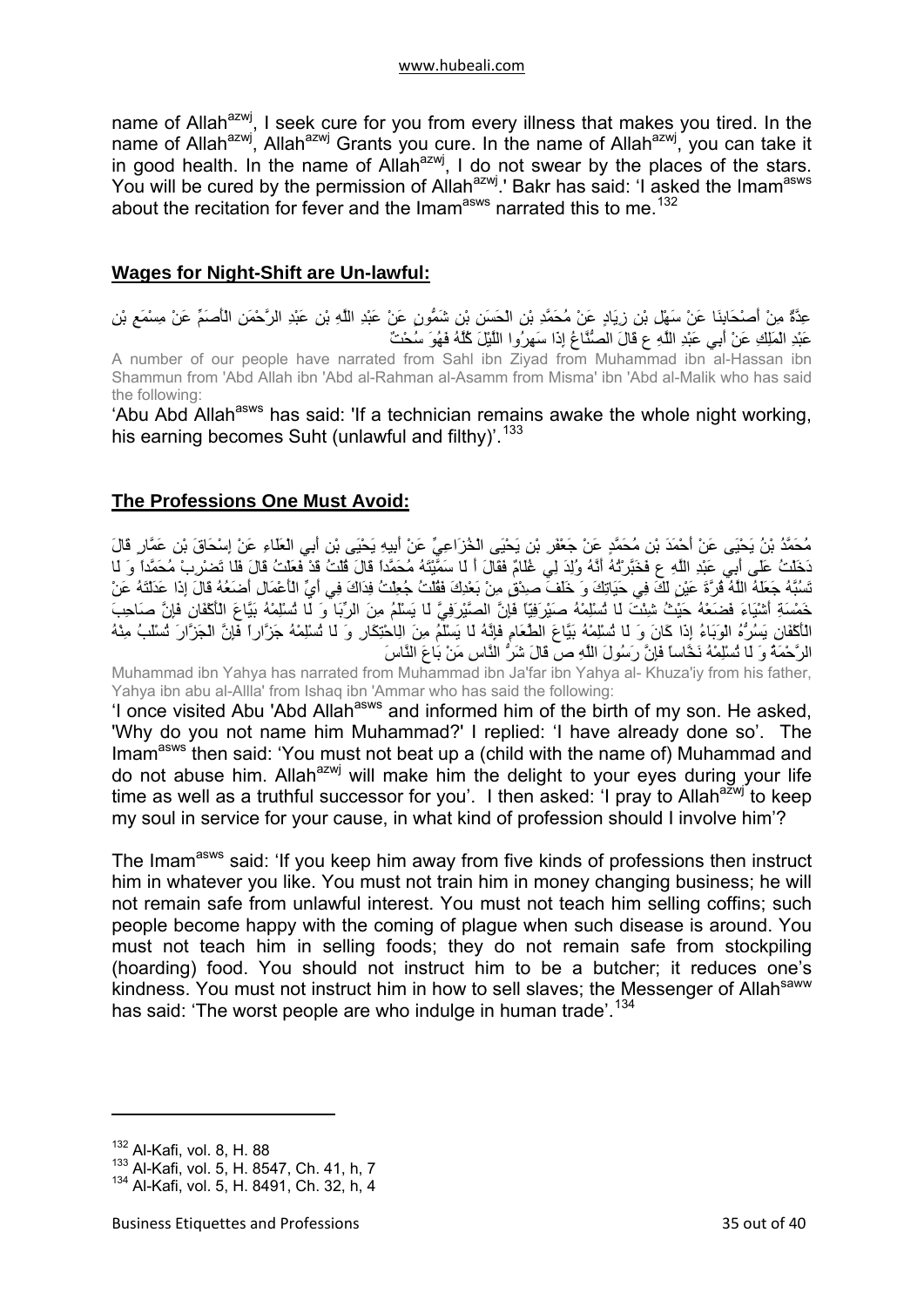<span id="page-35-0"></span>أَحْمَدُ بْنُ مُحَمَّدٍ عَنْ مُحَمَّدِ بْنِ يَحْيَى عَنْ طَلْحَة بْنِ زَيْدٍ عَنْ أَبِي عَبْدِ اللَّهِ جَعْفَرٍ بْنِ مُحَمَّدٍ ع قَالَ إِنَّ رَسُولَ اللَّهِ ص قَالَ إِنِّي أَعْطَيْتُ خَالَتِي غُلَاماً وَ نَهَيْتُهَا أَنْ تَجْعَلَهُ قَصَّاباً أَوْ حَجَّاماً أَوْ صَائِغاً

Ahmad ibn Muhammad has narrated from Muhammad ibn Yahya from Talhah ibn Zayd who has said the following:

'This is a narration of Abu 'Abd Allah, Ja'far ibn Muhammad<sup>asws</sup> from the Messenger of Allah<sup>saww</sup>. He<sup>saww</sup> has said: 'I gave a boy to my aunt and prohibited her from making him a butcher, cupping person or a jewellery carver'.<sup>[135](#page-35-1)</sup>

## **The Legal Status of Income from Cupping Operation:**

عِدَّةٌ مِنْ أَصْحَابِنَا عَنْ سَهْلِ بْنِ زِيَادٍ عَنِ ابْنِ مَحْبُوبٍ عَنِ ابْنِ رِئَابٍ عَنْ أَبِي بَصِيرٍ عَنْ أَبِي جَعْفَرٍ ع قَالَ سَأَلْتُهُ عَنْ كَسْبِ الْحَجَّامِ فَقَالَ لَا بَأْسَ بِهِ إِذَا لَمْ يُشَارِطْ

A number of our people have narrated from Sahl ibn Ziyad from ibn Mahbub from ibn Ri'ab from abu Basir from who has said the following:

'I once asked Abu Ja'far<sup>asws</sup> about the legal status of earning by means of cupping. The Imam<sup>asws</sup> replied: 'There is no offense in the earning by such means, if it is not with an established pre-condition'.<sup>[136](#page-35-2)</sup>

## **Income from Eulogizing Someone to Make People Mourn:**

عِدَّةٌ مِنْ أَصْحَابِنَا عَنْ أَحْمَدَ بْنِ مُحَمَّدٍ عَنْ عَلِيِّ بْنِ الْحَكَمِ عَنْ يُونُسَ بْنِ يَعْقُوبَ عَنْ أَبِي عَبْدِ اللَّهِ ع قَالَ قَالَ لِي أَبِي يَا جَعْفَرُ أَوْقِفْ لِي مِنْ مَالِي آَذَا وَ آَذَا لِنَوَادِبَ تَنْدُبُنِي عَشْرَ سِنِينَ بِمِنًى أَيَّامَ مِنًى

A number of our people have narrated from Ahmad ibn Muhammad from Ali ibn al-Hakam from Yunus ibn Ya'qub who has said the following:

'Abu 'Abd Allah<sup>asws</sup> has said: 'My father said to me, 'O Ja'far<sup>asws</sup>, assign a certain amount from my<sup>asws</sup> so and so properties as endowment, so payments can be made to people who will eulogize to mourn for me<sup>asws</sup> in Mina for ten years'.<sup>[137](#page-35-3)</sup>

عَلِيُّ بْنُ إِبْرَاهِيمَ عَنْ أَبِيهِ وَ مُحَمَّدُ بْنُ يَحْيَى عَنْ أَحْمَدَ بْنِ مُحَمَّدِ بْنِ إِسْمَاعِيلَ جَمِيعاً عَنْ حَذَانِ بْنِ سَدِيرٍ قَالَ كَانَتِ امْرَأَةٌ مَعَنَا فِي الْحَيِّ وَ لَهَا جَارِيَةٌ نَائِحَةٌ فَجَاءَتْ إِلَى أَبِي فَقَالَتْ يَا عَمِّ أَنْتَ تَعْلَمُ أَنَّ مَعِيشَتِي مِنَ اللَّهِ عَزَّ وَ جَلَّ ثُمَّ مِنْ هَذِهِ الْجَارِيَةِ النَّائِحَةِ وَ قَدْ أَحْبَبْتُ أَنْ تَسْأَلَ أَبَا عَبْدِ اللَّهِ عَ عَنْ ذَلِكَ فَإِنْ كَانَ حَلَالًا وَ إِلَّا بِعَثْهَا وَ أَكَلْتُ مِنْ ثَمَنِهَا حَتَّى يَأْتِيَ اللَّهُ بِالْفَرَجِ فَقَالَ ..<br>لَهَا أَبِي وَ اللَّهِ إِنِّي لَأَعْظِمُ أَبَا عَبْدِ اللَّهِ ع أَنْ أَسْأَلَهُ عَنْ هَذِهِ الْمَسْأَلَةِ قَال أَ تُشَارِطُ قُلْتُ وَ اللَّهِ مَا أَدْرِي تُشَارِطُ أَمْ لَا فَقَالَ قُلْ لَهَا لَا تُشَارِطُ وَ تَقْبَلُ مَا أُعْطِيَتْ

Ali ibn Ibrahim has narrated from his father Muhammad ibn Yahya has narrated from Ahmad ibn Muhammad ibn 'Isma'il all from Hanan ibn Sadir who has said the following:

'In our neighborhood there was a woman who had a slave-girl who sung eulogies. She came to my father and said: 'O Uncle, you know about my means of living from Allah<sup>azwj</sup> and then it is from this slave-girl's singing eulogies. I would request you to ask from Abu 'Abd Allah<sup>asws</sup> for me about it if it is lawful; otherwise, I will sell her and use the funds from selling her until Allah<sup>azwj</sup> opens up a door for me'. My father said to her: 'I consider Abu 'Abd Allah<sup>asws</sup> greatly exalted and cannot ask such things from him'. The narrator<sup>asws</sup> has said that when we visited him<sup>asws</sup>, I informed the Imam<sup>asws</sup> about it and Abu 'Abd Allah<sup>asws</sup> asked: 'Does she set a condition?' I replied: 'By

<span id="page-35-1"></span><sup>&</sup>lt;sup>135</sup> Al-Kafi, vol. 5, H. 8492, Ch. 32, h, 5

<span id="page-35-2"></span><sup>136</sup> Al-Kafi, vol. 5, H. 8495, Ch. 33, h, 1

<span id="page-35-3"></span><sup>137</sup> Al-Kafi, vol. 5, H. 8500, Ch. 34, h, 1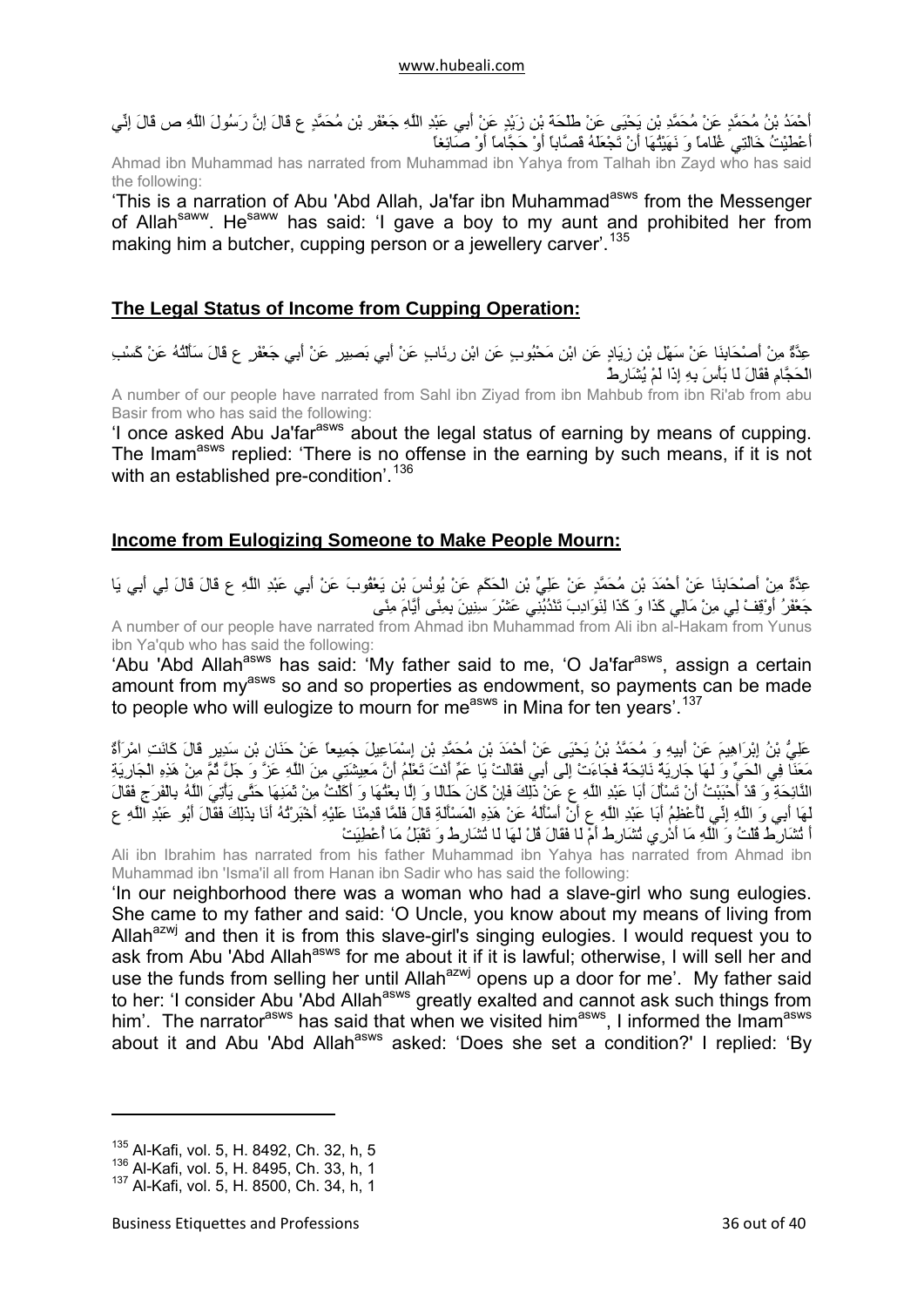<span id="page-36-0"></span>Allah<sup>azwj</sup>, I do not know if she does so or not.' The Imam<sup>asws</sup> said: 'Tell her not to set up a condition for payment but accept whatever is given to her'.<sup>[138](#page-36-1)</sup>

## **The Legal Status of Income from Hairdressing:**

أَحْمَدُ بْنُ مُحَمَّدٍ عَنْ عَلِيِّ بْنِ أَحْمَدَ بْنِ أَشْيَمَ عَنِ ابْنِ أَبِي عُمَيْرٍ عَنْ رَجُلٍ عَنْ أَبِي عَبْدِ اللَّهِ ع قَالَ دَخَلَتْ مَاشِطَةٌ عَلَى رَسُولِ اللَّهِ ص فَقَالَ لَهَا هَلْ تَرَآْتِ عَمَلَكِ أَوْ أَقَمْتِ عَلَيْهِ فَقَالَتْ يَا رَسُولَ اللَّهِ أَنَا أَعْمَلُهُ إِلَّا أَنْ تَنْهَانِي عَنْهُ فَأَنْتَهِيَ عَنْهُ فَقَالَ لَهَا افْعَلِي فَإِذَا مَشَطْتِ فَلَا تَجْلِي الْوَجْهَ بِالْخِرَقِ فَإِنَّهَا تَذْهَبُ بِمَاءِ الْوَجْهِ وَ لَا تَصِلِي الشَّعْرَ بِالشَّعْرِ Ahmad ibn Muhammad has narrated from Ahmad ibn 'Ashaym from ibn abu 'Umayr from a man who has said the following:

'Abu Abd Allahasws has said: 'Once a hair- dresser came to the Messenger of Allah<sup>saww</sup> and he asked her: 'Have you stopped the work you were doing or not?' She replied: 'O Messenger of Allah<sup>saww</sup> I still do it unless you prohibit. If so I will stop'. He said: 'You can still do it but when doing a hair dressing do not clean the face with al-Khiraq (tatter); it takes away the beauty of the face, and do not connect someone else's hair to another person's hair'.<sup>[139](#page-36-2)</sup>

مُحَمَّدُ بْنُ يَحْيَى عَنْ مُحَمَّدِ بْنِ الْحُسَيْنِ عَنْ عَبْدِ الرَّحْمَنِ بْنِ أَبِي هَاشِمٍ عَنْ سَالِمِ بْنِ مُكْرَمٍ عَنْ سَعْدٍ الْإِسْكَافِ قَالَ سُئِلَ أَبُو جَعْفَرٍ ع عَنِ الْقَرَامِلِ الَّتِي تَضَعُهَا النِّسَاءُ فِي رُءُوسِهِنَّ يَصِلْنَهُ بِشُعُورِهِنَّ فَقَالَ لَا بَأْسَ عَلَى الْمَرْأَةِ بِمَا تَزَيَّنَتْ بِهِ لِزَوْجِهَا قَالَ فَقُلْتُ لَهُ بَلَغَنَا أَنَّ رَسُولَ اللَّهِ ص لَعَنَ الْوَاصِلَةَ وَ الْمَوْصُولَةَ فَقَالَ لَيْسَ هُن<br>قَالَ فَقُلْتُ لَهُ بَلَغَنَا أَنَّ رَسُولَ اللَّهِ ص لَعَنَ الْوَاصِلَةَ وَ الْمَوْصُولَةَ فَقَالَ لَيْسَ هُن تَزْنِي فِي شَبَابِهَا فَلَمَّا آَبِرَتْ قَادَتِ النِّسَاءَ إِلَى الرِّجَالِ فَتِلْكَ الْوَاصِلَةُ وَ الْمَوْصُولَةُ

Muhammad ibn Yahya has narrated from Muhammad ibn Al-Hussein from 'Abd al-Rahman ibn abu Hashim from Salim ibn Mukram from Sad al-Iskaf who has said the following:

'Abu Ja'far<sup>asws</sup> was asked about women's decorating their hair with silk fibers or hairs and so on. The Imam<sup>asws</sup> replied: 'There is no offense in women's beautifying themselves for their husbands'. I (the narrator) said: 'We are told that the Messenger of Allah<sup>saww</sup> had condemned hair connecting and the women who have used such means to beautify themselves. The Imam<sup>asws</sup> said: 'It does not apply in this case. The Messenger of Allah<sup>saww</sup> had condemned only the connectors who commit fornication when they are young and when old lead men and women to commit fornication. This is called connecting and connected'.<sup>[140](#page-36-3)</sup>

## **Female Singing in a Ladies only gatherings:**

عِدَّةٌ مِنْ أَصْحَابِنَا عَنْ أَحْمَدَ بْنِ مُحَمَّدٍ عَنِ الْحُسَيْنِ بْنِ سَعِيدٍ عَنْ عَلِيٍّ بْنِ أَبِي حَمْزَةَ عَنْ أَبِي بَصِيرٍ قَالَ سَأَلْتُ أَبَا جَعْفَرٍ ع عَنْ كَسْبِ الْمُغَنَّيَاتِ فَقَالَ الَّتِي يَدْخُلُ عَلَيْهَا الرِّجَالُ حَرَامٌ وَ الَّتِي تُدْعَى إِلَى الْأَعْرَاسِ لَيْسَ بِهِ بَأْسٌ وَ هُوَ قَوْلُ اللَّهِ عَزَّ وَ جَلَّ وَ مِنَ النَّاسِ مَنْ يَشْتَرِي لَهْوَ الْحَدِيثِ لِيُضِلَّ عَنْ سَبِيلِ اللَّهِ

A number of our people have narrated from Ahmad ibn Muhammad from al-Hussein ibn Sa-id from Ali ibn abu Hamzah from abu Basir who has said the following:

'I once asked Abu Ja'far<sup>asws</sup> about the legal status of the income from female music playing singers. The Imamasws said: 'Such singing and playing music of females where men are also present is unlawful. There is no offense in inviting female singers on the occasion of a wedding program. It is in the words of Allah<sup>azwj</sup>, '**Among** 

<span id="page-36-1"></span><sup>&</sup>lt;sup>138</sup> Al-Kafi, vol. 5, H. 8502, Ch. 34, h, 3

<span id="page-36-2"></span><sup>139</sup> Al-Kafi, vol. 5, H. 8505, Ch. 35, h, 2

<span id="page-36-3"></span><sup>140</sup> Al-Kafi, vol. 5, H. 8506, Ch. 35, h, 3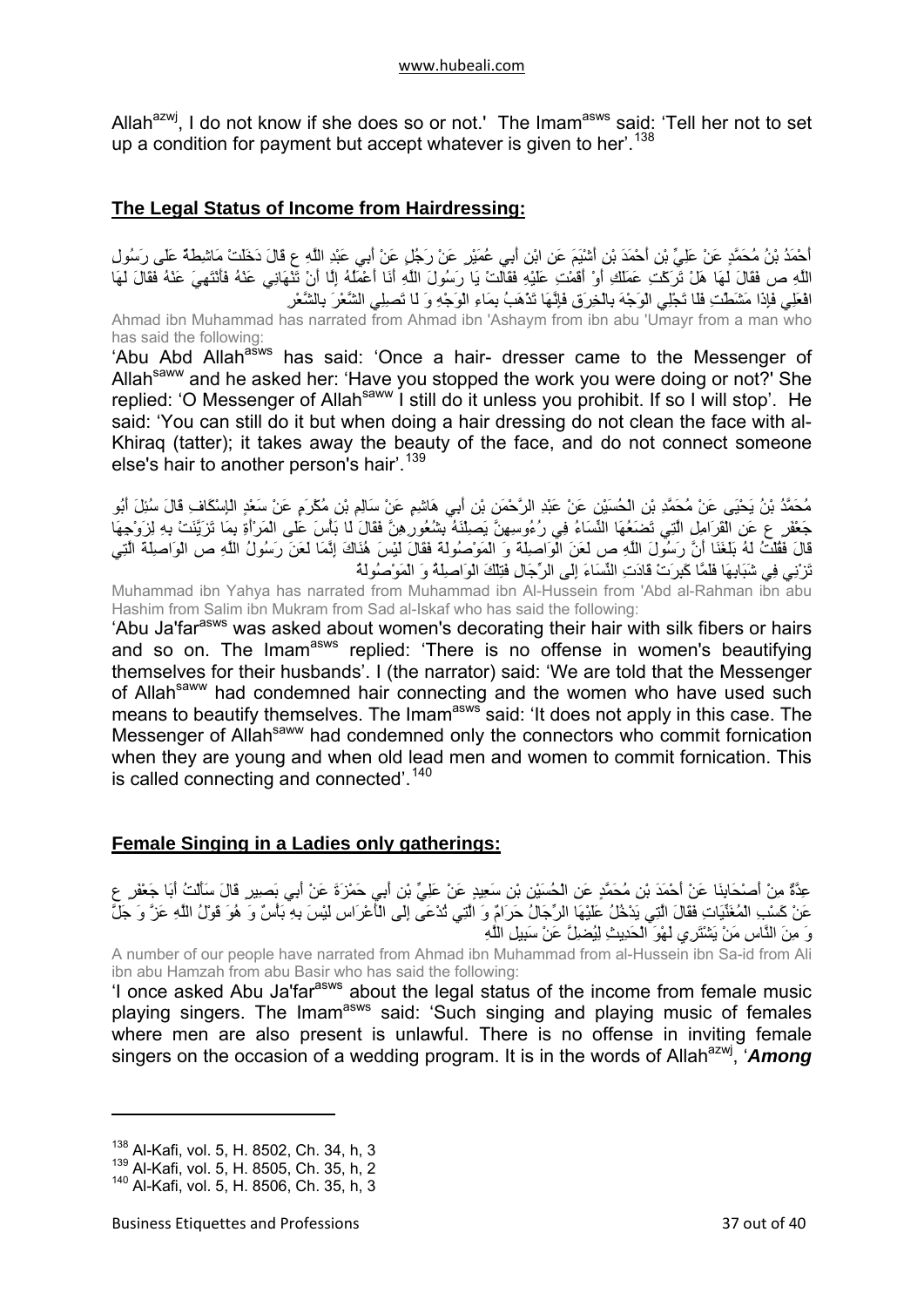## <span id="page-37-0"></span>*people are those who purchase useless talk to make people lose the path of Allah (31:6).[141](#page-37-1)*

## **Taking Wages for Teaching:**

عِدَّةٌ مِنْ أَصْحَابِنَا عَنْ أَحْمَدَ بْنِ مُحَمَّدٍ عَنْ مُحَمَّدِ بْنِ إِسْمَاعِيلَ بْنِ بَزِيعٍ عَنِ الْفَضْلِ بْنِ كَثِيرٍ عَنْ حَسَّانَ الْمُعَلِّمِ قَالَ سَأَلْتُ أَبَا عَبْدِ اللَّهِ ع عَنِ التَّعْلِيمِ فَقَالَ لَا تَأْخُذْ عَلَى التَّعْلِيمِ أَجْراً قُلْتُ الشِّعْرُ وَ الرَّسَائِلُ وَ مَا أَشْبَهَ ذَلِكَ أُشَارِطُ عَلَيْهِ قَالَ نَعَمْ بَعْدَ أَنْ يَكُونَ الصِّبْيَانُ عِنْدَكَ سَوَاءً فِي التَّعْلِيمِ لَا تُفَضِّلُ بَعْضَهُمْ عَلَى بَعْضٍ

A number of our people have narrated from Ahmad ibn Muhammad from Muhammad ibn 'Isma'il ibn Bazi' from al-Fadl ibn al-Kathir from Hassan al-Mu'allim who has said the following:

'This is concerning my question before Abu 'Abd Allahasws about teaching on hire like poetry, letter-writing and similar issues on condition of payment. The Imam<sup>asws</sup> said: 'Yes, it is permissible if children are treated with equality in teaching without any preference for anyone of them over the others'.<sup>[142](#page-37-2)</sup>

عَلِيُّ بْنُ مُحَمَّدِ بْنِ بُنْدَارَ عَنْ أَحْمَدَ بْنِ أَبِي عَبْدِ اللَّهِ عَنْ شَرِيفِ بْنِ سَابِقٍ عَنِ الْفَضْلِ بْنِ أَبِي قُرَّةَ قَالَ قُلْتُ لِأَبِي عَبْدِ اللَّهِ ع هَؤُلَاءِ يَقُولُونَ إِنَّ كَسْبَ الْمُعَلِّمِ سُحْتٌ فَقَالَ كَدْبُوا أَعْدَاءُ اللَّهِ إِنَّمَا أَرَادُوا أَنْ لَا يُعَلِّمُوا الْقُرْآنَ وَ لَوْ أَنَّ الْمُعَلِّمَ أَعْطَاهُ رَجُلٌ دِيَةَ وَلَدِهِ لَكَانَ لِلْمُعَلِّمِ مُبَاحاً

Ali ibn Muhammad ibn Bandar has narrated from Ahmad ibn abu 'Abd Allah from Sharif ibn Sabiq from al-Fadl ibn abu Qurrah who has said the following:

'I once said to Abu 'Abd Allahasws: 'They say that receiving payment for teaching is Suht<sup>[143](#page-37-3)</sup>. The Imam<sup>asws</sup> said: 'They, the enemies of Allah<sup>azwj</sup>, have spoken a lie. They want to stop teaching of al-Quran. If one gives blood money for his child to a teacher it (payment) is lawful for the teacher'.<sup>[144](#page-37-4)</sup>

## **Earnings Wages from Religion:**

مُحَمَّدُ بْنُ يَحْيَى عَنْ أَحْمَدَ بْنِ مُحَمَّدٍ عَنْ مُحَمَّدِ بْنِ سِنَانٍ عَنْ إِسْمَاعِيلَ بْنِ جَابِرٍ عَنْ يُونُسَ بْنِ ظَبْيَانَ قَالَ سَمِعْتُ أَبَا عَبْدِ اللَّهِ ع يَقُولُ قَالَ رَسُولُ اللَّهِ ص إِنَّ اللَّهَ عَزَّ وَ جَلَّ يَقُولُ وَيْلٌ لِلَّذِينَ يَخْتِلُونَ الدُّنْيَا بِالدِّينِ وَ وَيْلٌ لِلَّذِينَ يَقْتُلُونَ الَّذِينَ يَأْمُرُونَ بِالْقِسْطِ مِنَ النَّاسِ وَ وَيْلٌ لِلَّذِينَ يَسِيرُ الْمُؤْمِنُ فِيهِمْ بِالتَّقِيَّةِ أَ بِي يَغْتَرُّونَ أَمْ عَلَيَّ يَجْتَرِءُونَ فَبِي حَلَفْتُ لَأُتِيحَنَّ لَهُمْ فِتْنَةً تَتْرُكُ الْحَلِيمَ مِنْهُمْ حَيْرَانَ

Muhammad ibn Yahya has narrated from Ahmad ibn Muhammad from Muhammad ibn Sinan from lsma'il ibn Jabir from Yunus ibn Zabyan who has said the following:

'I heard Abu Abd Allah<sup>asws</sup> saying: 'The Messenger of Allah<sup>saww</sup> has said: 'Allah<sup>azwj [145](#page-37-5)</sup> has said: 'Woe upon those who try to earn living using religion and fight those who command people to yield to justice. Woe upon those among whom the believers are forced to observe dissimulation (Taqiyya). Are they deceiving Me $a^{2}$  or that they dare to oppose Me<sup>azwj</sup>?  $1^{a_2w_1}$  swear by Myself<sup>azwj</sup> that  $1^{a_2w_j}$  will punish them so harshly that the people of wisdom will be surprised'."<sup>[146](#page-37-6)</sup>

.

<span id="page-37-1"></span><sup>&</sup>lt;sup>141</sup> Al-Kafi, vol. 5, H. 8508, Ch. 36, h, 1

<span id="page-37-2"></span><sup>142</sup> Al-Kafi, vol. 5, H. 8515, Ch. 37, h, 1

<span id="page-37-3"></span><sup>&</sup>lt;sup>143</sup> Filthy and unlawful<br><sup>144</sup> Al-Kafi, vol. 5, H. 8516, Ch. 37, h, 2

<span id="page-37-5"></span><span id="page-37-4"></span><sup>145</sup> Hadith-e-Qudsee

<span id="page-37-6"></span><sup>146</sup> Al-Kafi, vol. 2, H. 2501, Ch. 114, h, 1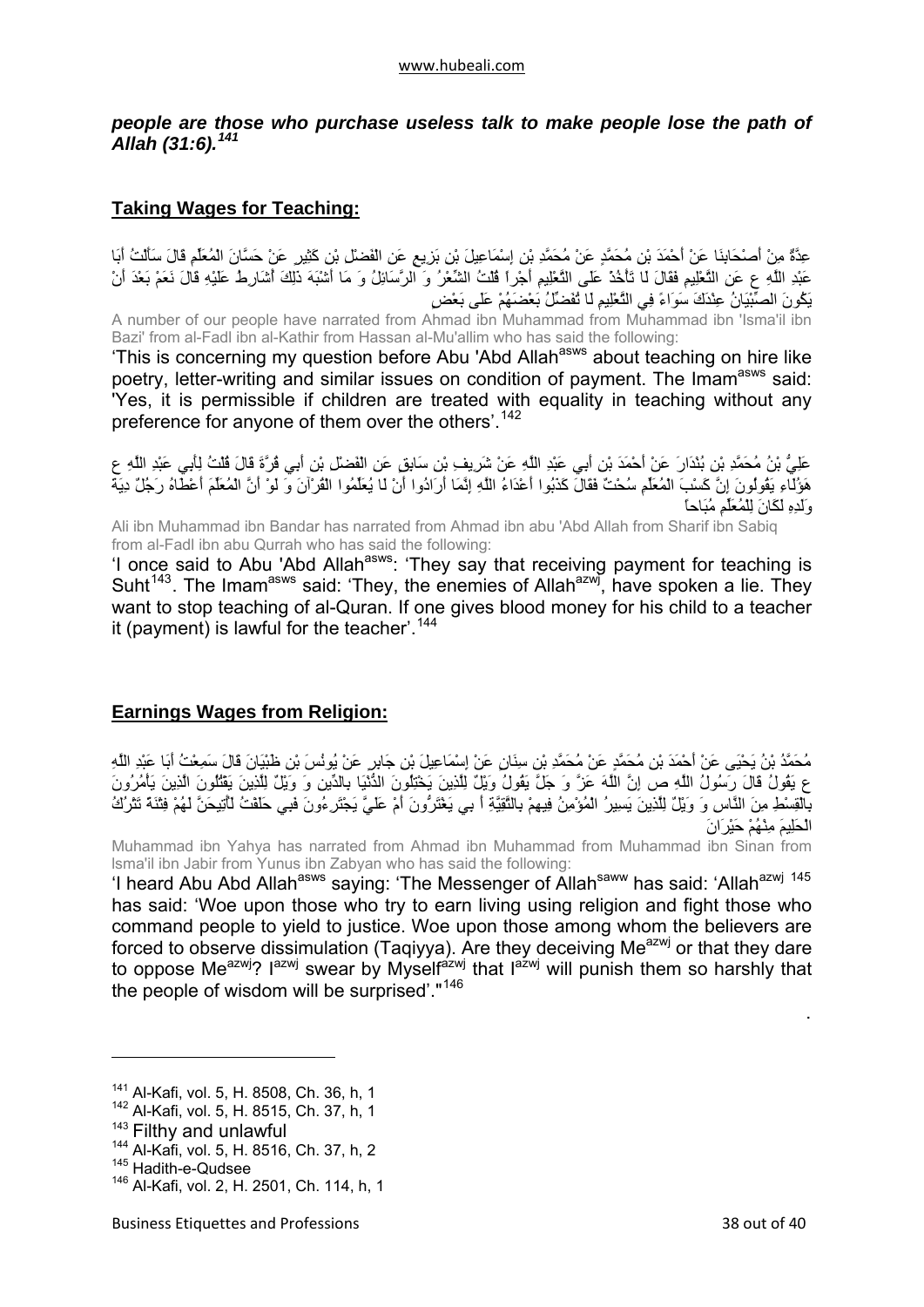و بهذا الإسناد عن جعفر عن أبيه ع أن الله أنزل كتابا من كتبه على نبي من الأنبياء و فيه أن يكون من خلقي لمحسنون الدنيا بالدين يلبسون مسوح الضأن على قلوب آقلوب الذئاب أشد مرارة من الصبر و ألسنتهم أحلى من العسل و أعمالهم الباطنة أنتن من الجيف بي تغترون أم إياي تخادعون أم علي تتجبرون فبعزتي حلفت لأبعثن عليهم فتنة تطأهم في خطامها حتى تبلغ أطراف الأرض تترك الحليم منها حيران فيما رأى الرائي و حكمه الحكيم أتركهم شيعا و أذيق بعضهم بأس بعض أنتقم من أعدائي بأعدائي فلا أبالي

And with the same chain of narrators, it is reported from Imam Jafarasws that his forefather asws said: 'Indeed, Allah<sup>azwj</sup> Send down a Book onto to one of His<sup>azwj</sup> Prophets<sup>as</sup>, where Allah<sup>azwj</sup> Says: There is a group among people who earn living through the religion, their outfits are of hypocrisy and their hearts are stone cold<sup>[147](#page-38-0)</sup>, they are extremely impatient but their tongues are (superficially) very sweet, their hidden affairs are worse than the odor of the dead animals. Thus, do they intend to deceive Me<sup>azwj</sup>? Or are they planning against Me<sup>azwj</sup>? Or are they not afraid of Me<sup>azwj</sup>? I<sup>azwj</sup> swear by My<sup>azwj</sup> Own Self, I<sup>azwj</sup> will Punish them with such a Wrath that some of them will stampede and drag some of others from one corner to the other corner of the world. Their punishment will be so harsh that even the wise and people of intellect will be surprised. Iazwj will disintegrate them so that some of them will execute others.  $I^{azwj}$  will take Revenge of  $My^{azwj}$  enemies through My<sup>azwj</sup> other enemies, without extending any Mercy.<sup>[148](#page-38-1)</sup>

الآمِدِيُّ فِي الْغُرَر،ِ عَنْ أَمِيرِ الْمُؤْمِنِينَ ع أَنَّهُ قَالَ صُنْ دِينَكَ بِدُنْيَاكَ تَرْبَحْهُمَا وَ لَا تَصُنْ دُنْيَاكَ بِدِينِكَ فَتَخْسَرَهُمَا Amir-ul-Momineen<sup>asws</sup> said that he who holds on to the religion through striving in the world secures his religion but that who earns sustenance through religion loses his religion all together'.<sup>[149](#page-38-2)</sup>

وَ قَالَ ع صُنِ الدِّيْنَ بِالدُّنْيَا يُنْجِكَ وَ لَا تَصُنِ الدُّنْيَا بِالدِّيْنِ فَتُرْدِيَكَ

Amir-ul-Momineen<sup>asws</sup> said: 'Making progress in the religion through worldly means will be rewarded whereas improving worldly affairs through religion will be admonished'.[150](#page-38-3)

جَعْفَرُ بْنُ أَحْمَدَ الْقُمِّيُّ فِي كِتَابِ الْغَايَاتِ، عَنْ رَسُولِ اللَّهِ ص قَالَ شِرَارُ النَّاسِ مَنْ بَاعَ آخِرِتَهُ بِدُنْيَاهُ وَ شَرٌّ مِنْ ذَلِكَ مَنْ بَاعَ آخِرَتَهُ بِدُنْيَا غَيْرِه

The messenger of Allah<sup>saww</sup> said: 'An evil person is that who sells his Hereafter for his world but even worse is that who sells his Hereafter for the sake of others' worldly gains'.<sup>[151](#page-38-4)</sup>.

طالب الدنيا بالدين معاقب مذموم

The seeker of the 'World' by the means of religion is rebuked and disgraced'.<sup>[152](#page-38-5)</sup>

<span id="page-38-0"></span><sup>&</sup>lt;sup>147</sup> Hearts of wolves

<span id="page-38-1"></span><sup>148</sup> Aqab-ul-Amaal, Ch. 560, h. 2 255 : ص ثوابالأعمال

<span id="page-38-2"></span><sup>&</sup>lt;sup>149</sup> Mastadrak ul Wasail, vol. 12, ch. 6, h. 52 باب نحريم اختتال الدنيا بالدين الدنيا بالدين الدنيا الذنيا تحريم<br><sup>150</sup> Mastadrak ul Wasail, ibis,

<span id="page-38-5"></span><span id="page-38-4"></span><span id="page-38-3"></span>مستدر كالوسائل 12 109 - 100 - باب تحريم الرضا بالظلم و المعون 13653 .H. 13653 .H 13653 .Nastadrak ul Wasail, Vol غررالحكم 130 الدين و الدنيا ..... ص : 130 <sup>152</sup>